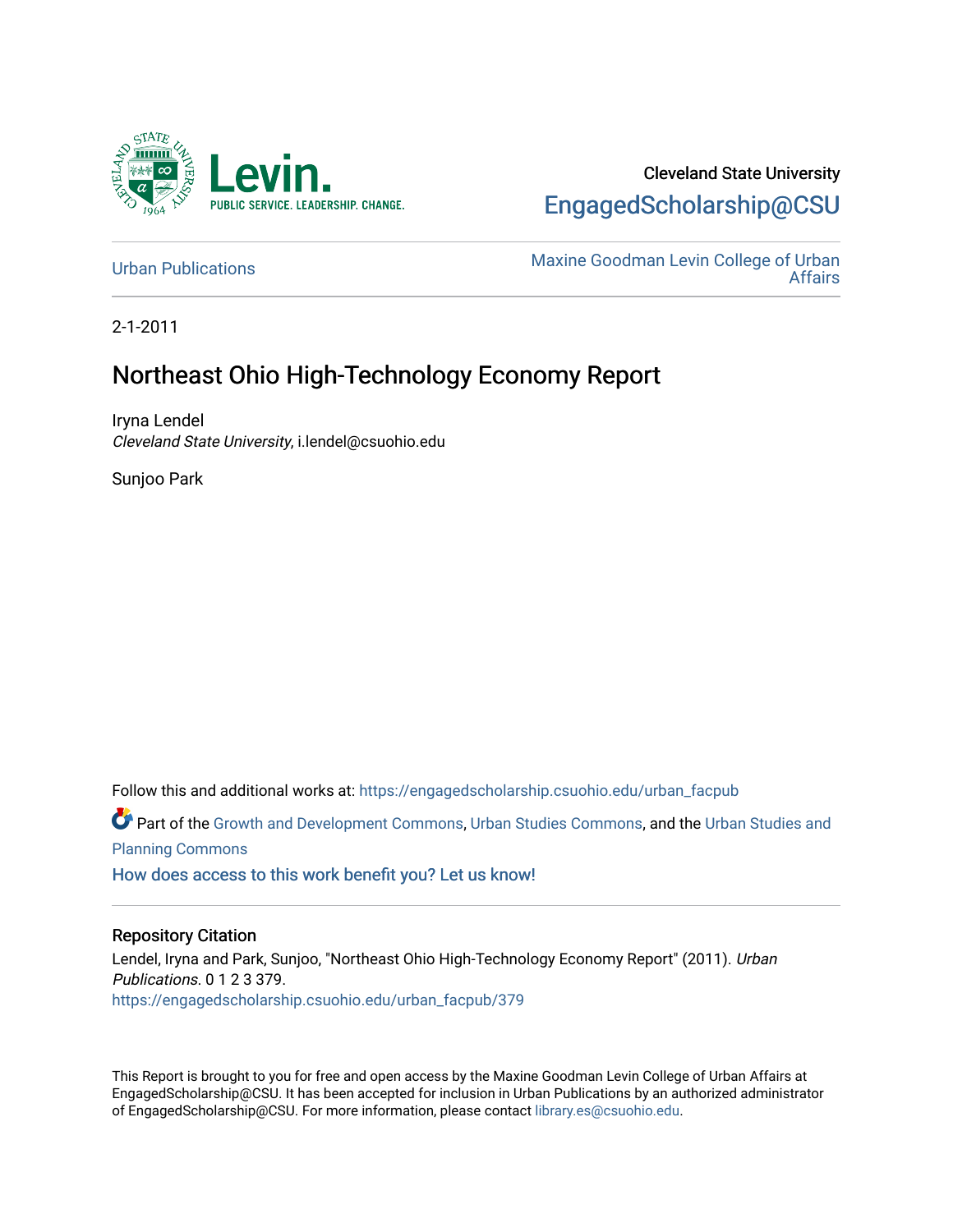# **Northeast OhioHigh‐Technology Economy Report**

**Prepared for: NorTech**

#### **Prepared by: Iryna Lendel, Ph.D. Sunjoo Park**

Center for Economic Development 2121 Euclid Avenue Cleveland, Ohio 44115 http://urban.csuohio.edu/economicdevelopment

February 10, 2011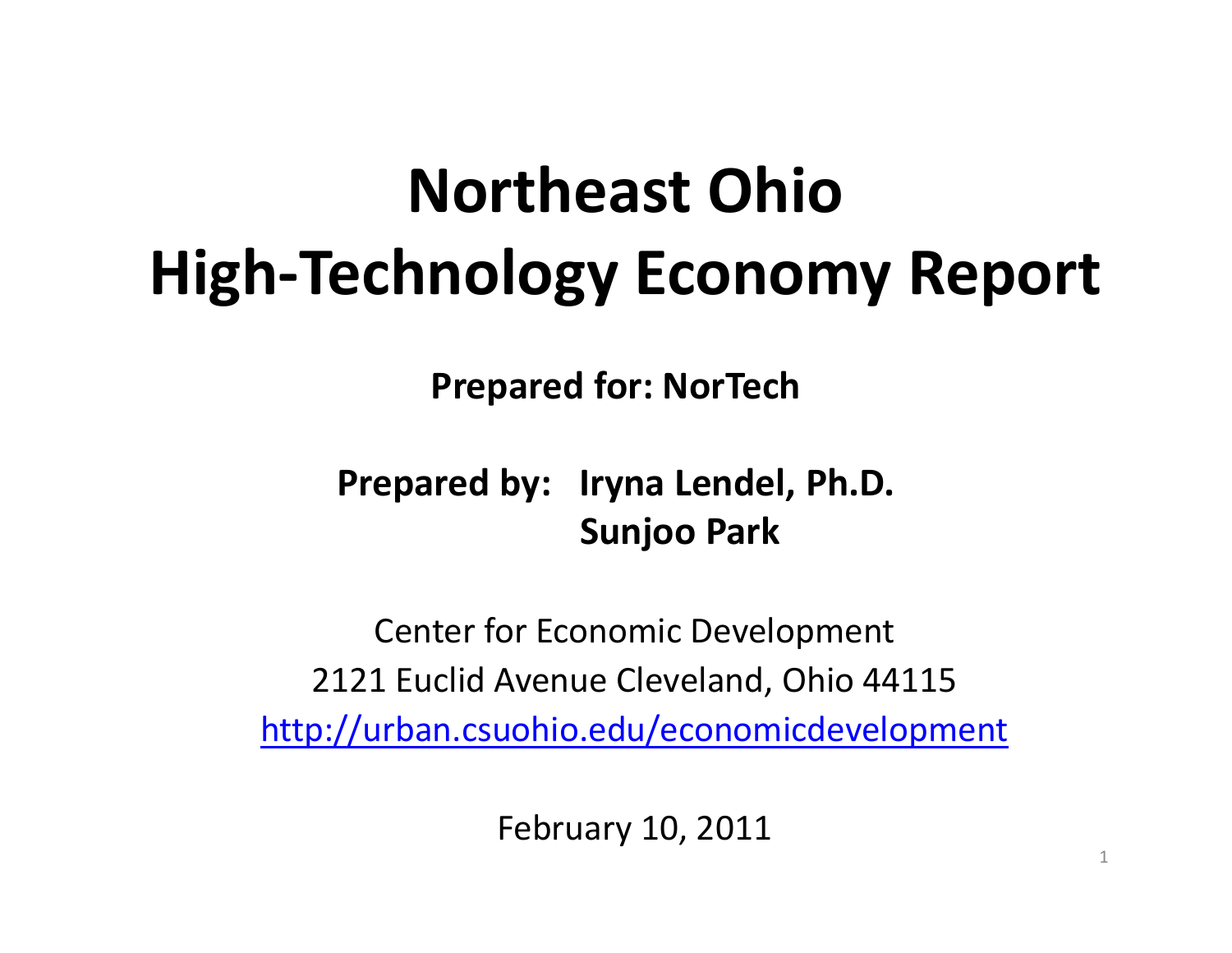#### **Introduction**

- • This report analyzes the technology‐based economy of Northeast Ohio (NEO). It was prepared for NorTech by the Center for Economic Development at Cleveland State University's Levin College of Urban Affairs. This is an update of four previous reports that examined the high‐tech sector in Northeast Ohio.
- $\bullet$  This study shows trends of NEO's technology‐based economic sector and compares it to the same sectors in the remainder of Ohio, remainder of the Midwest, and the United States.
- $\bullet$  This study analyzes the technology‐based sector of NEO's economy for the period of time from 2004 to 2009 with special highlights on the changes in the years from 2004 to 2009 and 2008 to 2009.
- $\bullet$  The report consists of two major parts. The first part includes an analysis of employment and wages. The second part highlights findings from the analysis of gross domestic product (GDP) and productivity.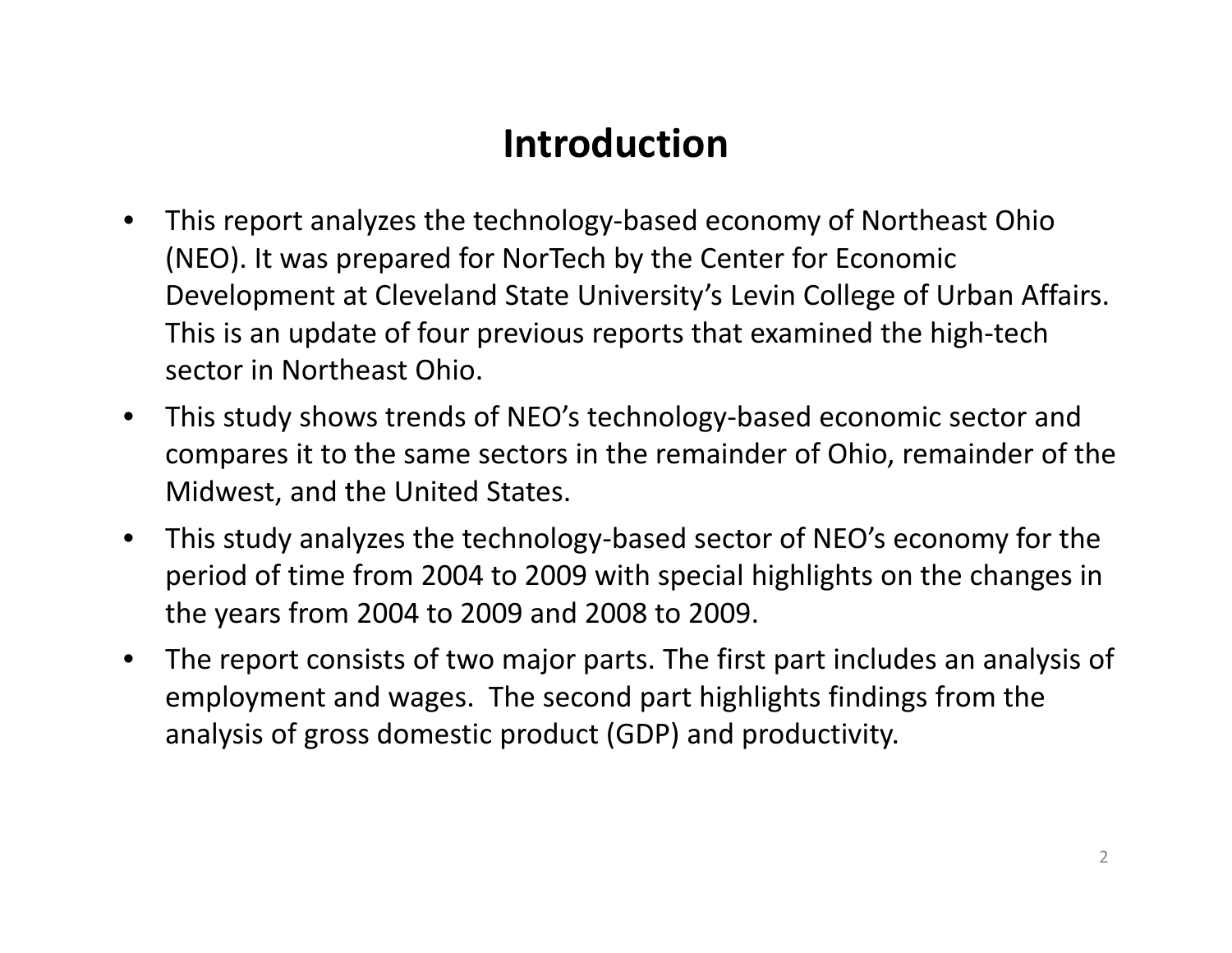#### **Methodology Note**

- $\bullet$  This study uses <sup>a</sup> definition of high‐tech industries established by Daniel Hecker in "High‐technology employment: <sup>a</sup> NAICS‐based update" published in *Monthly Labor Review*, pp.57‐72, July 2005. Our definition takes into account the changes in North American Industry Classification System (NAICS) and includes 44 industries with unique 4‐digit NAICS codes.
- $\bullet$  The NEO region encompasses 21 counties (Appendix 1). The remainder of Ohio is defined as Ohio less NEO. The remainder of the Midwest is defined as an aggregation of five Midwest states other than Ohio: Illinois, Indiana, Michigan, Minnesota, and Wisconsin.
- $\bullet$  The first part of the analysis is based on the data drawn from the Quarterly Census of Employment and Wages (QCEW). The second part of the analysis uses Moody's Economy.com database. Throughout the analysis, we emphasize NEO industries with <sup>a</sup> higher than the average in the U.S. concentration of employment and GDP (also called economic base industries or export industries).
- •Additional technical note on data is included in Appendix 2.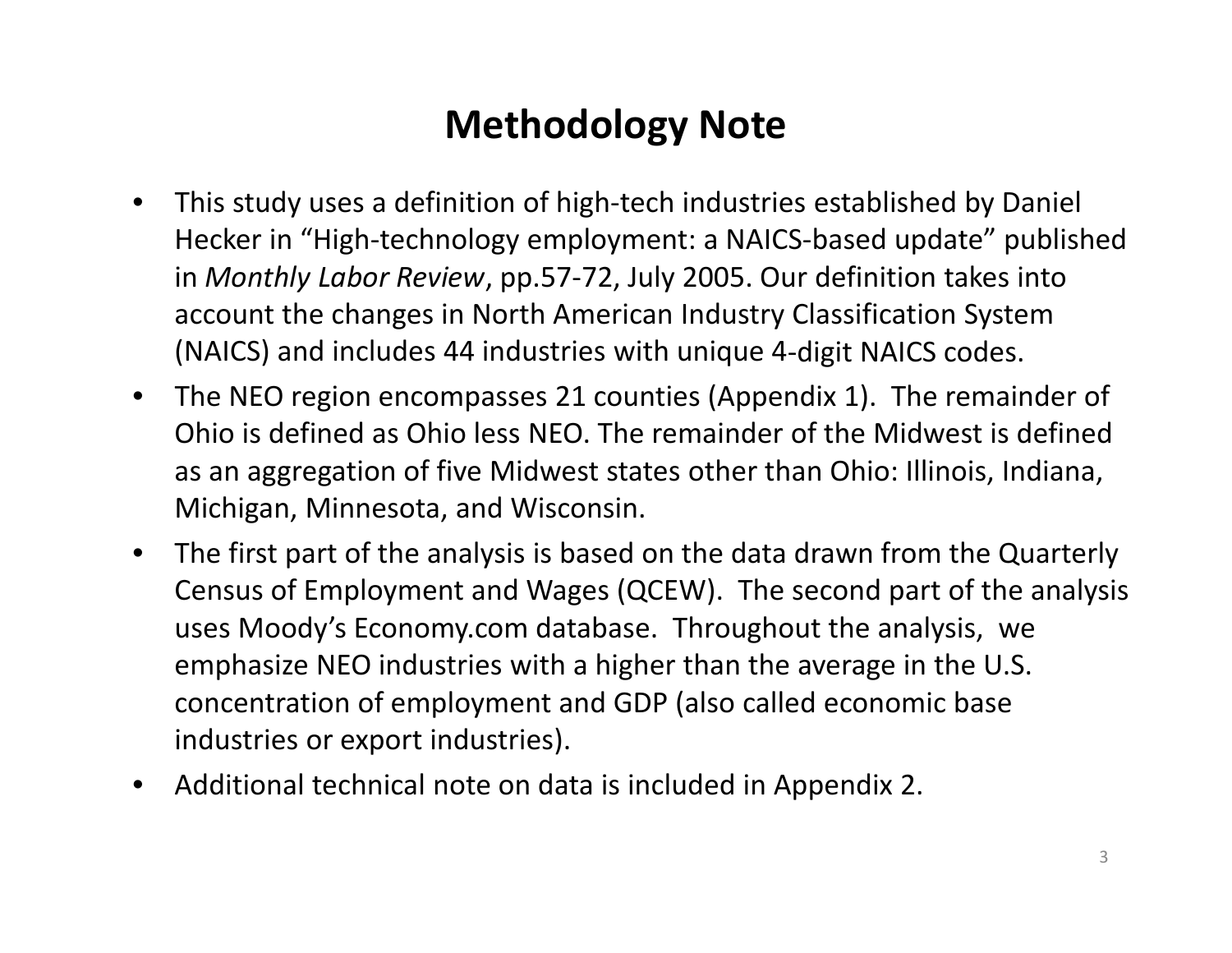# Analysis of Employment and Wages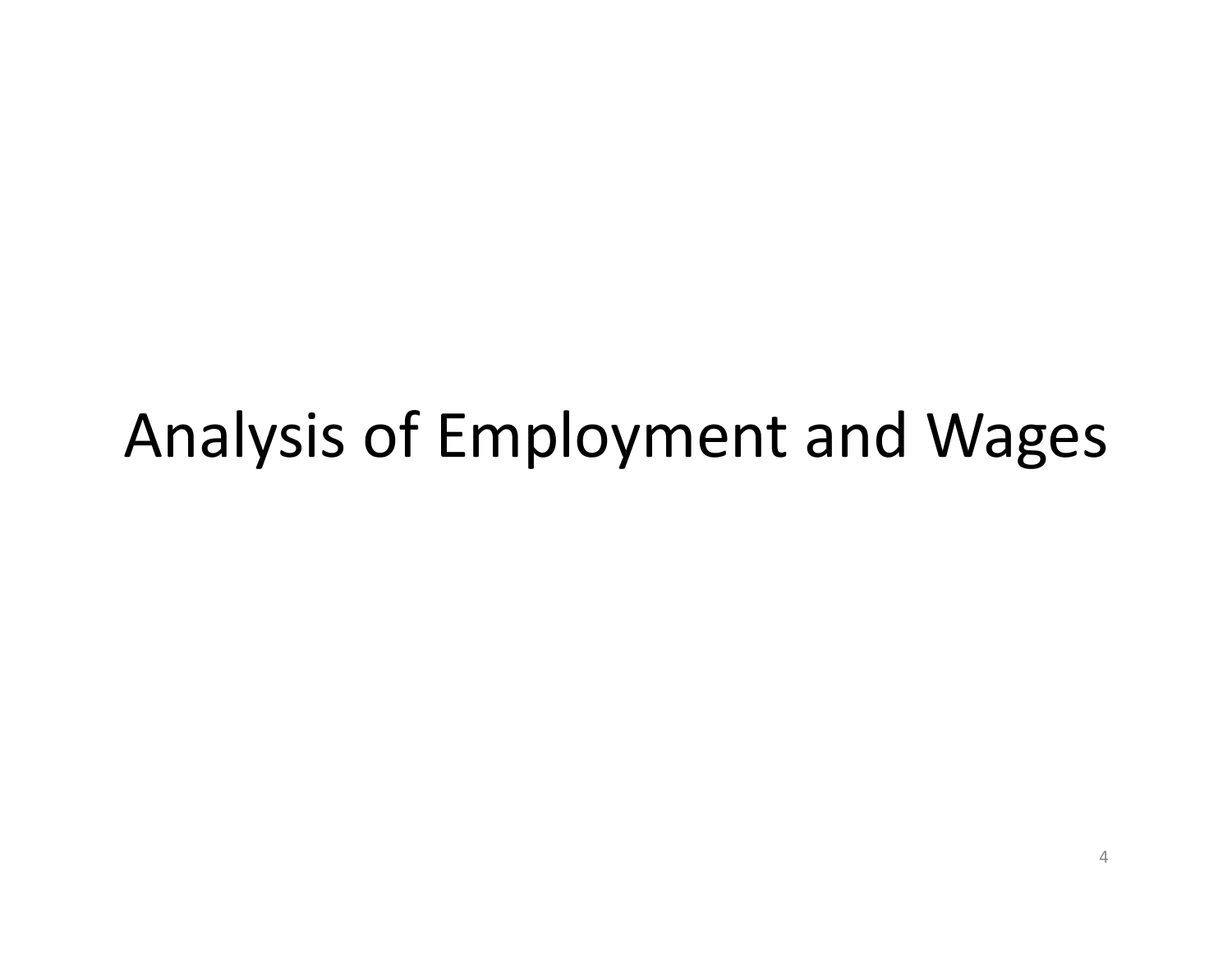#### **Table 1. Employment in All Industries and High‐Tech Industries in NEO and the U.S., 2004‐2009**

|                     | 2004        | 2005        | 2006        | 2007        | 2008        | 2009        |
|---------------------|-------------|-------------|-------------|-------------|-------------|-------------|
| U.S. all industries | 126,730,069 | 128,889,163 | 131,534,435 | 133,311,681 | 134,097,038 | 129,107,064 |
| U.S. high-tech      | 12,057,007  | 12,239,453  | 12,527,484  | 12,802,735  | 13,114,147  | 12,991,032  |
| NEO all industries  | 2,003,754   | 2,011,749   | 2,015,648   | 2,000,223   | 1,984,188   | 1,885,620   |
| NEO high-tech       | 169,608     | 169,367     | 171,255     | 172,220     | 175,842     | 168,250     |

Source: Quarterly Census of Employment and Wages

•NEO employment in high‐tech industries grew by 3.8%, between 2005 and 2008 reaching its highest point in 2008; employment in high‐tech industries declined by 4.3% between 2008 and 2009 (Table 1).

• One‐half of employment losses in 2008‐2009 occurred in four industries: Management of Companies (‐1,400), Architectural and Engineering (‐940), Other General Purpose Machinery Manufacturing (‐800), and Management, Scientific, and Technical Consulting Services (‐680).

•US employment in high‐tech industries has the dynamics similar to NEO. It grew in period from 2004 to 2008 and declined in 2008 to 2009 (‐1%).

•NEO's employment in all industries reached its highest point in 2006 and declined thereafter.

•U.S. total employment grew between 2004 and 2008 and declined in 2008‐2009 as well.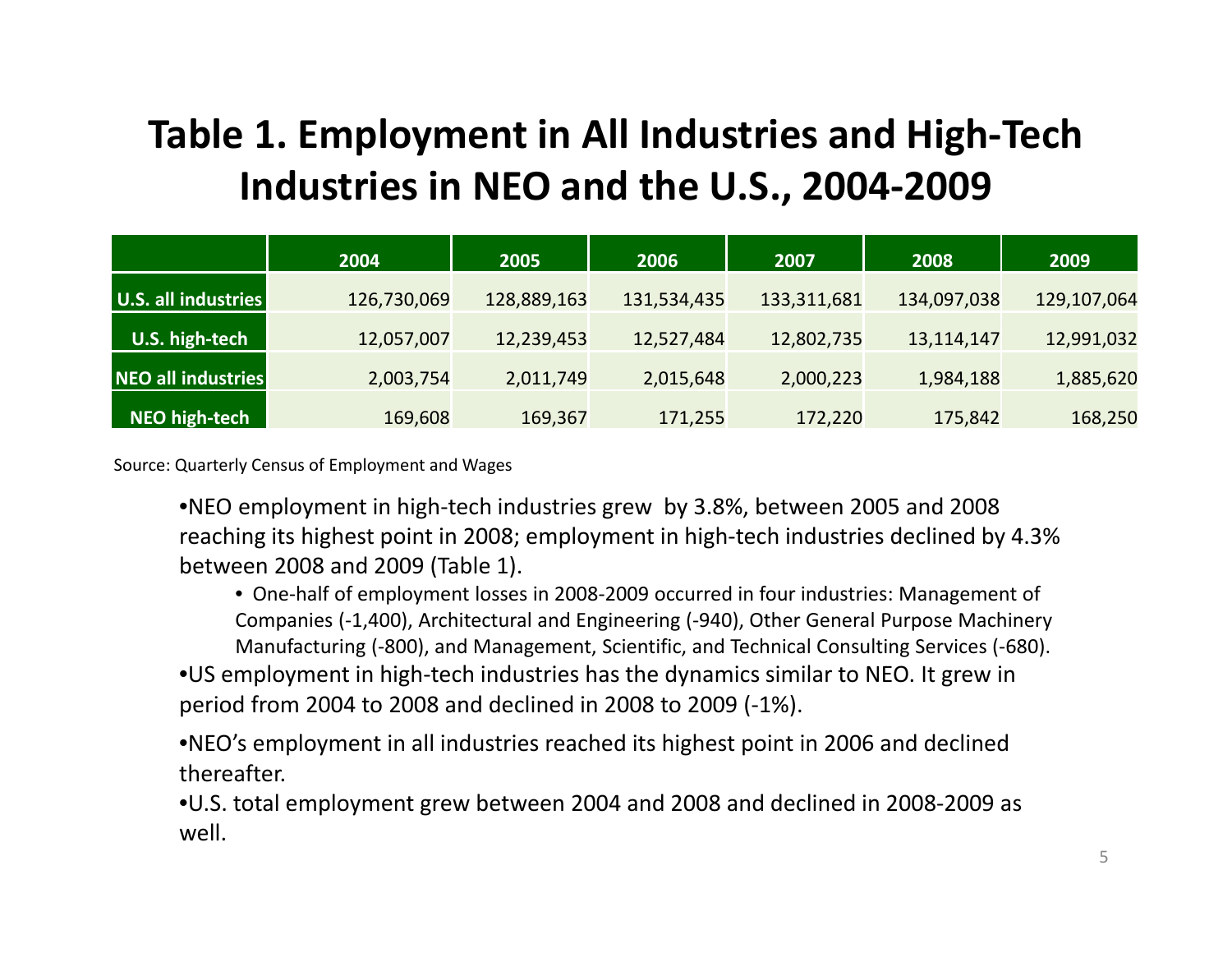#### **Figure 1. Employment in All Industries and High‐Tech Industries, 2004‐2009 Index, 2004=100**



Source: Quarterly Census of Employment and Wages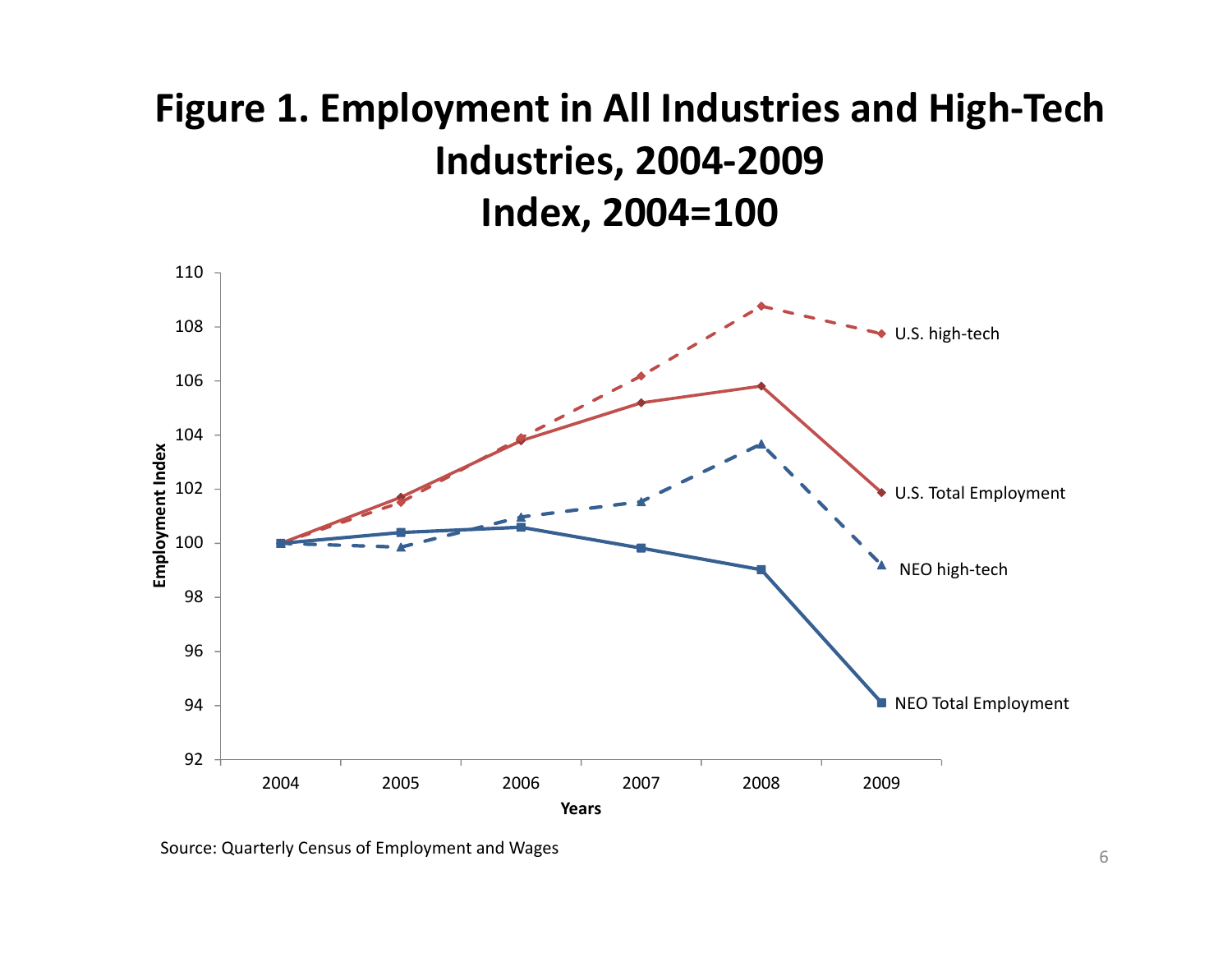#### **Table 2. Employment in High‐Tech Industries and All Industries in NEO and Benchmark Regions, 2004‐2009**

| <b>Geography</b>                    | 2004        | 2005       | 2006                                                        | 2007       | 2008       | 2009                                                        | $2004 -$<br>2009 | 2008-<br>2009 |
|-------------------------------------|-------------|------------|-------------------------------------------------------------|------------|------------|-------------------------------------------------------------|------------------|---------------|
| <b>Northeast Ohio</b>               |             |            |                                                             |            |            |                                                             |                  |               |
| NEO high-tech                       | 169,608     | 169,367    | 171,255                                                     | 172,220    | 175,842    | 168,250                                                     | $-0.8%$          | $-4.3%$       |
| NEO non-high-tech                   | 1,834,146   | 1,842,381  | 1,844,393                                                   | 1,828,003  | 1,808,347  | 1,717,370                                                   | $-6.4%$          | $-5.0%$       |
| <b>NEO all industries</b>           | 2,003,754   | 2,011,749  | 2,015,648                                                   | 2,000,223  | 1,984,188  | 1,885,620                                                   | $-5.9%$          | $-5.0%$       |
| <b>Remainder of Ohio</b>            |             |            |                                                             |            |            |                                                             |                  |               |
| Remainder of Ohio high-tech         | 294,996     | 293,517    | 298,148                                                     | 302,653    | 307,717    | 303,576                                                     | 2.9%             | $-1.3%$       |
| Remainder of Ohio non-high-tech     | 2,876,261   | 2,889,748  | 2,914,683                                                   | 2,908,527  | 2,895,057  | 2,759,424                                                   | $-4.1%$          | $-4.7%$       |
| Remainder of Ohio all industries    | 3,171,257   | 3,183,265  | 3,212,831                                                   | 3,211,180  | 3,202,774  | 3,063,000                                                   | $-3.4%$          | $-4.4%$       |
| <b>Remainder of Midwest</b>         |             |            |                                                             |            |            |                                                             |                  |               |
| Remainder of Midwest high-tech      | 1,898,577   | 1,913,646  | 1,937,973                                                   | 1,946,440  | 1,968,650  | 1,902,595                                                   | 0.2%             | $-3.4%$       |
| Remainder of Midwest non-high-tech  | 19,010,553  | 19,140,784 | 19,317,200                                                  | 19,323,092 | 19,279,632 | 18,372,652                                                  | $-3.4%$          | $-4.7%$       |
| Remainder of Midwest All industries | 20,909,130  | 21,054,430 | 21,255,173                                                  | 21,269,531 | 21,248,283 | 20,275,247                                                  | $-3.0%$          | $-4.6%$       |
| <b>United States</b>                |             |            |                                                             |            |            |                                                             |                  |               |
| U.S. high-tech                      | 12,057,007  | 12,239,453 | 12,527,484                                                  | 12,802,735 | 13,114,147 | 12,991,032                                                  | 7.7%             | $-0.9%$       |
| U.S. non-high-tech                  | 114,673,062 |            |                                                             |            |            | 116,649,710 119,006,951 120,508,945 120,982,892 116,116,033 | 1.3%             | $-4.0%$       |
| U.S. all industries                 | 126,730,069 |            | 128,889,163 131,534,435 133,311,681 134,097,038 129,107,064 |            |            |                                                             | 1.9%             | $-3.7%$       |

Source: Quarterly Census of Employment and Wages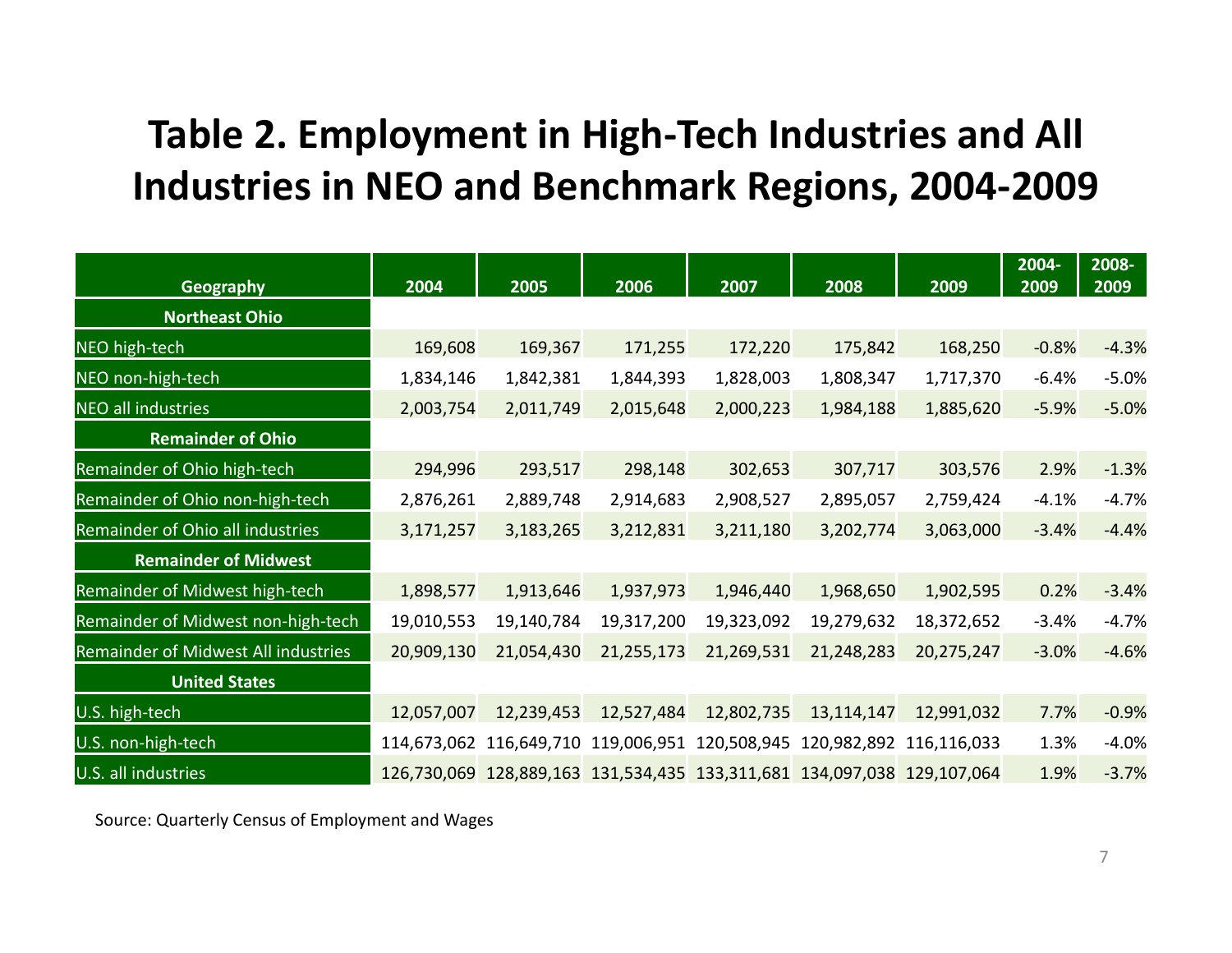#### **Employment in High‐Tech Industries in NEO and Benchmark Regions, 2004‐2009**

- Over the period studied, NEO employment in high‐tech industries declined by 0.8 % as <sup>a</sup> result of the great losses in 2008‐2009 (‐4.3%) (Table 2).
- The remainder of Ohio performed better than NEO. Employment in high‐tech industries grew 2.9% in the 5‐year period from 2004 to 2009. The decline was only ‐1.3% in 2008‐2009.
- Employment in high‐tech industries in the remainder of the Midwest showed <sup>a</sup> modest growth of 0.2% for the period studied. It declined by ‐3.4% in the period from 2008 to 2009.
- U.S. high‐tech industries performed better than the Midwest: it grew 7.7% from 2004 to 2009, even after <sup>a</sup> decline of ‐0.9% in 2008‐2009.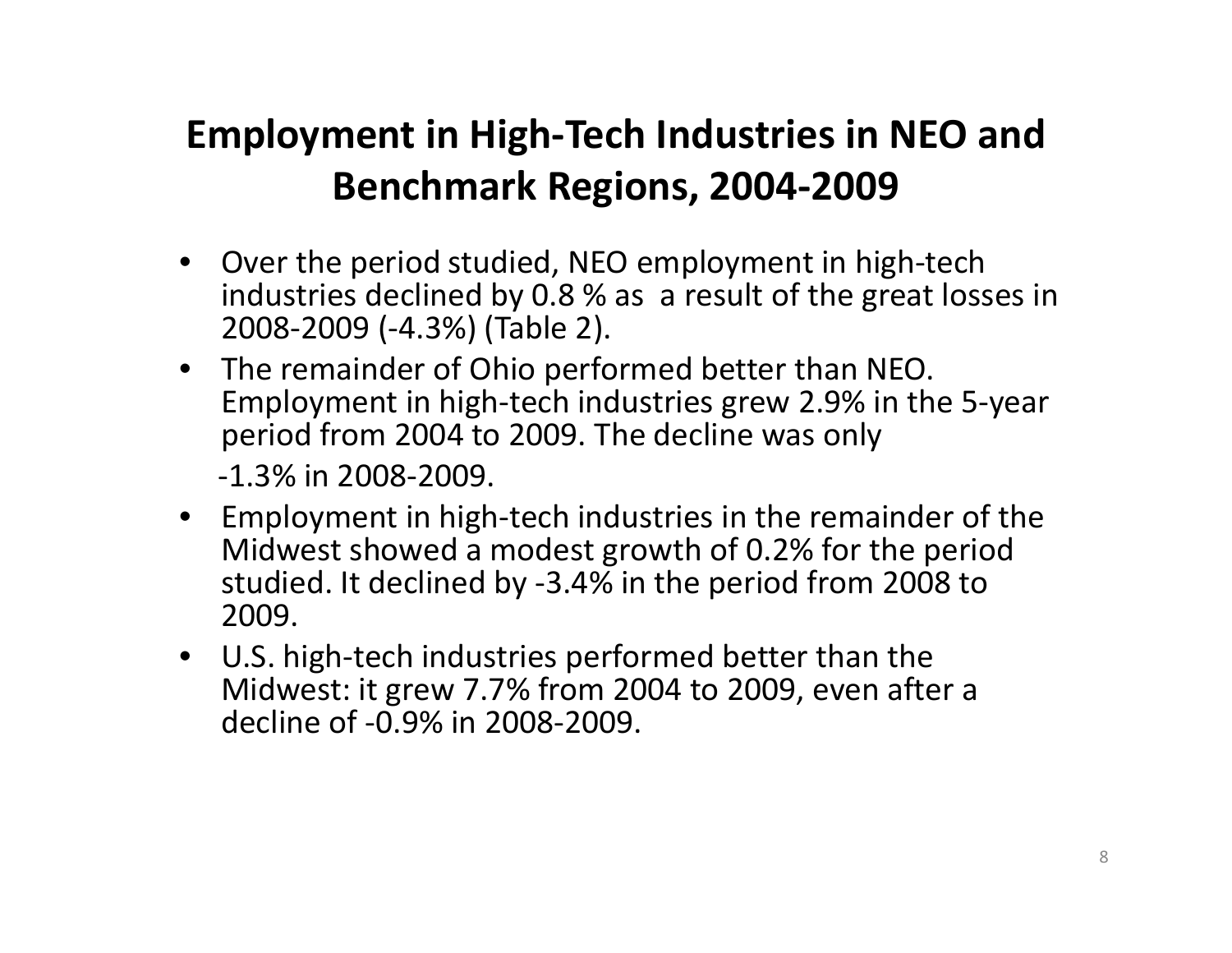#### **Figure 2. Share of Employment in High‐Tech Industries: NEO, Remainder of Ohio, Remainder of Midwest, and the U.S., 2004‐2009**



Source: Quarterly Census of Employment and Wages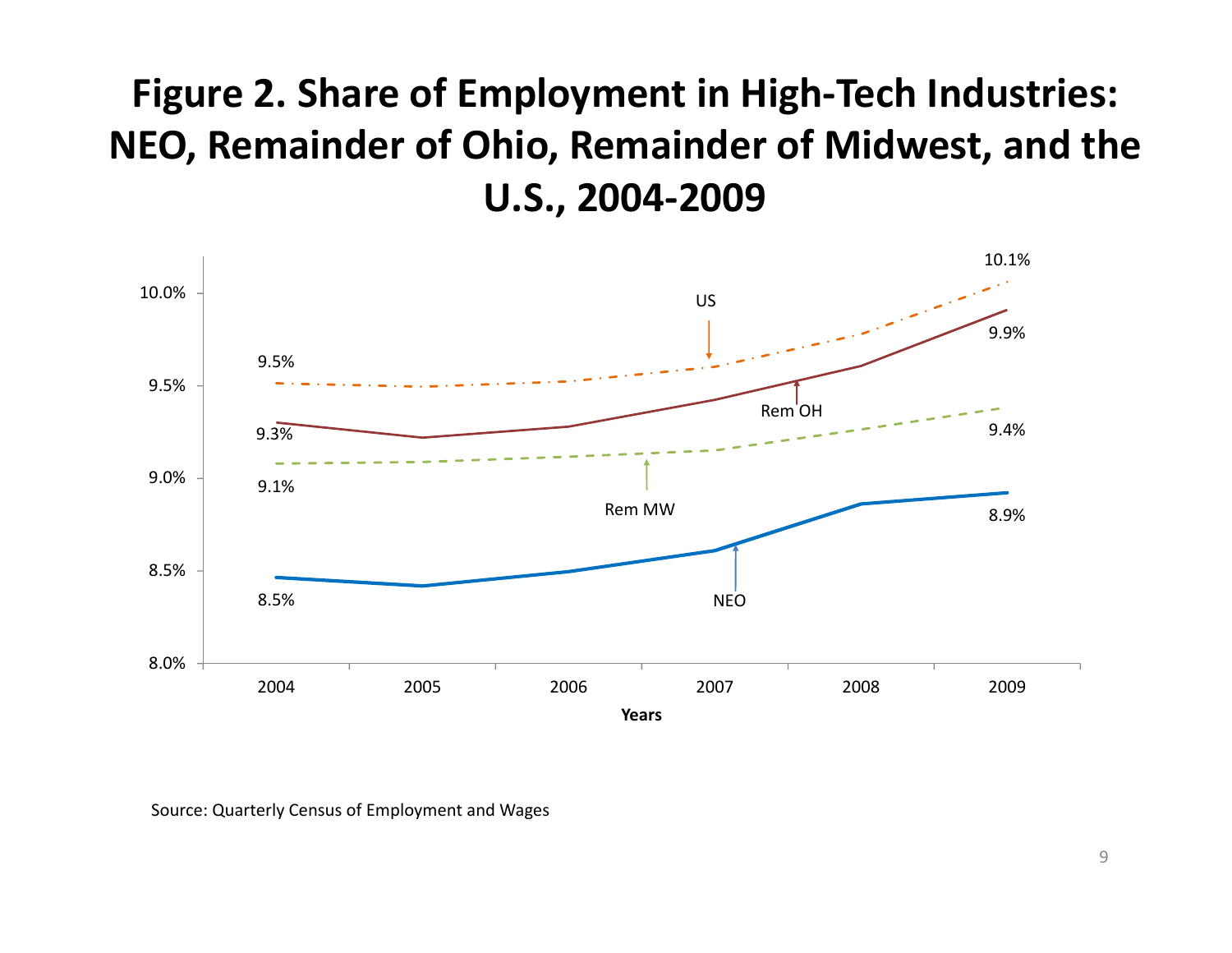## **Share of Employment in High‐Tech Industries: NEO, Remainder of Ohio, Remainder of Midwest, and the U.S., 2004‐2009**

- Share of employment in high‐tech industries in NEO has increased (8.9%) , but it is still lagging all benchmark regions (Figure 2).
- NEO's large decline of employment in high‐tech industries in 2008‐2009 slowed down the growing trend of previous years.
- The remainder of Ohio has <sup>a</sup> share of employment in high‐tech industries similar to that of the U.S. (9.9% compared to 10.1%, respectively).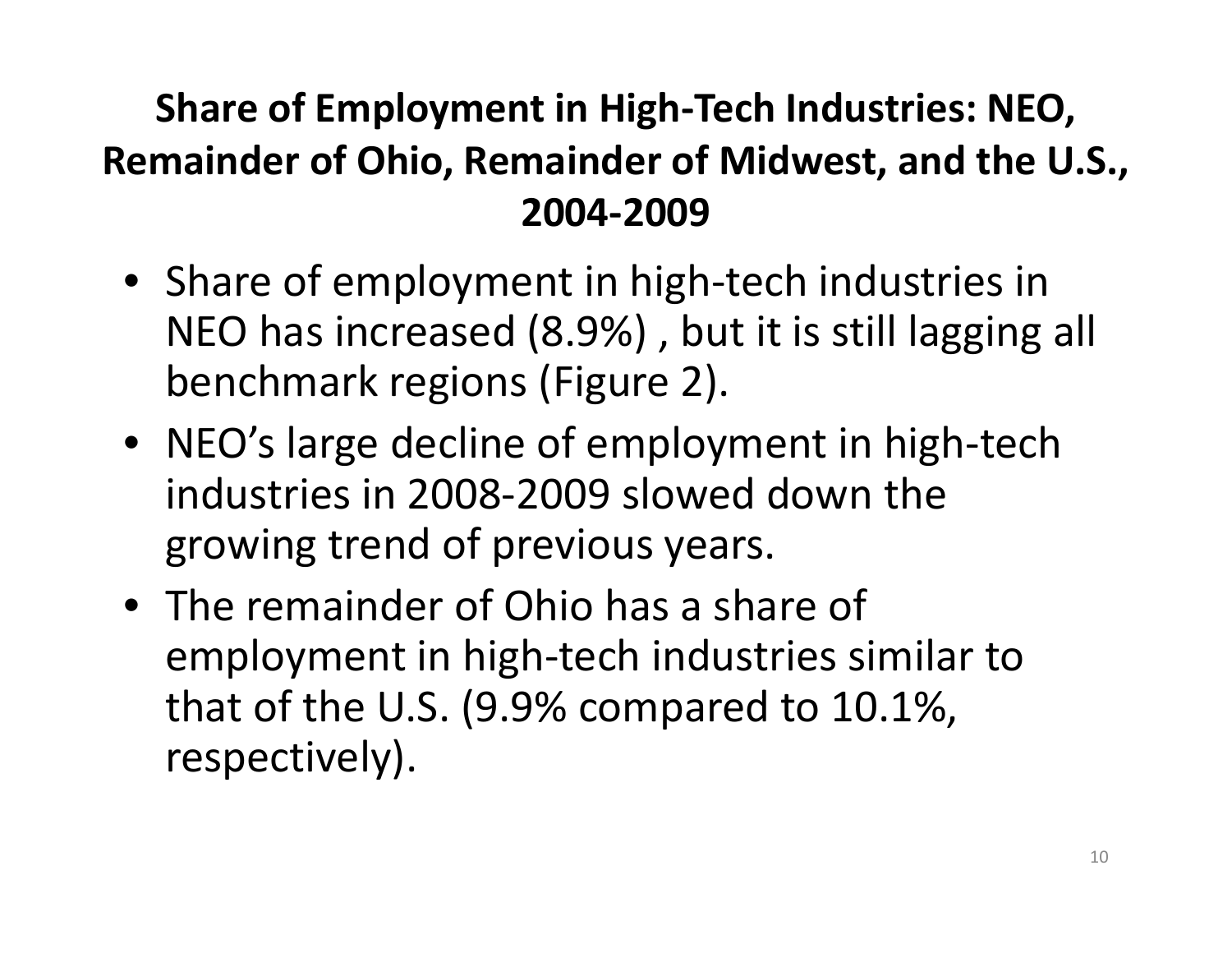#### **Table 3. NEO's High‐Tech Base Industries (High‐Tech Industries with Employment LQ ≥ 1)**

|                |                   |                                                                          | 2009              |                             |            | <b>Emp LQ 2004</b> |                         |            | <b>Emp LQ 2009</b> |                         |            |                   | Emp Change, %, 2004-2009 |                           |            | Emp Change, %, 2008-2009 |                         |                  |
|----------------|-------------------|--------------------------------------------------------------------------|-------------------|-----------------------------|------------|--------------------|-------------------------|------------|--------------------|-------------------------|------------|-------------------|--------------------------|---------------------------|------------|--------------------------|-------------------------|------------------|
|                | <b>Rank NAICS</b> | <b>Industry Description</b>                                              | <b>NEO</b><br>Emp | <b>Rem OH</b><br><b>Emp</b> | <b>NEO</b> | <b>Rem</b><br>OH   | <b>Rem</b><br><b>MW</b> | <b>NEO</b> | <b>Rem</b><br>OH   | <b>Rem</b><br><b>MW</b> | <b>NEO</b> | <b>Rem</b><br>OH  | <b>Rem</b><br><b>MW</b>  | <b>US</b>                 | <b>NEO</b> | <b>Rem OH</b>            | <b>Rem</b><br><b>MW</b> | US.              |
| $\vert$ 1      | 3255              | Paint, Coating, and Adhesive Manufacturing                               | 4,338             | 2,380                       | 4.4        | 1.7                | 1.6                     | 5.1        | 1.7                | 1.7                     |            | $-9.8\% -16.7\%$  |                          | $-16.2\% -15.6\%$         | $-7.5%$    | $-7.7%$                  | $-7.7%$                 | $-7.4%$          |
| $\overline{2}$ | 3339              | <b>Other General Purpose Machinery</b><br>Manufacturing                  | 10,966            | 11,909                      | 2.7        | 1.8                | 1.9                     | 3.0        | 2.0                | 1.9                     | $-2.6%$    | $-1.2%$           | $-6.8%$                  | $-3.4%$                   | $-6.8%$    | $-8.3%$                  | $-8.9%$                 | $-7.4%$          |
| $\overline{3}$ | 3353              | <b>Electrical Equipment Manufacturing</b>                                | 5,227             | 3,796                       | 2.0        | 1.3                | 1.7                     | 2.4        | 1.1                | 1.7                     |            | 9.0% -22.3%       | $-10.2%$                 | $-0.7%$                   | 0.8%       | $-11.5%$                 | $-6.5%$                 | $-3.4%$          |
| -4             | 3259              | Other Chemical Product and Preparation<br>Manufacturing                  | 2,654             | 2,549                       | 1.9        | 1.1                | 1.1                     | 2.1        | 1.2                | 1.2                     |            | $-16.6\% -11.0\%$ |                          | $-13.2\% -18.1\% -13.4\%$ |            |                          | $-7.7\% -11.6\%$        | $-8.7%$          |
| -5             | 3332              | Industrial Machinery Manufacturing                                       | 3,287             | 5,831                       | 1.8        | 2.0                | 1.6                     | 2.1        | 2.2                | 1.8                     | $-2.0%$    | $-3.9%$           | $-3.6%$                  | $-9.4%$                   | $-9.7%$    | $-8.6%$                  |                         | $-9.7\% -10.8\%$ |
|                |                   | Resin, Synthetic Rubber, and Artificial                                  |                   |                             |            |                    |                         |            |                    |                         |            |                   |                          |                           |            |                          |                         |                  |
| 6              | 3252              | <b>Synthetic Fibers and Filaments</b><br>Manufacturing                   | 2,837             | 2,694                       | 1.9        | 1.0                | 0.7                     | 2.0        | 1.2                | 1.0                     | $-14.5%$   | $-2.1%$           |                          | 15.6% -11.6% -14.8%       |            | $-3.5%$                  | $-4.1%$                 | $-8.5%$          |
|                | 3251              | <b>Basic Chemical Manufacturing</b>                                      | 4,313             | 6,092                       | 2.0        | 1.6                | 0.8                     | 2.0        | 1.7                | 0.9                     | $-10.8\%$  | $-4.8%$           | 2.9%                     | $-5.0%$                   | $-4.6%$    | $-3.6%$                  | 1.2%                    | $-1.7%$          |
| 8              | 5511              | Management of Companies and Enterprises                                  | 40,929            | 68,487                      | 1.6        | 1.6                | 1.3                     | 1.5        | 1.5                | 1.2                     | $-2.2%$    | 0.5%              | 3.0%                     | 11.7%                     | $-3.3%$    | $-1.3%$                  | $-0.8%$                 | $-0.3%$          |
| -9             | 3333              | <b>Commercial and Service Industry Machinery</b><br><b>Manufacturing</b> | 1,484             | 1,859                       | 1.2        | 1.1                | 1.3                     | 1.0        | 0.8                | 1.3                     |            | $-32.1\% -39.5\%$ |                          | $-16.5\% -13.7\% -13.8\%$ |            |                          | $-8.3\% -7.5\%$         | $-7.3%$          |

Note: The location quotient (LQ) is the calculated ratio between the local economy and the economy of some reference unit – in our case the national economy. A location quotient greater than one suggests that there is <sup>a</sup> concentration of an industry in the region, while <sup>a</sup> location quotient less than one suggests an industry is not concentrated in the region. The concentration of an industry in the region suggests that the industry is <sup>a</sup> part of the economic base of the region and that the industry is an exporter.

This table is ranked by NEO High‐Tech Employment LQ, 2009. One industry with LQ>1 is suppressed (Appendix 2).

Source: Quarterly Census of Employment and Wages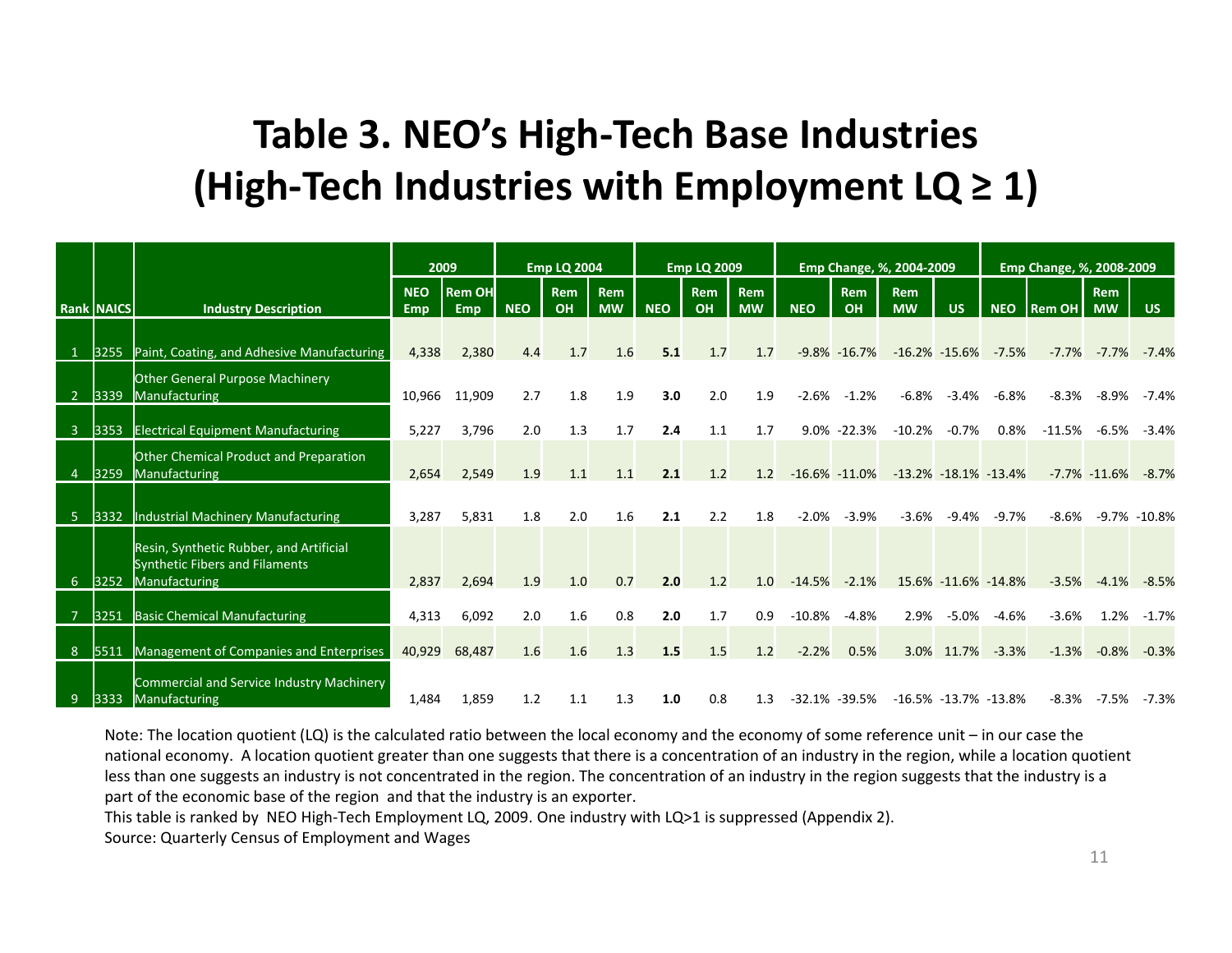## **NEO's High‐Tech Base Industries (High‐Tech Industries with Employment LQ ≥1)**

- Ten high‐tech industries in NEO have <sup>a</sup> location quotient greater than 1 (Table 3). These industries are likely to be export industries that sell their products outside of the region. One industry in Table 3 is not included due to the suppression of data.
- All ten industries lost employment in 2008‐2009 in NEO, except Electric Equipment Manufacturing (NAICS 3353).
- • Eight of the ten high‐tech base industries in NEO are manufacturing.
- Eight of the ten industries (including one that is suppressed) high‐tech base industries in NEO increased their LQ from 2004 to 2009.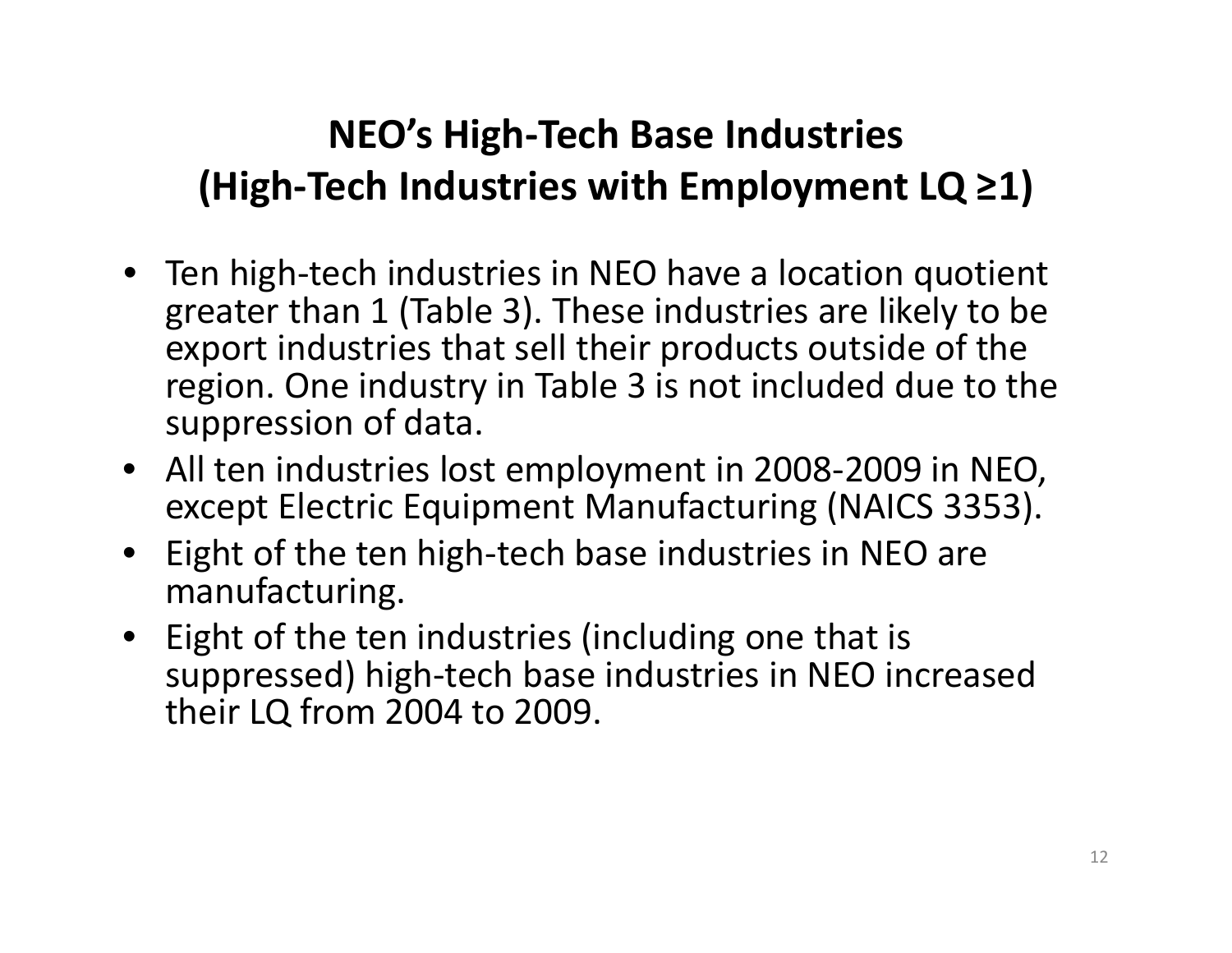#### **NEO's High‐Tech Base Industries in Benchmark Regions**

- All NEO high‐tech base industries in the remainder of Ohio lost employment over the study period and decreased their location quotients (Table 3).
- Of these industries in the remainder of the Midwest, two industries performed well:
	- – $-$  Resin, Synthetic Rubber, and Artificial Synthetic Fiber (NAICS 3252)
	- $-$  Basic Chemical Manufacturing (NAICS 3251)
- However, these two industries are not part of the remainder of the Midwest economic base (LQ=1).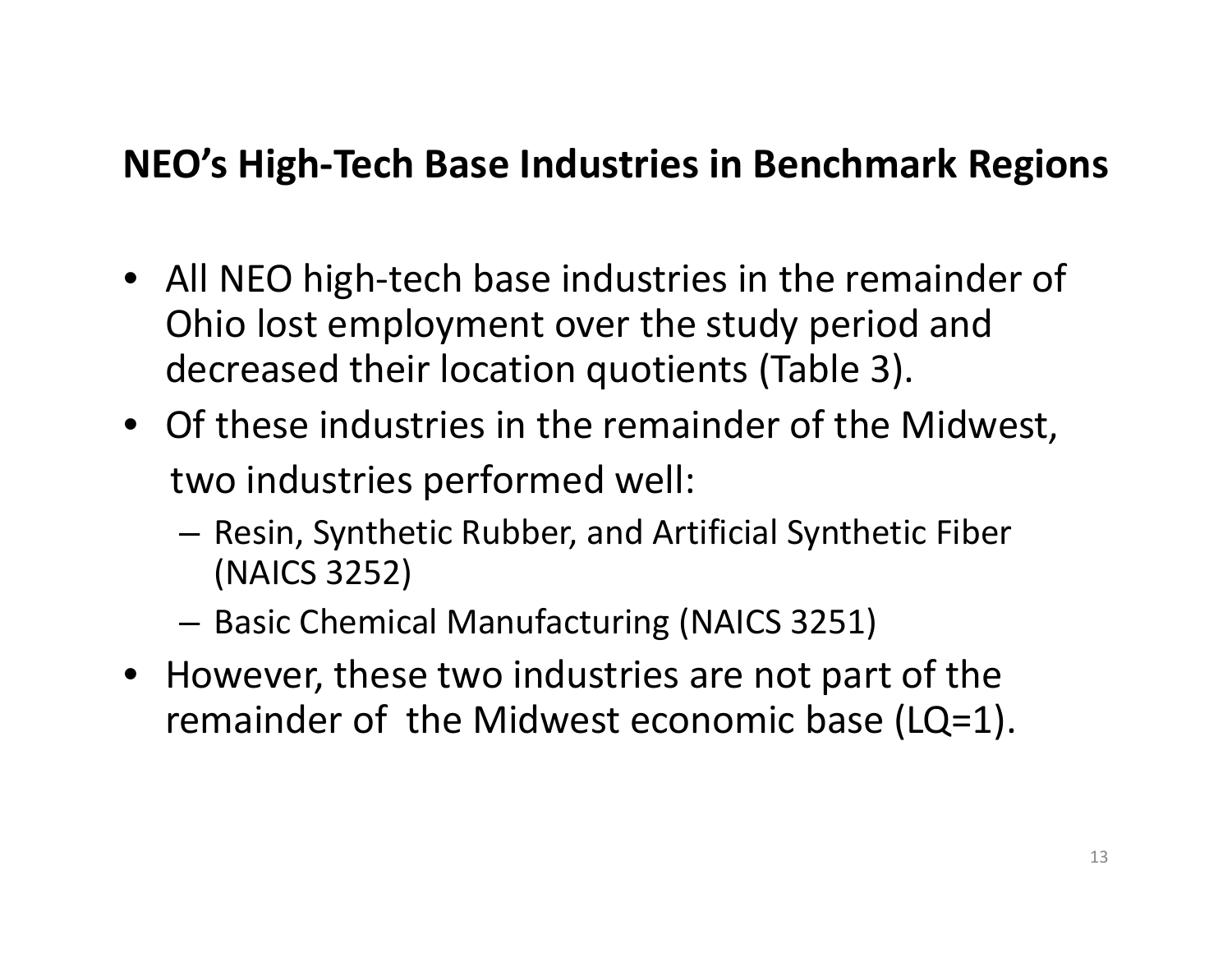#### **Table 4. Remainder of Ohio's High‐Tech Base Industries (High‐Tech Industries with Employment LQ ≥ 1)**

|                |      |                                                        |            | 2009           |            | <b>Emp LQ 2004</b> |            |            | <b>Emp LQ 2009</b> |            |            | Emp Change, %, 2004-2009            |                |                                    |                              | Emp Change, %, 2008-2009 |                |                  |
|----------------|------|--------------------------------------------------------|------------|----------------|------------|--------------------|------------|------------|--------------------|------------|------------|-------------------------------------|----------------|------------------------------------|------------------------------|--------------------------|----------------|------------------|
|                |      |                                                        | <b>NEO</b> | <b>Rem</b>     |            | <b>Rem</b>         | <b>Rem</b> |            | Rem                | <b>Rem</b> |            | <b>Rem</b>                          | <b>Rem</b>     |                                    |                              | <b>Rem</b>               | <b>Rem</b>     |                  |
| Rank NAICS     |      | <b>Industry Description</b>                            | <b>Emp</b> | <b>OH Empl</b> | <b>NEO</b> | OH                 | <b>MW</b>  | <b>NEO</b> | OH                 | <b>MW</b>  | <b>NEO</b> | OH                                  | <b>MW</b>      | <b>US</b>                          | <b>NEO</b>                   | OH                       | <b>MW</b>      | <b>US</b>        |
|                |      | Other Transportation Equipment                         |            |                |            |                    |            |            |                    |            |            |                                     |                |                                    |                              |                          |                |                  |
|                | 3369 | <b>Manufacturing</b>                                   | 89         | 2,869          | 0.3        | 1.9                | 2.3        | 0.2        | 3.1                | 2.1        |            | -48.2% 62.5% -7.5%                  |                | 6.1%                               | $-20.6%$                     | 8.7%                     | $-3.1%$        | $-3.2%$          |
|                |      | Pesticide, Fertilizer, and Other                       |            |                |            |                    |            |            |                    |            |            |                                     |                |                                    |                              |                          |                |                  |
|                | 3253 | <b>Agricultural Chemical Manufacturing</b>             | 104        | 2,150          | 0.9        | 1.7                | 0.9        | 0.2        | 2.5                | 1.1        |            | $-83.2\%$ 18.4%                     |                | 1.0% -13.1%                        |                              | -57.9% 12.3%             | 3.6%           | 0.2%             |
| $\overline{3}$ | 3332 | <b>Industrial Machinery Manufacturing</b>              | 3,287      | 5,831          | 1.8        | 2.0                | 1.6        | 2.1        | 2.2                | 1.8        |            | $-2.0\% -3.9\%$                     | $-3.6%$        | $-9.4%$                            |                              | $-9.7\% -8.6\%$          |                | $-9.7\% -10.8\%$ |
|                |      | <b>Other General Purpose Machinery</b>                 |            |                |            |                    |            |            |                    |            |            |                                     |                |                                    |                              |                          |                |                  |
| 4              | 3339 | Manufacturing                                          |            | 10,966 11,909  | 2.7        | 1.8                | 1.9        | 3.0        | 2.0                | 1.9        |            | $-2.6\%$ $-1.2\%$ $-6.8\%$ $-3.4\%$ |                |                                    |                              | $-6.8\% -8.3\%$          | -8.9%          | -7.4%            |
|                |      | Paint, Coating, and Adhesive                           |            |                |            |                    |            |            |                    |            |            |                                     |                |                                    |                              |                          |                |                  |
| 5              | 3255 | <b>Manufacturing</b>                                   | 4,338      | 2,380          | 4.4        | 1.7                | 1.6        | 5.1        | 1.7                | 1.7        |            | $-9.8\% -16.7\% -16.2\% -15.6\%$    |                |                                    |                              | $-7.5\% -7.7\%$          | $-7.7%$        | $-7.4%$          |
| 6              | 3251 | <b>Basic Chemical Manufacturing</b>                    | 4,313      | 6,092          | 2.0        | 1.6                | 0.8        | 2.0        | 1.7                | 0.9        |            | $-10.8\%$ $-4.8\%$                  |                | 2.9% -5.0%                         | $-4.6%$                      | -3.6%                    | 1.2%           | -1.7%            |
|                |      | Management of Companies and                            |            |                |            |                    |            |            |                    |            |            |                                     |                |                                    |                              |                          |                |                  |
| 7              | 5511 | <b>Enterprises</b>                                     | 40,929     | 68,487         | 1.6        | 1.6                | 1.3        | 1.5        | 1.5                | 1.2        | $-2.2%$    | 0.5%                                |                | 3.0% 11.7%                         |                              | $-3.3\% -1.3\%$          | $-0.8%$        | $-0.3%$          |
|                |      | Engine, Turbine, and Power Transmission                |            |                |            |                    |            |            |                    |            |            |                                     |                |                                    |                              |                          |                |                  |
| 8              | 3336 | <b>Equipment Manufacturing</b>                         | 1,350      | 2,932          | 0.9        | 1.5                | 2.5        | 0.9        | 1.2                | 2.4        |            | 0.3% -13.4% -1.3% 11.1%             |                |                                    |                              | $-5.5\% -10.9\%$         | -4.7%          | $-1.6%$          |
|                |      | Other Chemical Product and Preparation                 |            |                |            |                    |            |            |                    |            |            |                                     |                |                                    |                              |                          |                |                  |
| 9              | 3259 | <b>Manufacturing</b>                                   | 2.654      | 2,549          | 1.9        | 1.1                | 1.1        | 2.1        | 1.2                | 1.2        |            |                                     |                | $-16.6\% -11.0\% -13.2\% -18.1\%$  | $-13.4\%$ $-7.7\%$ $-11.6\%$ |                          |                | $-8.7\%$         |
|                |      | Resin, Synthetic Rubber, and Artificial                |            |                |            |                    |            |            |                    |            |            |                                     |                |                                    |                              |                          |                |                  |
| 10             | 3252 | <b>Synthetic Fibers and Filaments</b><br>Manufacturing | 2,837      | 2,694          | 1.9        | 1.0                | 0.7        | 2.0        | 1.2                | 1.0        |            |                                     |                | $-14.5\%$ $-2.1\%$ 15.6% $-11.6\%$ | $-14.8\%$ $-3.5\%$           |                          | $-4.1%$        | $-8.5%$          |
|                |      | Computer Systems Design and Related                    |            |                |            |                    |            |            |                    |            |            |                                     |                |                                    |                              |                          |                |                  |
| 11             | 5415 | <b>Services</b>                                        |            | 14,400 37,967  | 0.6        | 1.2                | 0.9        | 0.7        | $1.1$              | 0.9        |            | 29.5% 17.3% 17.4% 27.9%             |                |                                    | 0.0%                         |                          | $2.1\% -2.2\%$ | 0.4%             |
|                |      | Professional and Commercial Equipment                  |            |                |            |                    |            |            |                    |            |            |                                     |                |                                    |                              |                          |                |                  |
| 12             | 4234 | and Supplies Merchant Wholesalers                      | 8.679      | 15,785         | 0.9        | 1.0                | 1.0        | 0.9        | 1.1                | 1.0        | $-7.5%$    |                                     | $3.0\% -1.1\%$ | $-0.9%$                            | $-4.0%$                      | 0.5%                     | $-3.2%$        | $-3.7%$          |
| 13             | 3353 | <b>Electrical Equipment Manufacturing</b>              | 5,227      | 3,796          | 2.0        | 1.3                | 1.7        | 2.4        | 1.1                | 1.7        |            | $9.0\% -22.3\% -10.2\%$             |                | $-0.7%$                            |                              | $0.8\% -11.5\%$          | $-6.5%$        | $-3.4%$          |
|                |      | <b>Aerospace Product and Parts</b>                     |            |                |            |                    |            |            |                    |            |            |                                     |                |                                    |                              |                          |                |                  |
| 14             | 3364 | <b>Manufacturing</b>                                   |            | 4,015 12,706   | 0.5        | 0.9                | 0.3        | 0.5        | 1.0                | 0.3        |            | 14.3% 24.6% 15.5% 17.1%             |                |                                    |                              | $2.1\% -1.5\% -1.4\%$    |                | 1.3%             |
|                |      | <b>Electric Power Generation, Transmission</b>         |            |                |            |                    |            |            |                    |            |            |                                     |                |                                    |                              |                          |                |                  |
| 15             | 2211 | and Distribution                                       |            | 5,859 12,342   | 0.7        | 0.9                | 1.0        | 0.8        | 1.0                | 1.0        | 4.9%       | 6.4%                                | 2.5%           | $-0.2%$                            | 0.4%                         | 0.5%                     | 2.0%           | 1.5%             |
|                |      | <b>Petroleum and Coal Products</b>                     |            |                |            |                    |            |            |                    |            |            |                                     |                |                                    |                              |                          |                |                  |
| 16             | 3241 | Manufacturing                                          | 1,252      | 2,777          | 0.7        | 1.0                | 0.8        | 0.8        | 1.0                | 0.9        | 3.4%       | 3.0%                                | $0.0\%$        | 3.7%                               | $-3.7%$                      | 4.0%                     | 1.6%           | $-0.2%$          |

Note: This table is ranked by 2009 employment LQ for the Remainder of Ohio. Source: Quarterly Census of Employment and Wages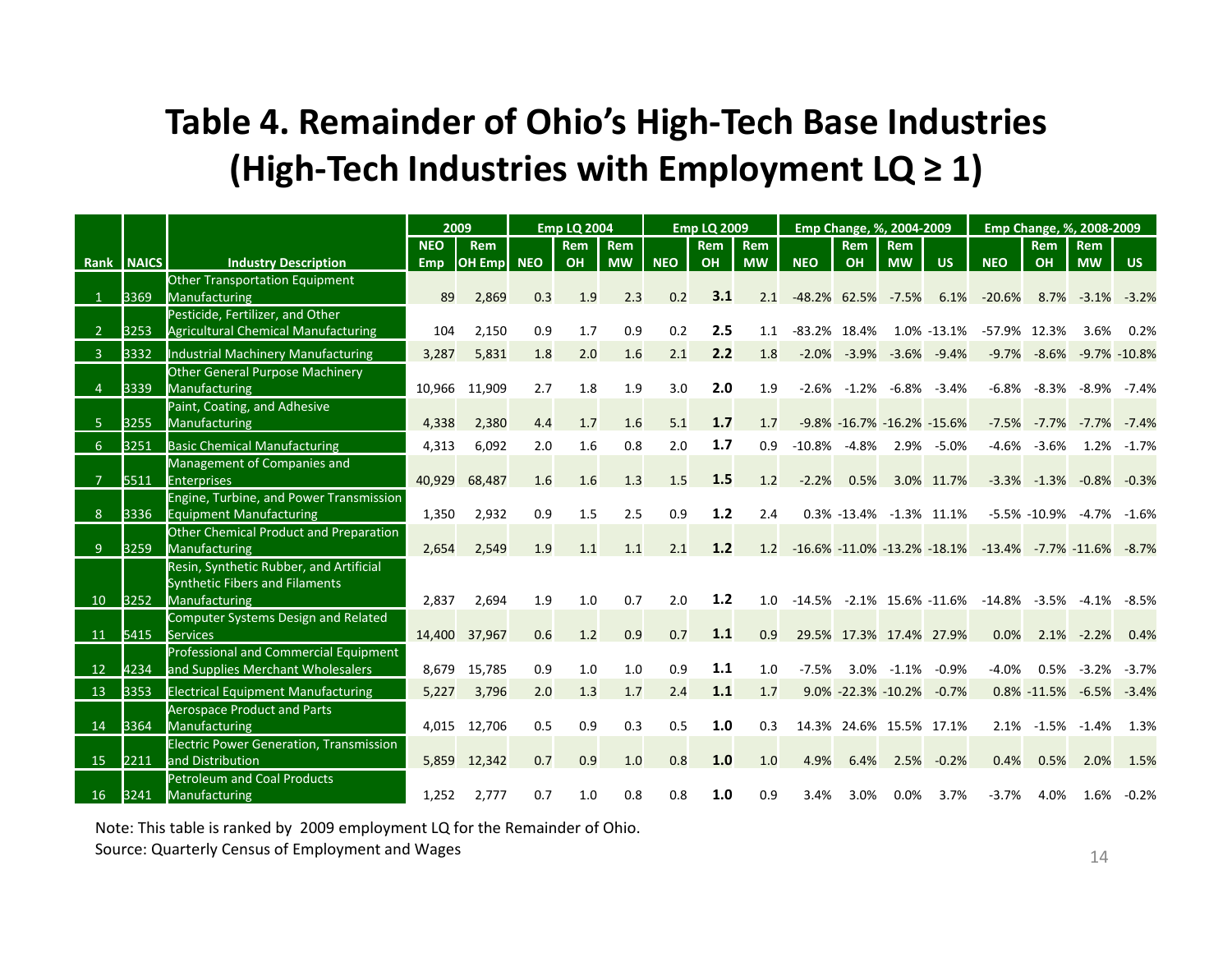## **Remainder of Ohio's High‐Tech Base Industries (High‐Tech Industries with Employment LQ <sup>&</sup>gt; 1)**

- Most of the high‐tech base industries in the remainder of Ohio increased their employment LQ from 2004 to 2009 (Table 4).
- Out of 16 high‐tech base industries:
	- – $-$  Six industries grew in the period from 2004 to 2009, including the last year
	- – Another two industries grew between 2004 and 2009 even though they declined in 2008‐2009
	- – $-$  Three industries (with LQ=1) increased employment in the period from 2004 to 2009 and may become <sup>a</sup> part of the emerging remainder of Ohio's high‐tech base:
		- NAICS 3364 Aerospace Product and Parts Manufacturing
		- NAICS 2211 Electric Power Generation
		- NAICS 3241 Petroleum and Coal Products Manufacturing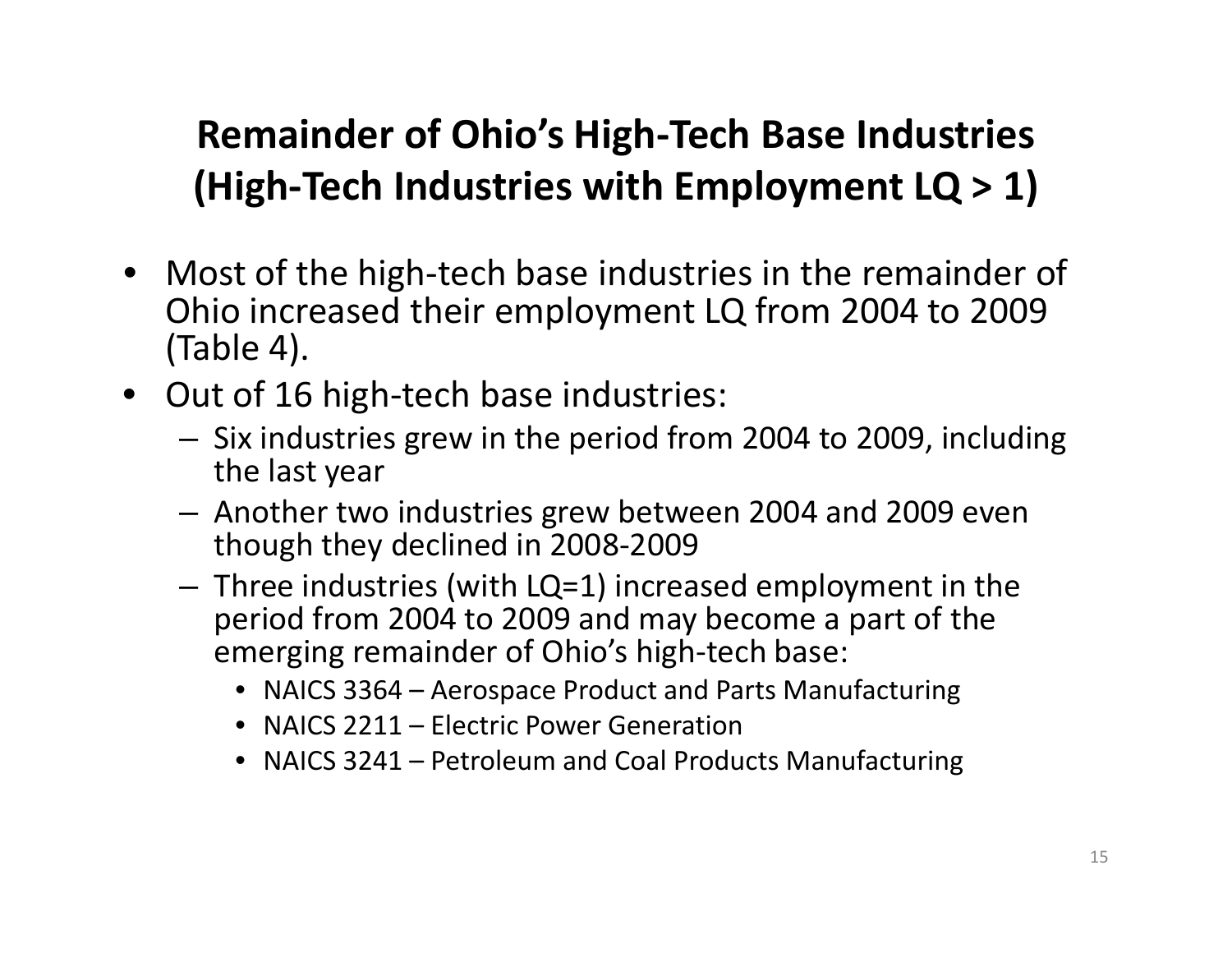#### **Table 5. Growing High‐Tech Industries in NEO: 2004‐2009**

|                         |         |                                                                                  | 2009       |               |            | <b>Emp LQ 2009</b> |                      |            |               | <b>Emp Change, 2004-2009</b> |              |           |                 |                   | Emp Change, %, 2008-2009 |                 |
|-------------------------|---------|----------------------------------------------------------------------------------|------------|---------------|------------|--------------------|----------------------|------------|---------------|------------------------------|--------------|-----------|-----------------|-------------------|--------------------------|-----------------|
|                         |         |                                                                                  | <b>NEO</b> | <b>Rem OH</b> |            |                    |                      |            |               | <b>Rem OH.</b>               | <b>Rem</b>   |           |                 | <b>Rem</b>        | <b>Rem</b>               |                 |
| <b>Rank NAICS</b>       |         | <b>Industry Description</b>                                                      | <b>Emp</b> | <b>Emp</b>    | <b>NEO</b> |                    | <b>Rem OH Rem MW</b> | <b>NEO</b> | <b>NEO, %</b> | %                            | <b>MW, %</b> | <b>US</b> | <b>NEO</b>      | OH                | <b>MW</b>                | <b>US</b>       |
|                         | 3254    | Pharmaceutical and Medicine Manufacturing                                        | 1,484      | 3,655         | 0.4        | 0.5                | 1.2                  | N.A.       | N.A           | N.A                          | N.A          | $-0.1%$   | 4.8%            | 1.7%              | $-3.4%$                  | $-1.7%$         |
| $\overline{2}$          | 5417    | Scientific Research and Development Services                                     | 3,733      | 12,260        | 0.4        | 0.8                | 0.8                  | 940        | 33.7%         | 12.1%                        | $-5.4%$      | 12.2%     | 0.4%            | 3.8%              | $-1.3%$                  | 1.0%            |
| $\overline{\mathbf{3}}$ | 5415    | <b>Computer Systems Design and Related Services</b>                              | 14,400     | 37,967        | 0.7        | 1.1                | 0.9                  | 3,281      | 29.5%         | 17.3%                        | 17.4%        | 27.9%     | 0.0%            | 2.1%              | $-2.2%$                  | 0.4%            |
| $\overline{4}$          | 5191    | <b>Other Information Services</b>                                                | 570        | 4,358         | 0.2        | 0.8                | 0.3                  | 103        | 22.0%         | $-12.3%$                     | 21.3%        | 237.5%    |                 | $-14.0\% -10.1\%$ |                          | $-3.4\%$ 128.4% |
| - 5                     | 2111    | Oil and Gas Extraction                                                           | 489        | 2,166         | 0.2        | 0.6                | 0.1                  | 81         | 19.9%         | 2.4%                         | 5.4%         | 34.8%     | 3.2%            | 3.4%              | 3.4%                     | 5.1%            |
| 6                       | 3364    | <b>Aerospace Product and Parts Manufacturing</b>                                 | 4,015      | 12,706        | 0.5        | 1.0                | 0.3                  | 504        | 14.3%         | 24.6%                        | 15.5%        | 17.1%     | 2.1%            | $-1.5%$           | $-1.4%$                  | 1.3%            |
| $\overline{7}$          | 5612    | <b>Facilities Support Services</b>                                               | 1,731      | 1,543         | 0.9        | 0.5                | 0.4                  | 183        | 11.8%         | 42.9%                        | 24.0%        | 16.5%     | $-11.3\%$ 27.1% |                   | $-6.4%$                  | $-2.9%$         |
| - 8                     | 5416    | Management, Scientific, and Technical<br><b>Consulting Services</b>              | 8,221      | 14,851        | 0.6        | 0.6                | 0.8                  | 810        | 10.9%         | 24.4%                        | 22.8%        | 36.2%     | $-7.6%$         | 0.1%              | 0.7%                     | 0.5%            |
| -9                      | 3353    | <b>Electrical Equipment Manufacturing</b>                                        | 5,227      | 3,796         | 2.4        | 1.1                | 1.7                  | 430        | 9.0%          | $-22.3%$                     | $-10.2%$     | $-0.7%$   |                 | $0.8\% -11.5\%$   | $-6.5%$                  | $-3.4%$         |
| 10                      | 5182    | Data Processing, Hosting, and Related Services                                   | 2,132      | 2,870         | 0.6        | 0.5                | 0.8                  | 113        | 5.6%          | $-19.7%$                     | $-10.9%$     | $-4.3%$   | $-1.2%$         | $-3.1%$           | $-3.7%$                  | $-3.7%$         |
| 11 2211                 |         | <b>Electric Power Generation, Transmission and</b><br><b>Distribution</b>        |            |               | 0.8        | 1.0                | 1.0                  | 272        | 4.9%          | 6.4%                         | 2.5%         | $-0.2%$   | 0.4%            | 0.5%              | 2.0%                     | 1.5%            |
|                         |         |                                                                                  | 5,859      | 12,342        |            |                    |                      |            |               |                              |              |           |                 |                   |                          |                 |
|                         | 12 3241 | Petroleum and Coal Products Manufacturing                                        | 1,252      | 2,777         | 0.8        | 1.0                | 0.9                  | 41         | 3.4%          | 3.0%                         | 0.0%         | 3.7%      | $-3.7%$         | 4.0%              | 1.6%                     | $-0.2%$         |
|                         | 13 3341 | Computer and Peripheral Equipment<br>Manufacturing                               | 472        | 1,052         | 0.2        | 0.3                | 0.7                  | 11         | 2.3%          | $-12.9%$                     | $-18.6%$     | $-17.0%$  | $-1.4%$         | $-2.4%$           | $-6.3%$                  | $-3.7%$         |
| 14                      | 3344    | Semiconductor and Other Electronic Component<br>Manufacturing                    | 2,590      | 4,045         | 0.4        | 0.4                | 0.7                  | 47         | 1.9%          | $-9.2%$                      | $-6.8%$      | $-9.9%$   | $-8.1%$         | $-0.5%$           | $-9.5%$                  | $-8.3%$         |
| 15                      | 3336    | <b>Engine, Turbine, and Power Transmission</b><br><b>Equipment Manufacturing</b> | 1,350      | 2,932         | 0.9        | 1.2                | 2.4                  | 4          | 0.3%          | $-13.4%$                     | $-1.3%$      | 11.1%     |                 | $-5.5\% -10.9\%$  | $-4.7%$                  | $-1.6%$         |

Note: This table is ranked by NEO 2004‐2009 employment change.

Four industries are suppressed (Appendix 2). The 2004 data for Pharmaceutical and Medicine Manufacturing industry are suppressed and marked as N/A in the table.

Source: Quarterly Census of Employment and Wages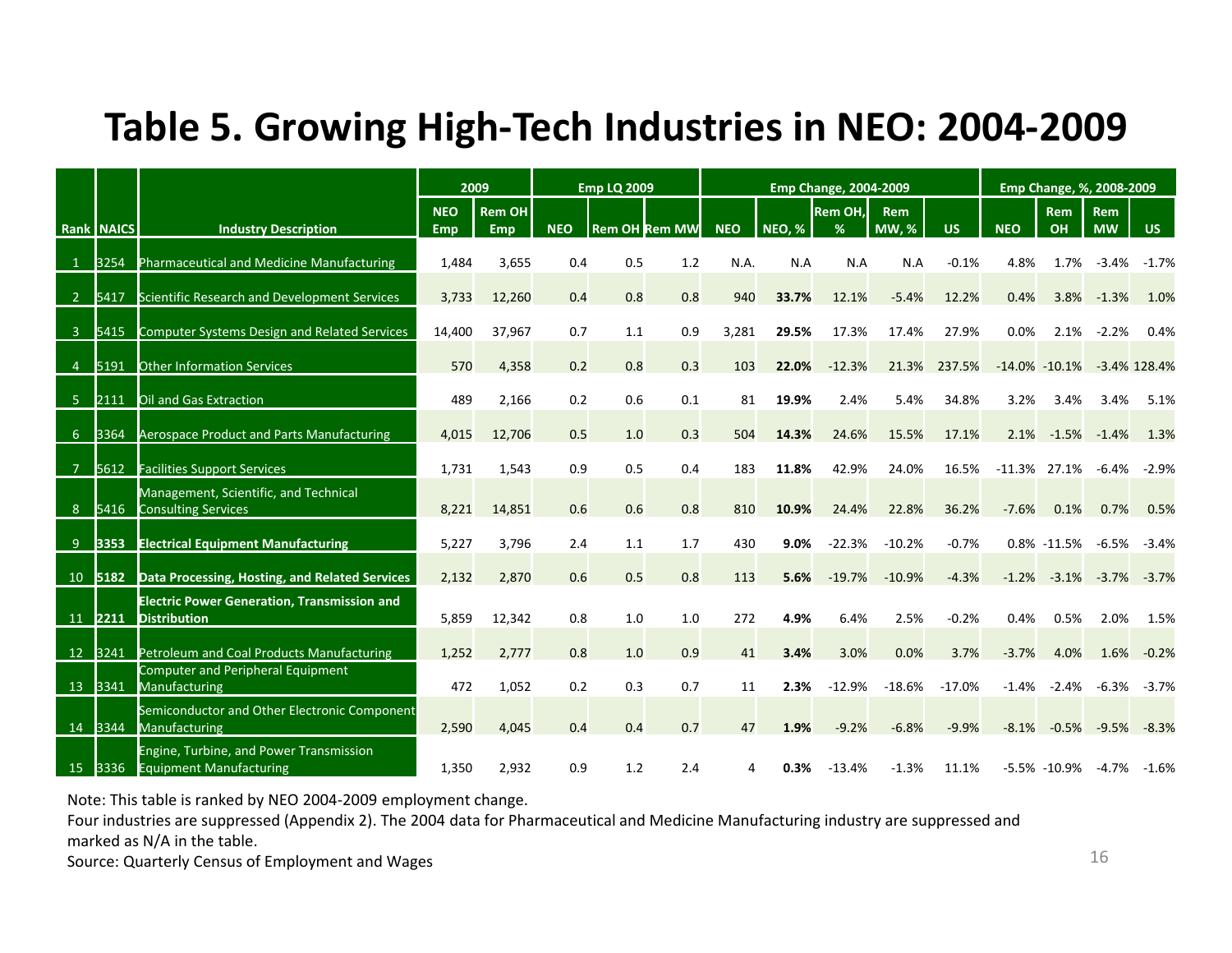#### **Growing High‐Tech Industries in NEO: 2004‐2009**

- Out of 42 NEO high‐tech industries, 19 increased their employment between 2004 and 2009 (4 industries are omitted in the Table 5 due to data suppression). Of these 19 industries, 7 industries continued to grow from 2008 to 2009 (Table 5).
- • Employment gains in the growing industries totaled more than 7,000 jobs.
- $\bullet$  Only two growing NEO high‐tech industries are <sup>a</sup> part of NEO's economic base (have LQ>1): Electrical Equipment Manufacturing (NAICS 3353) and Monetary Authorities‐Central Bank (NAICS 5211) (data on this industry are suppressed).
- Scientific Research and Development Services industries (NAICS 5417) showed the second highest growth of high‐tech industries studied; however, only about half of its growth can be attributed to an increase in R&D operation (the other half is due to changes in data reporting by several large companies in this sector).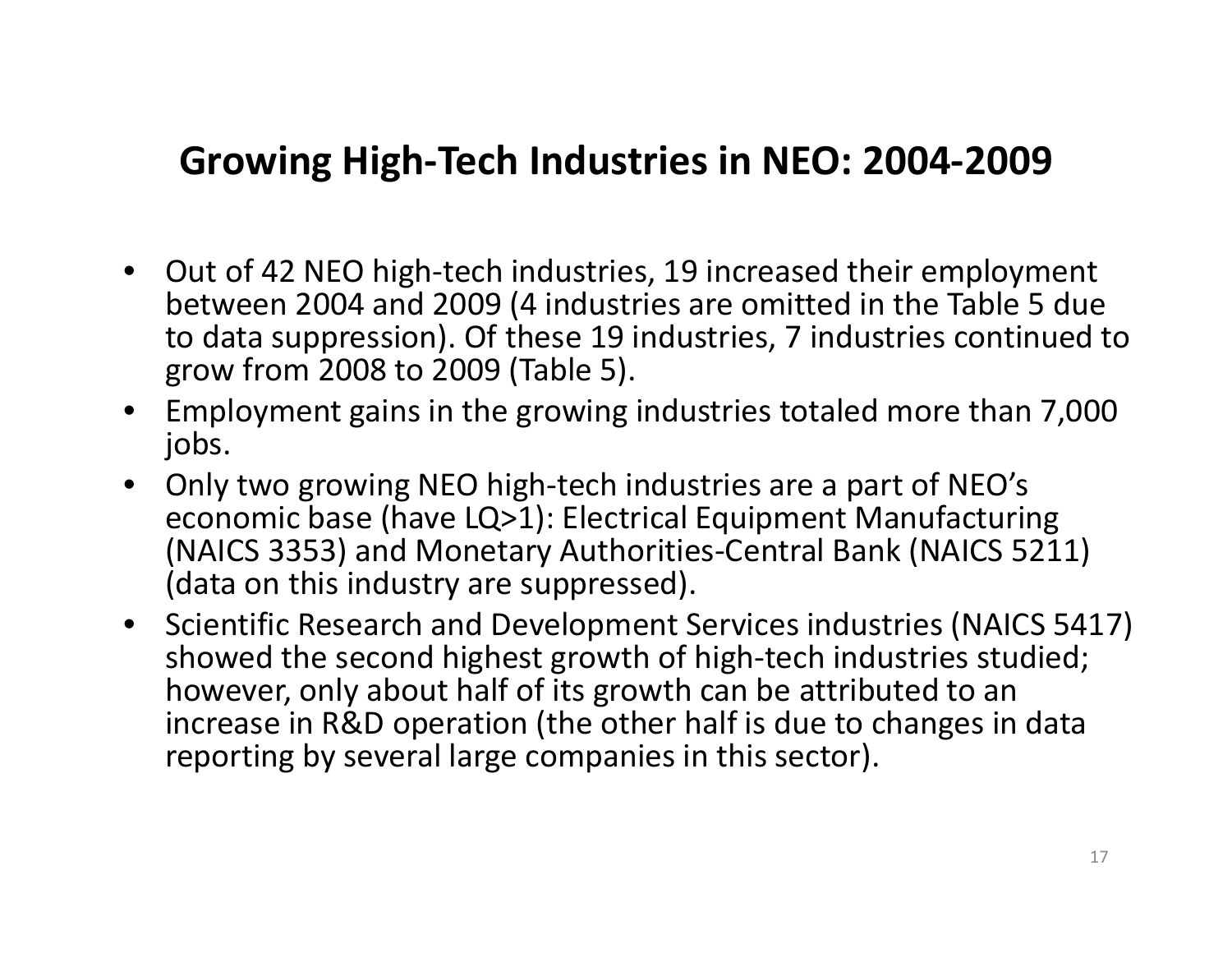#### **Table 6. Growing High‐Tech Industries in NEO: 2008‐2009**

|                         |                   |                                                | 2009       |                |            | <b>Emp LQ 2009</b> |            |            |            | Emp Change, %, 2004-2009 |                |            |      |                  | <b>Emp Change, 2008-2009</b> |         |
|-------------------------|-------------------|------------------------------------------------|------------|----------------|------------|--------------------|------------|------------|------------|--------------------------|----------------|------------|------|------------------|------------------------------|---------|
|                         |                   |                                                | <b>NEO</b> | <b>Rem</b>     |            | <b>Rem</b>         | <b>Rem</b> |            | <b>Rem</b> | <b>Rem</b>               |                |            |      | <b>Rem</b>       | <b>Rem</b>                   |         |
|                         | <b>Rank NAICS</b> | <b>Industry Description</b>                    | <b>Emp</b> | <b>OH Empl</b> | <b>NEO</b> | <b>OH</b>          | <b>MW</b>  | <b>NEO</b> | <b>OH</b>  | <b>MW</b>                | <b>US</b>      | <b>NEO</b> |      |                  | NEO, % OH, % MW, % US, %     |         |
|                         |                   | <b>Pharmaceutical and Medicine</b>             |            |                |            |                    |            |            |            |                          |                |            |      |                  |                              |         |
|                         | 3254              | Manufacturing                                  | 1,484      | 3,655          | 0.4        | 0.5                | 1.2        | N.A.       | N.A        | N.A                      | $-0.1\%$       | 68         | 4.8% | 1.7%             | $-3.4%$                      | $-1.7%$ |
|                         |                   |                                                |            |                |            |                    |            |            |            |                          |                |            |      |                  |                              |         |
|                         | 2111              | Oil and Gas Extraction                         | 489        | 2,166          | 0.2        | 0.6                | 0.1        | 19.9%      | 2.4%       |                          | 5.4% 34.8%     | 15         | 3.2% | 3.4%             | 3.4%                         | 5.1%    |
|                         |                   | <b>Aerospace Product and Parts</b>             |            |                |            |                    |            |            |            |                          |                |            |      |                  |                              |         |
| $\overline{\mathbf{3}}$ | 3364              | <b>Manufacturing</b>                           |            | 4,015 12,706   | 0.5        | 1.0                | 0.3        | 14.3%      | 24.6%      |                          | 15.5% 17.1%    | 84         |      | $2.1\% -1.5\%$   | $-1.4%$                      | 1.3%    |
|                         |                   |                                                |            |                |            |                    |            |            |            |                          |                |            |      |                  |                              |         |
| $\overline{4}$          | 3353              | <b>Electrical Equipment Manufacturing</b>      | 5,227      | 3.796          | 2.4        | 1.1                | 1.7        | 9.0%       | -22.3%     | -10.2%                   | -0.7%          | 42         |      | $0.8\% - 11.5\%$ | $-6.5%$                      | $-3.4%$ |
|                         |                   | <b>Electric Power Generation, Transmission</b> |            |                |            |                    |            |            |            |                          |                |            |      |                  |                              |         |
| -5                      | 2211              | and Distribution                               |            | 5,859 12,342   | 0.8        | 1.0                | 1.0        | 4.9%       | 6.4%       |                          | $2.5\% -0.2\%$ | 23         | 0.4% | 0.5%             | 2.0%                         | 1.5%    |
|                         |                   | Scientific Research and Development            |            |                |            |                    |            |            |            |                          |                |            |      |                  |                              |         |
| 6                       | 5417              | <b>Services</b>                                | 3.733      | 12.260         | 0.4        | 0.8                | 0.8        | 33.7%      | 12.1%      |                          | $-5.4\%$ 12.2% | 14         | 0.4% | 3.8%             | $-1.3%$                      | 1.0%    |

Note: This table is ranked by the rate of change of NEO's employment of high‐tech industries, 2008‐2009.

Four industries are suppressed (Appendix 2).

Source: Quarterly Census of Employment and Wages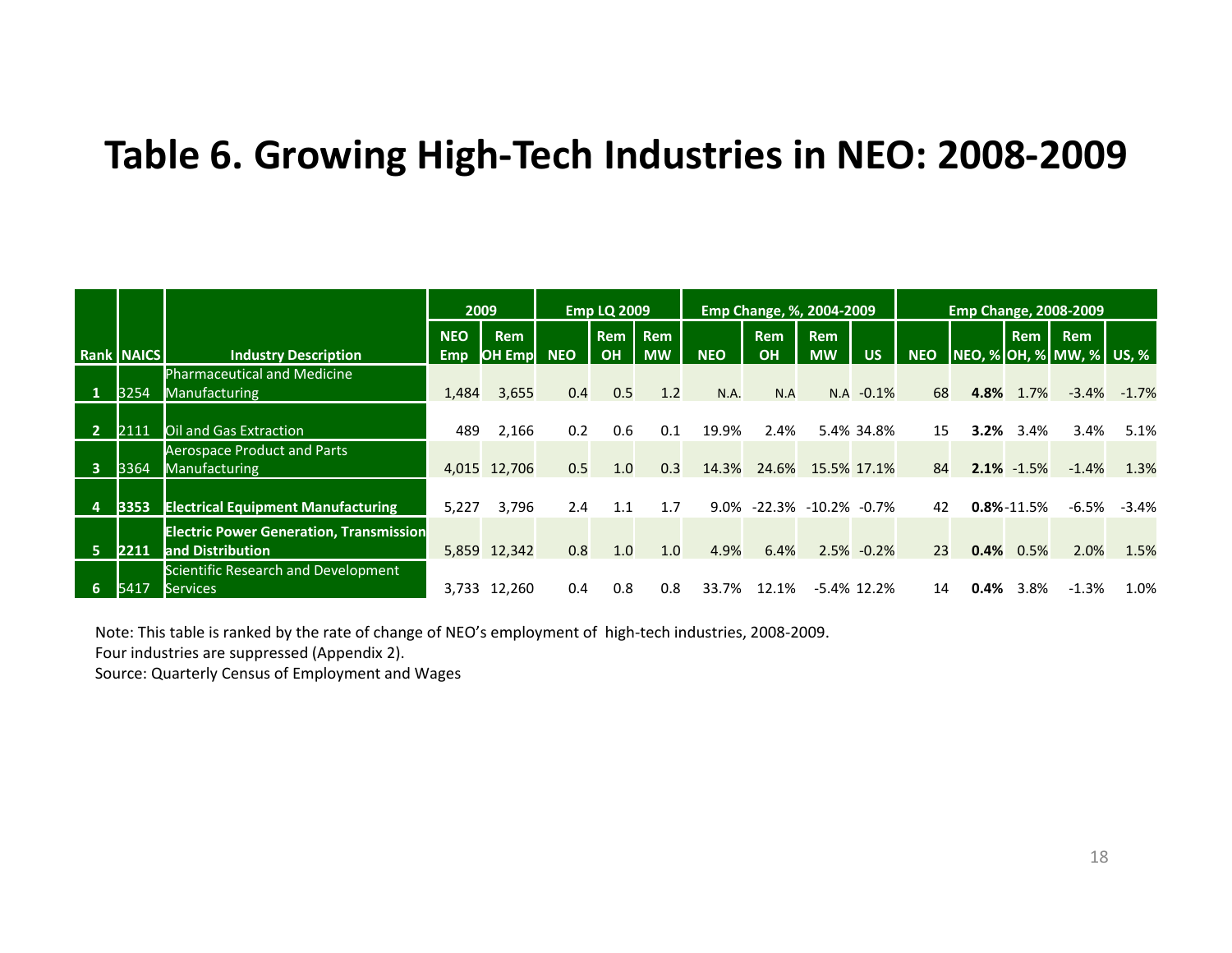#### **Growing High‐Tech Industries in NEO: 2008‐2009**

- A total of ten high‐tech industries added employment in the period from 2008 to 2009. However, four of ten industries had fewer than 500 employees each and these industries are not included in Table 6 (the data for these industries are suppressed).
- Pharmaceutical (NAICS 3254) had the highest rate of growth in NEO in the period from 2004 to 2009 (40.4%). It also had the highest rate of growth from 2008 to 2009 (4.8%), adding 68 employees.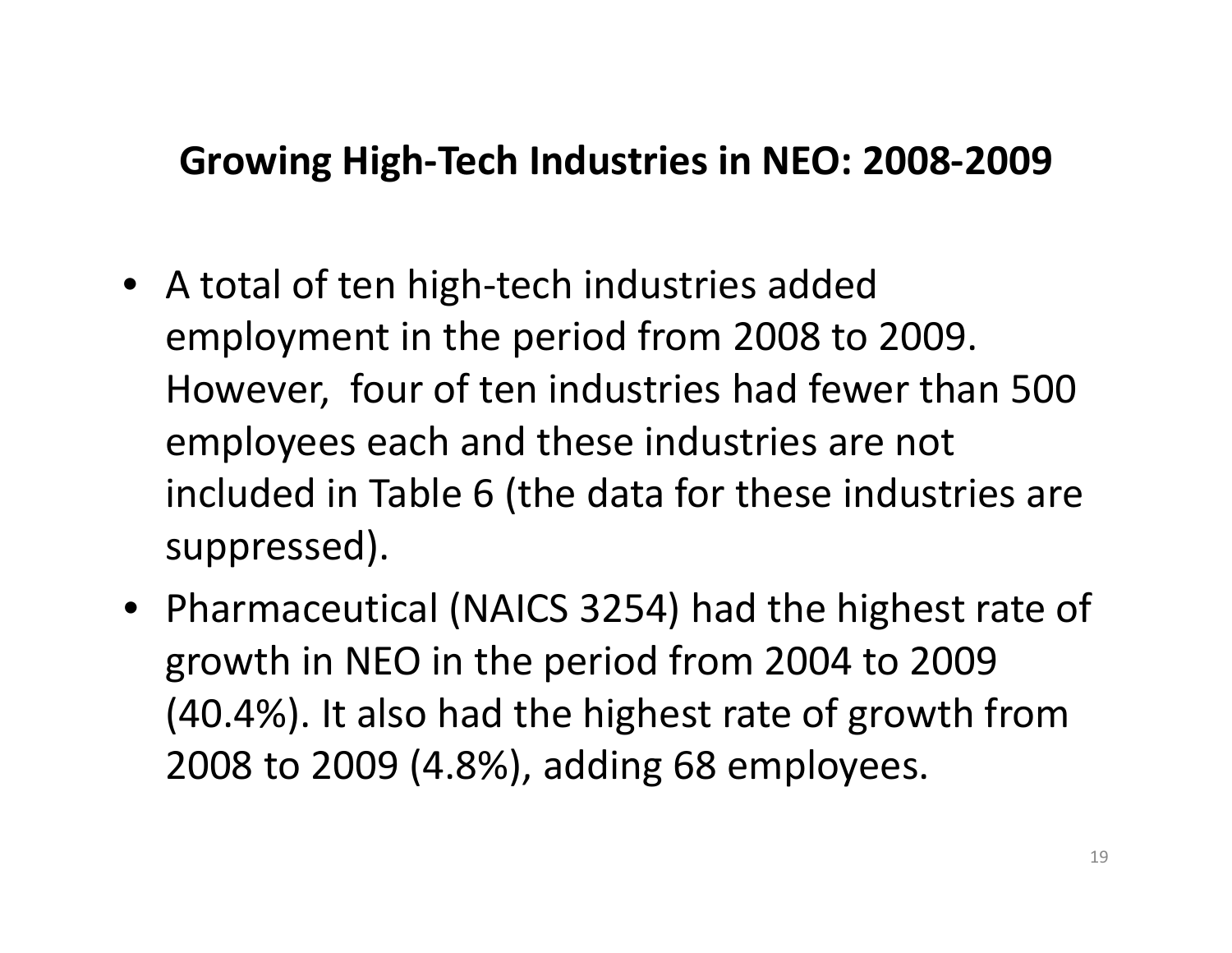## **Figure 3. Average Wages in High‐Tech: NEO, Remainder of Ohio, Remainder of Midwest, and the U.S., 2004‐2009**



Source: Quarterly Census of Employment and Wages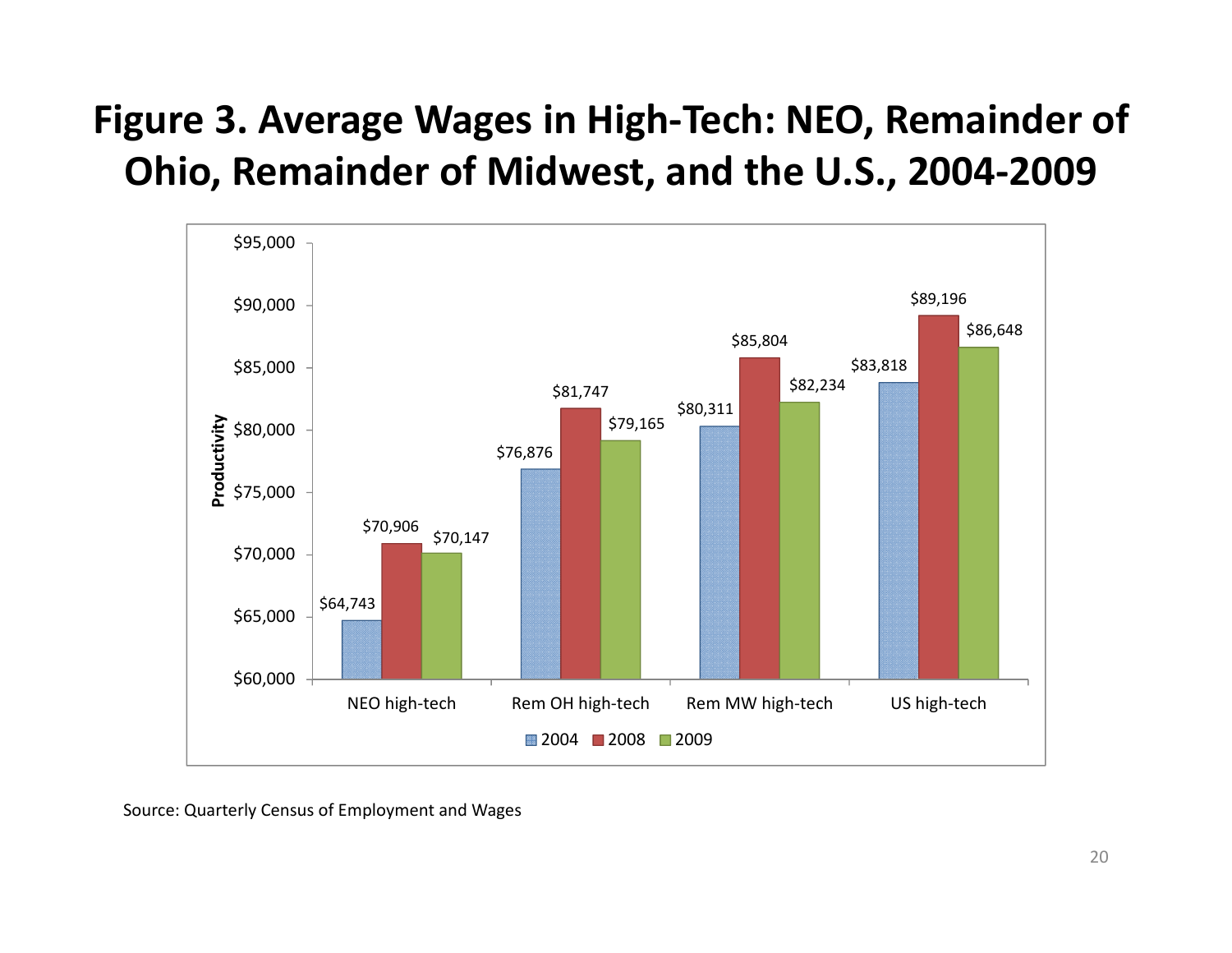#### **Table 7. Average Annual Wages in NEO and Benchmark Regions, 2004‐2009**

| <b>Geography</b>                           | 2004     | 2005     | 2006     | 2007     | 2008     | 2009     | 2004-2009 | 2008-2009 |
|--------------------------------------------|----------|----------|----------|----------|----------|----------|-----------|-----------|
| <b>Northeast Ohio</b>                      |          |          |          |          |          |          |           |           |
| NEO high-tech                              | \$64,743 | \$67,056 | \$71,317 | \$73,060 | \$70,906 | \$70,147 | 8.3%      | $-1.1%$   |
| NEO non-high-tech                          | \$36,785 | \$36,028 | \$37,264 | \$38,354 | \$36,721 | \$36,831 | 0.1%      | 0.3%      |
| <b>NEO all industries</b>                  | \$39,151 | \$38,640 | \$40,157 | \$41,342 | \$39,751 | \$39,804 | 1.7%      | 0.1%      |
| <b>Remainder of Ohio</b>                   |          |          |          |          |          |          |           |           |
| Remainder of Ohio high-tech                | \$76,876 | \$77,887 | \$81,883 | \$83,911 | \$81,747 | \$79,165 | 3.0%      | $-3.2%$   |
| Remainder of Ohio non-high-tech            | \$37,144 | \$36,603 | \$37,956 | \$38,913 | \$37,969 | \$37,713 | 1.5%      | $-0.7%$   |
| Remainder of Ohio all industries           | \$40,840 | \$40,410 | \$42,032 | \$43,154 | \$42,175 | \$41,821 | 2.4%      | $-0.8%$   |
| <b>Remainder of Midwest</b>                |          |          |          |          |          |          |           |           |
| Remainder of Midwest high-tech             | \$80,311 | \$80,632 | \$83,570 | \$85,831 | \$85,804 | \$82,234 | 2.4%      | $-4.2%$   |
| Remainder of Midwest non-high-tech         | \$39,684 | \$38,966 | \$40,686 | \$41,221 | \$40,469 | \$39,781 | 0.2%      | $-1.7%$   |
| <b>Remainder of Midwest All industries</b> | \$43,373 | \$42,753 | \$44,596 | \$45,304 | \$44,669 | \$43,765 | 0.9%      | $-2.0%$   |
| <b>United States</b>                       |          |          |          |          |          |          |           |           |
| U.S. high-tech                             | \$83,818 | \$83,542 | \$89,078 | \$90,424 | \$89,196 | \$86,648 | 3.4%      | $-2.9%$   |
| U.S. non-high-tech                         | \$40,669 | \$40,147 | \$42,132 | \$43,022 | \$42,303 | \$41,289 | 1.5%      | $-2.4%$   |
| U.S. all industries                        | \$44,774 | \$44,268 | \$46,603 | \$47,574 | \$46,889 | \$45,853 | 2.4%      | $-2.2%$   |

Note: All data are inflated to 2009 dollars.

Source: Quarterly Census of Employment and Wages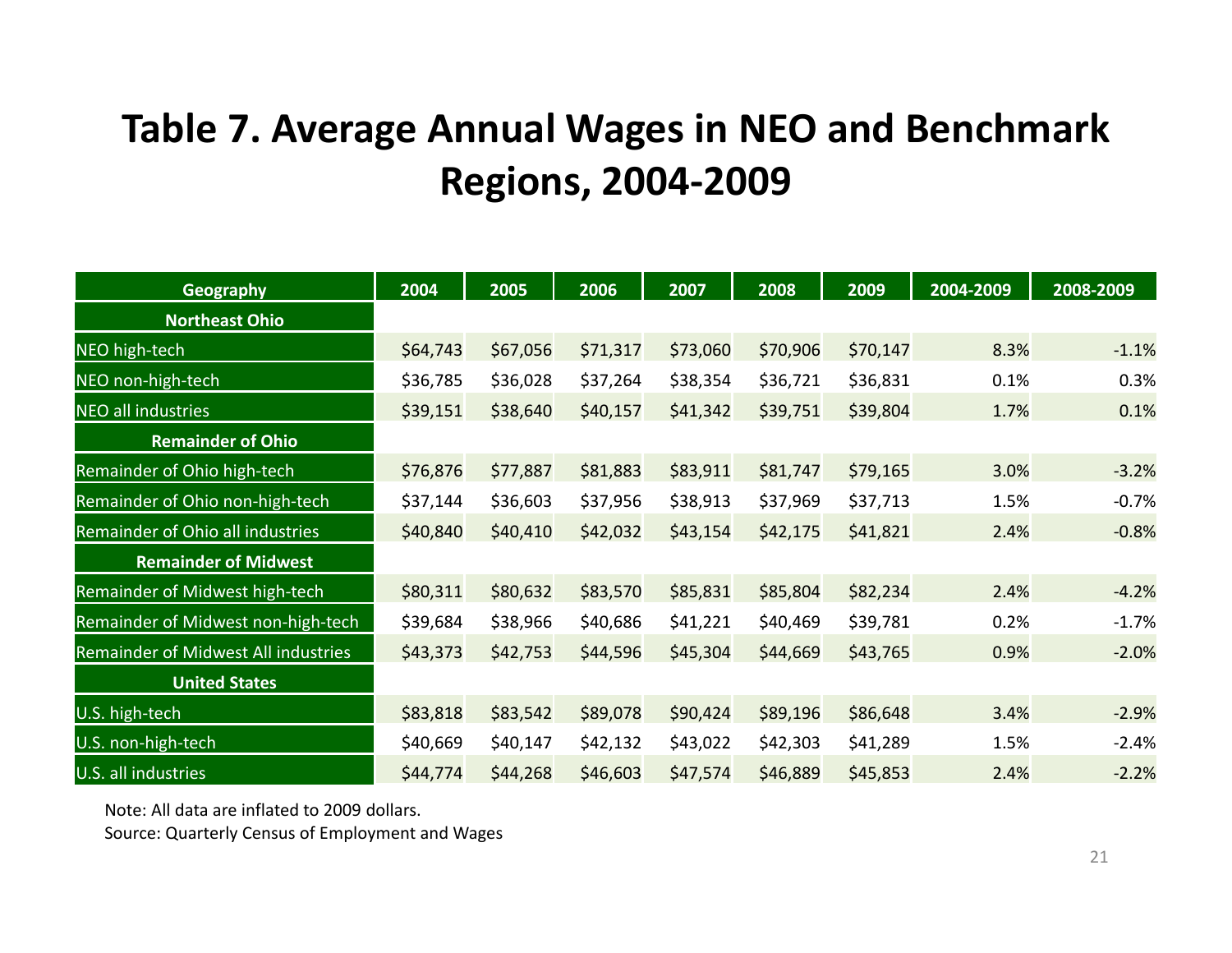#### **Average Wages in High‐Tech: NEO, Remainder of Ohio, Remainder of Midwest, and U.S., 2004‐2009**

- Average annual wage (AAW) in NEO's high‐tech industries was \$70,147 in 2009 (Table 7).
- NEO experienced the highest growth of AAW from 2004 to 2009 (8.3%) compared to all benchmark regions.
	- AAW in NEO's non high‐tech industries was almost flat, growing by only 0.1%
- AAW in NEO's high‐tech industries are still significantly lower than in the benchmark areas.
- All regions showed declining AAW in the period from 2008 to 2009.
- NEO lost only 1.1% in AAW during 2008 to 2009, while the benchmark regions lost about 3 times more.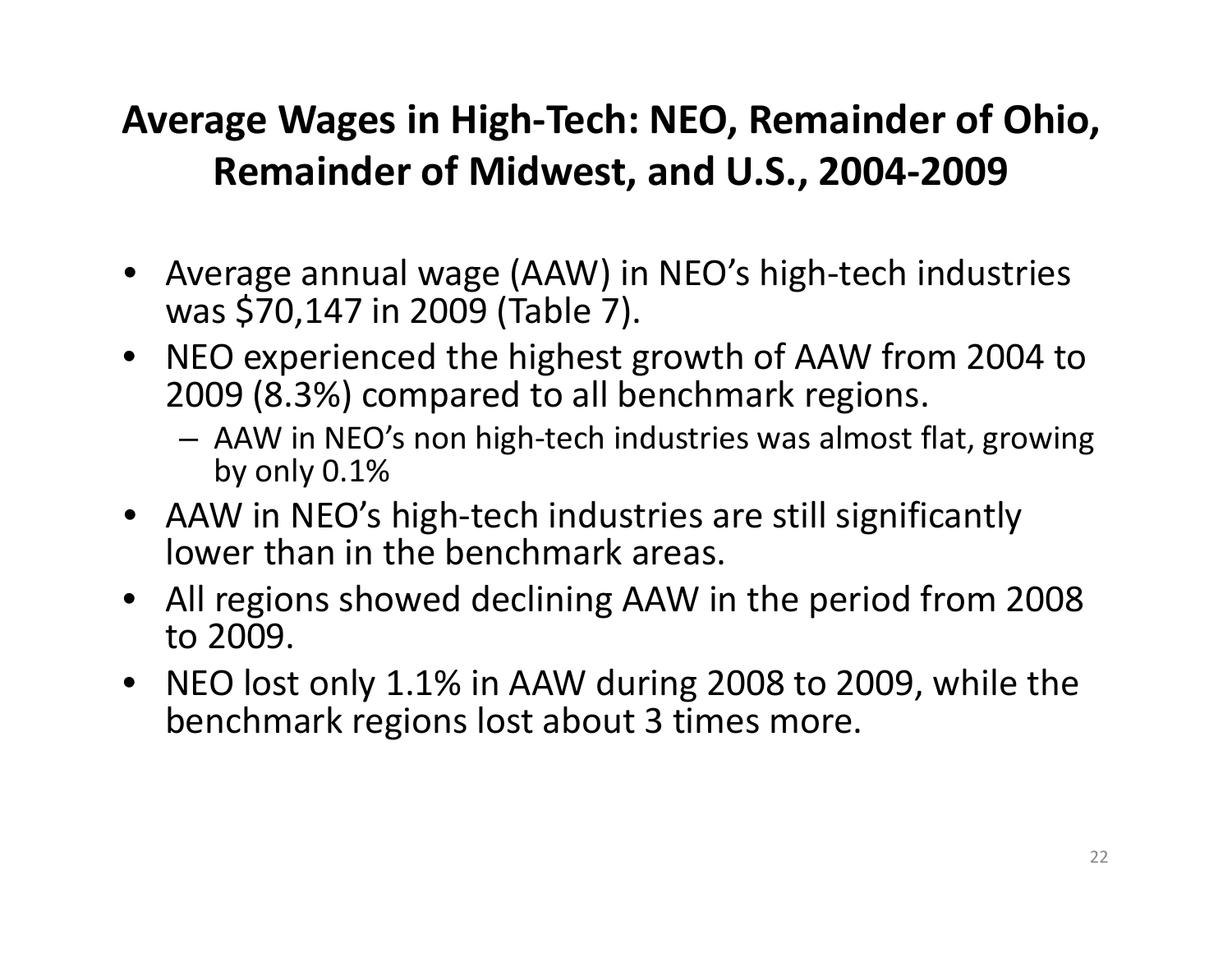## Analysis of GDP and Productivity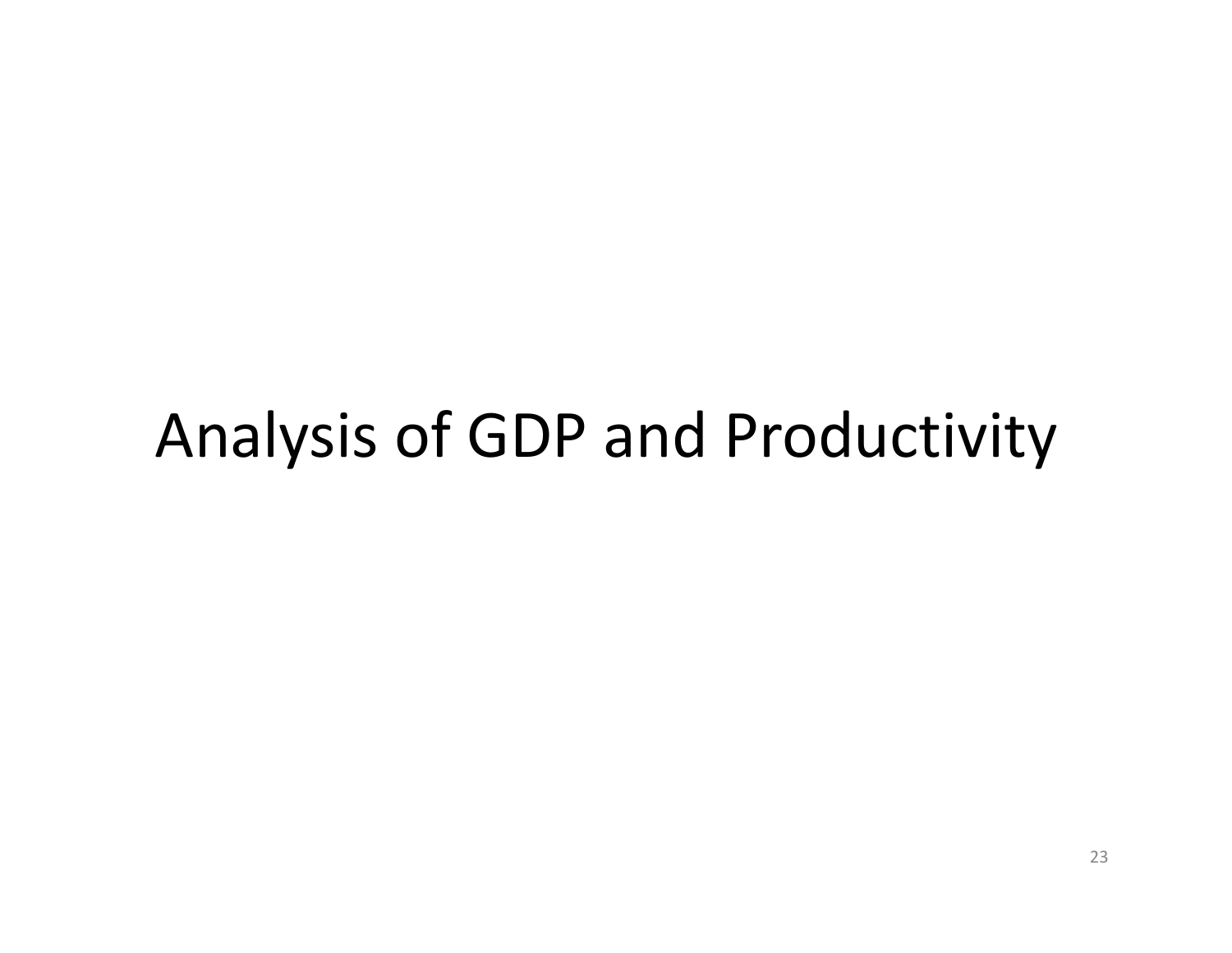#### **Table 8. GDP for NEO and Benchmark Regions, 2004‐2009 (In Thousands of 2009 Dollars)**

| Geography                           | 2004                                                                                            | 2005          | 2006          | 2007          | 2008                        | 2009                                                                                            | 2004-<br>2009 | 2008-<br>2009 |
|-------------------------------------|-------------------------------------------------------------------------------------------------|---------------|---------------|---------------|-----------------------------|-------------------------------------------------------------------------------------------------|---------------|---------------|
| <b>Northeast Ohio</b>               |                                                                                                 |               |               |               |                             |                                                                                                 |               |               |
| NEO high-tech                       | \$25,165,149                                                                                    | \$25,825,970  | \$26,351,762  | \$27,861,052  | \$28,398,154                | \$28,189,254                                                                                    | 12.0%         | $-0.7%$       |
| NEO non-high-tech                   | \$156,635,756                                                                                   | \$155,970,928 | \$155,304,568 | \$153,532,525 | \$149,270,446               | \$149,165,419                                                                                   | $-4.8%$       | $-0.1%$       |
| <b>NEO all industries</b>           | \$181,800,905                                                                                   | \$181,796,898 | \$181,656,330 | \$181,393,577 | \$177,668,600               | \$177,354,673                                                                                   | $-2.4%$       | $-0.2%$       |
| <b>Remainder of Ohio</b>            |                                                                                                 |               |               |               |                             |                                                                                                 |               |               |
| Remainder of Ohio high-tech         | \$45,635,535                                                                                    | \$47,261,254  | \$48,764,612  | \$50,502,421  | \$52,205,799                | \$52,937,830                                                                                    | 16.0%         | 1.4%          |
| Remainder of Ohio non-high-tech     | \$246,044,624                                                                                   | \$246,191,665 | \$244,608,095 | \$244,454,620 | \$238,605,178               | \$237,374,849                                                                                   | $-3.5%$       | $-0.5%$       |
| Remainder of Ohio all industries    | \$291,680,159                                                                                   | \$293,452,919 | \$293,372,706 | \$294,957,041 | \$290,810,977               | \$290,312,679                                                                                   | $-0.5%$       | $-0.2%$       |
| <b>Remainder of Midwest</b>         |                                                                                                 |               |               |               |                             |                                                                                                 |               |               |
| Remainder of Midwest high-tech      | \$336,974,025                                                                                   | \$337,450,960 | \$347,728,368 |               | \$363,283,457 \$371,245,213 | \$371,594,900                                                                                   | 10.3%         | 0.1%          |
| Remainder of Midwest non-high-tech  | \$1,692,479,506 \$1,694,633,556 \$1,712,116,510 \$1,715,975,667 \$1,682,550,362 \$1,674,749,036 |               |               |               |                             |                                                                                                 | $-1.0%$       | $-0.5%$       |
| Remainder of Midwest All industries | \$2,029,453,531 \$2,032,084,516 \$2,059,844,879 \$2,079,259,124 \$2,053,795,574 \$2,046,343,937 |               |               |               |                             |                                                                                                 | 0.8%          | $-0.4%$       |
| <b>United States</b>                |                                                                                                 |               |               |               |                             |                                                                                                 |               |               |
| U.S. high-tech                      | \$2,408,403,265 \$2,499,696,616 \$2,592,007,229 \$2,716,381,350 \$2,777,918,214 \$2,763,948,287 |               |               |               |                             |                                                                                                 | 14.8%         | $-0.5%$       |
| U.S. non-high-tech                  |                                                                                                 |               |               |               |                             | \$10,774,438,94 \$11,054,600,64 \$11,338,792,05 \$11,474,740,73 \$11,336,623,81 \$11,378,547,60 | 5.6%          | 0.4%          |
| U.S. all industries                 |                                                                                                 |               |               |               |                             | \$13,182,842,21 \$13,554,297,26 \$13,930,799,28 \$14,191,122,08 \$14,114,542,03 \$14,142,495,89 | 7.3%          | 0.2%          |

Note: All data are inflated to 2009 dollars.

Source: Moody's Economy.com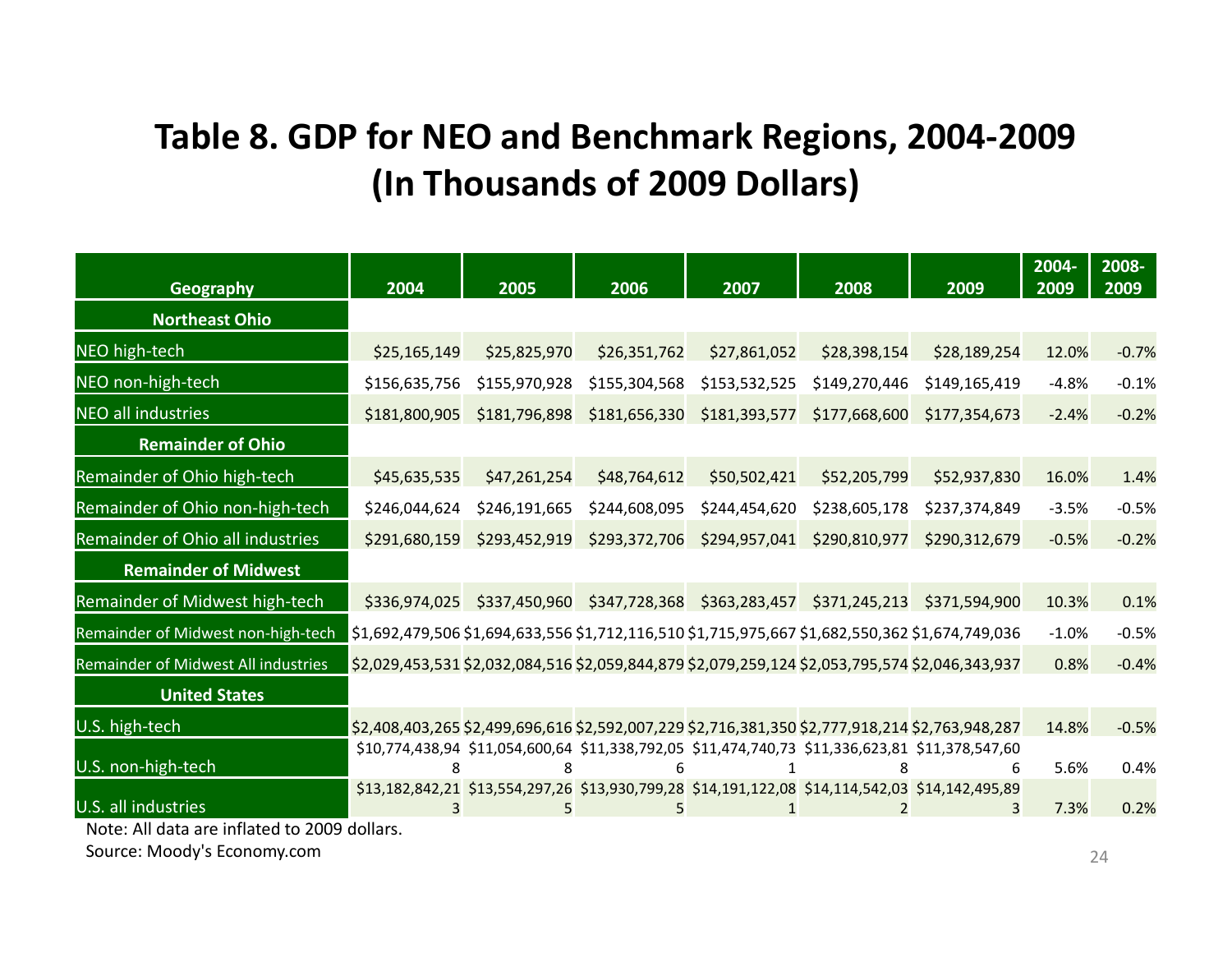#### **GDP for NEO and Benchmark Regions, 2004‐2009**

- NEO high‐tech sector accounts for 34.7% of Ohio's high‐tech GDP in 2009 (Table 8).
- NEO high‐tech industries account for 15.9% of total NEO GDP.
- NEO high‐tech sector's GDP grew while the GDP for the rest of the regional economy declined.
- NEO high‐tech GDP grew by 12% between 2004 and 2009, faster than the remainder of the Midwest (10.3%), but lagging the remainder of Ohio (16%) and the U.S. (14.8%).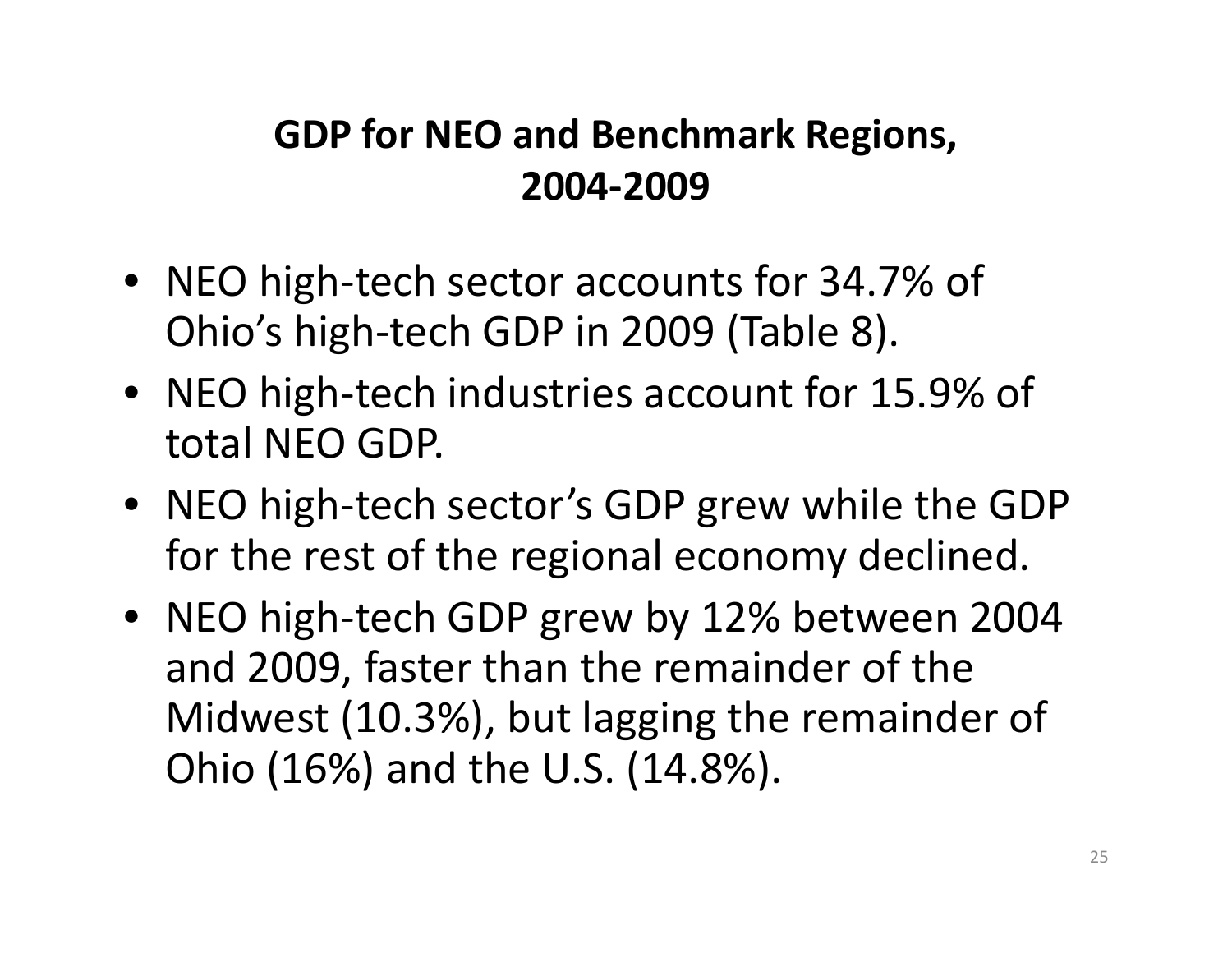#### **Figure 4. Share of High‐Tech GDP in Total GDP: NEO, Remainder of Ohio, Remainder of Midwest, and the U.S., 2004‐2009**



Note: All data are inflated to 2009 dollars. Source: Moody's Economy.com 26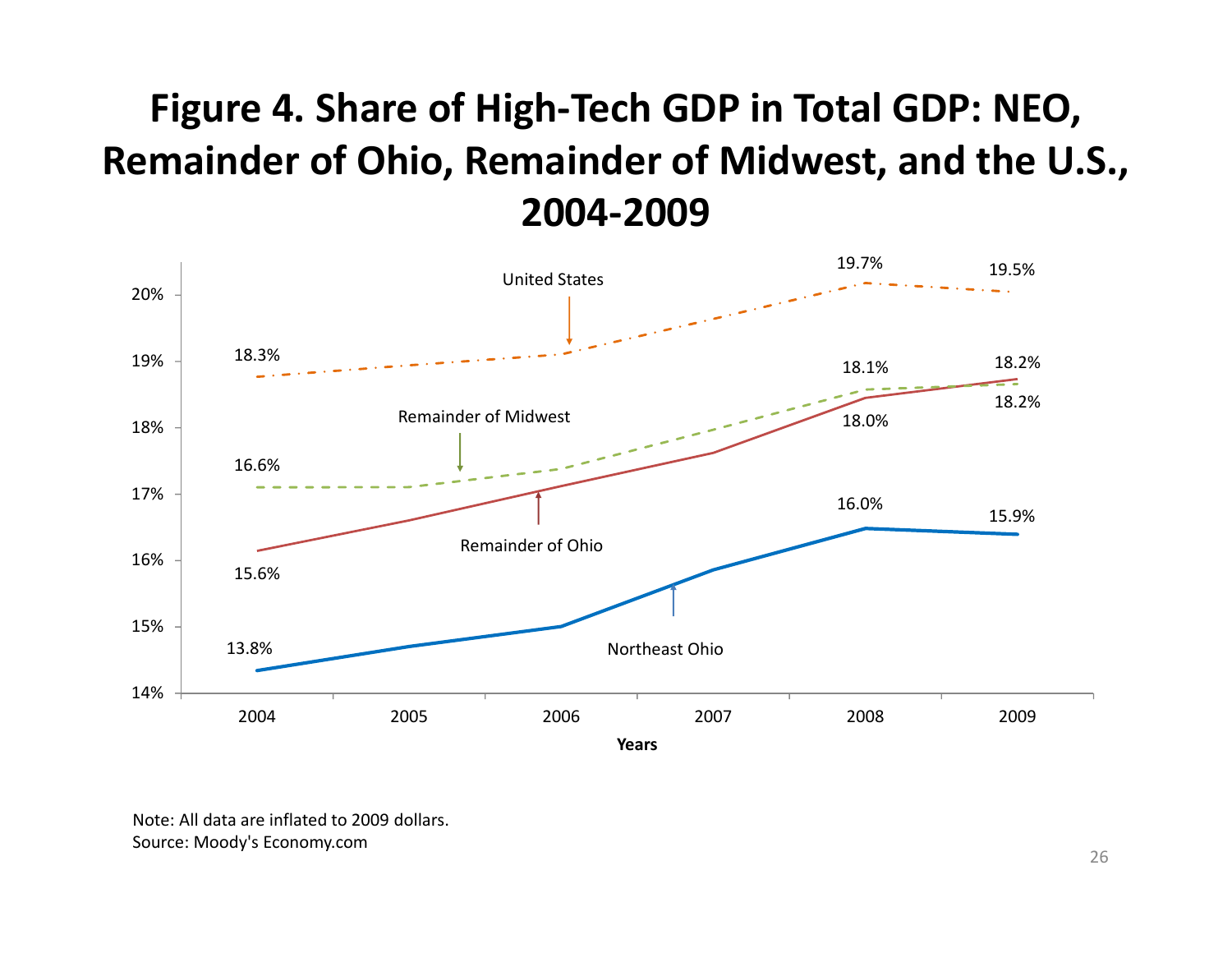## **Share of High‐Tech GDP in Total GDP: NEO, Remainder of Ohio, Remainder of Midwest, and U.S., 2004‐2009**

- Although the GDP of NEO's high‐tech sector is growing, the region's share of high‐tech in total GDP (15.9%) still lags the benchmark regions (Figure 4).
- The remainder of Ohio and the remainder of the Midwest increased their high‐tech GDP shares between 2008 and 2009, while the shares in NEO and US declined slightly.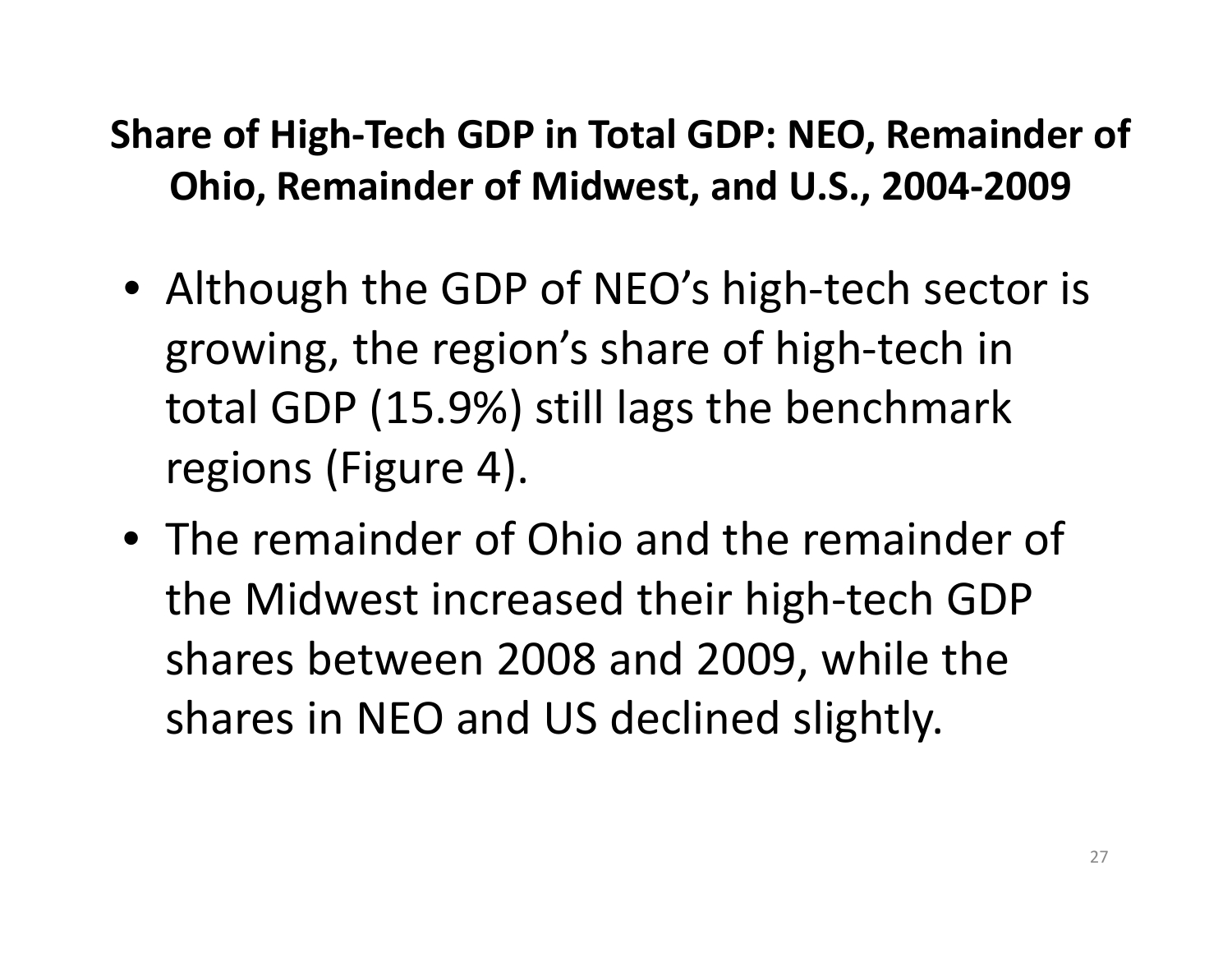#### **Table 9. NEO High‐Tech Base Industries (High‐Tech Industries with GDP LQ ≥ 1)**

|                 |                   |                                                    | 2009       |               |            | <b>GDP LQ 2004</b> |           |            | <b>GDP LQ 2009</b> |            |                   |                | % GDP Change, 2004-2009 |             |                                                 | % GDP Change, 2008-2009    |                 |         |
|-----------------|-------------------|----------------------------------------------------|------------|---------------|------------|--------------------|-----------|------------|--------------------|------------|-------------------|----------------|-------------------------|-------------|-------------------------------------------------|----------------------------|-----------------|---------|
|                 |                   |                                                    |            | <b>Rem</b>    |            |                    |           |            |                    |            |                   |                |                         |             |                                                 |                            |                 |         |
|                 |                   |                                                    | <b>NEO</b> | OH            |            | <b>Rem</b>         | Rem       |            | <b>Rem</b>         | <b>Rem</b> |                   | <b>Rem</b>     | <b>Rem</b>              |             |                                                 | <b>Rem</b>                 | <b>Rem</b>      |         |
|                 | <b>Rank NAICS</b> | <b>Industry Description</b>                        | Emp        | Emp.          | <b>NEO</b> | OH                 | <b>MW</b> | <b>NEO</b> | OH                 | <b>MW</b>  | <b>NEO</b>        | OH             | <b>MW</b>               | <b>US</b>   | <b>NEO</b>                                      | OH                         | <b>MW</b>       | US.     |
|                 |                   |                                                    |            |               |            |                    |           |            |                    |            |                   |                |                         |             |                                                 |                            |                 |         |
|                 | 3255              | Paint, Coating, and Adhesive Manufacturing         | 4,338      | 2,380         | 4.2        | 2.1                | 1.7       | 3.7        | 1.9                |            | 1.6 -25.9% -20.7% |                | $-16.6\%$               | $-8.2%$     | $-7.9%$                                         |                            | $-3.9\% -6.3\%$ | $-5.2%$ |
|                 |                   |                                                    |            |               |            |                    |           |            |                    |            |                   |                |                         |             |                                                 |                            |                 |         |
| $\overline{2}$  | 3353              | <b>Electrical Equipment Manufacturing</b>          |            | 5,227 3,796   | 3.4        | 1.5                | 1.9       | 3.5        | 1.0                |            | 1.9 12.4% -24.5%  |                |                         | 12.8% 19.9% |                                                 | $-7.4\% -16.6\% -5.6\%$    |                 | $-5.7%$ |
|                 |                   | Other General Purpose Machinery                    |            |               |            |                    |           |            |                    |            |                   |                |                         |             |                                                 |                            |                 |         |
| 3               | 3339              | Manufacturing                                      |            | 10,966 11,909 | 2.7        | 1.7                | 2.0       | 2.8        | 1.7                | 2.1        | 5.3%              | 0.3%           | 8.5%                    | 8.8%        | $-7.7%$                                         |                            | -9.5% -4.4%     | -5.2%   |
|                 |                   | Other Transportation Equipment                     |            |               |            |                    |           |            |                    |            |                   |                |                         |             |                                                 |                            |                 |         |
|                 | 3369              | Manufacturing                                      | 89         | 2,869         | 1.7        | 1.5                | 2.5       | 2.3        | 3.0                |            | 2.2 29.9% 94.0%   |                | $-16.3%$                | 4.9%        |                                                 | 14.1% 28.4% 12.0% 10.1%    |                 |         |
|                 |                   |                                                    |            |               |            |                    |           |            |                    |            |                   |                |                         |             |                                                 |                            |                 |         |
| 5.              | 3332              | <b>Industrial Machinery Manufacturing</b>          | 3.287      | 5,831         | 1.8        | 2.1                | 1.6       | 1.8        | 2.1                |            | 1.9 -10.7% -10.5% |                | 1.4%                    | $-6.4%$     |                                                 | $-4.4\%$ $-5.9\%$ $-1.7\%$ |                 | -5.6%   |
|                 |                   | Resin, Synthetic Rubber, and Artificial            |            |               |            |                    |           |            |                    |            |                   |                |                         |             |                                                 |                            |                 |         |
| 6               | 3252              | Synthetic Fibers and Filaments Manufacturing       | 2,837      | 2,694         | 1.8        | 0.9                | 0.9       | 1.8        | 1.0                | 0.9        |                   | $-8.4\%$ 13.6% | 1.0%                    | 3.4%        | $-9.2%$                                         |                            | $-4.7\% -0.7\%$ | $-4.1%$ |
|                 | 3251              |                                                    |            | 6,092         | 1.8        | 1.3                | 0.7       | 1.6        | 1.2                | 0.7        | -9.9%             |                |                         | 6.5% 16.1%  | $-7.5%$                                         |                            | $-2.7\% -2.5\%$ | $-4.0%$ |
|                 |                   | <b>Basic Chemical Manufacturing</b>                | 4,313      |               |            |                    |           |            |                    |            |                   | $-4.9%$        |                         |             |                                                 |                            |                 |         |
| 8               | 5511              | <b>Management of Companies and Enterprises</b>     |            | 40,929 68,487 | 1.3        | 1.6                | 1.4       | 1.5        | 1.9                |            | 1.4 26.9% 24.0%   |                |                         | 12.1% 16.0% |                                                 | $-3.4\% -0.5\% -1.0\%$     |                 | $-2.0%$ |
|                 |                   | Other Chemical Product and Preparation             |            |               |            |                    |           |            |                    |            |                   |                |                         |             |                                                 |                            |                 |         |
| 9               | 3259              | Manufacturing                                      | 2,654      | 2,549         | 1.8        | 1.7                | 1.2       | 1.5        | 1.2                |            | 1.1 -27.3% -40.4% |                |                         |             | $-14.2\%$ $-6.0\%$ $-16.5\%$ $-12.1\%$ $-8.5\%$ |                            |                 | $-4.7%$ |
|                 |                   | Pesticide, Fertilizer, and Other Agricultural      |            |               |            |                    |           |            |                    |            |                   |                |                         |             |                                                 |                            |                 |         |
| 10              | 3253              | <b>Chemical Manufacturing</b>                      | 104        | 2,150         | 1.3        | 1.3                | 1.1       | 1.3        | 1.4                | 1.1        | $-6.8%$           | 0.4%           | $-5.5%$                 | $-2.3%$     | 8.2%                                            | 14.8% 0.4%                 |                 | $-4.0%$ |
|                 |                   | Professional and Commercial Equipment and          |            |               |            |                    |           |            |                    |            |                   |                |                         |             |                                                 |                            |                 |         |
| 11              | 4234              | <b>Supplies Merchant Wholesalers</b>               |            | 8,679 15,785  | 0.9        | 0.9                | 1.0       | 1.2        | 1.1                |            | 1.1 15.5%         | 7.2%           | $-2.2%$                 | $-3.0%$     | 7.9%                                            |                            | 7.5% -2.9%      | $-3.3%$ |
|                 |                   |                                                    |            |               |            |                    |           |            |                    |            |                   |                |                         |             |                                                 |                            |                 |         |
| 12 <sup>7</sup> | 5612              | <b>Facilities Support Services</b>                 |            | 1,731 1,543   | 0.9        | 0.3                | 0.3       | 1.1        | 0.4                |            | 0.4 44.2% 56.0%   |                |                         | 41.5% 27.7% | 2.2%                                            |                            | 2.7% -3.9%      | $-2.1%$ |
|                 |                   | <b>Electric Power Generation, Transmission and</b> |            |               |            |                    |           |            |                    |            |                   |                |                         |             |                                                 |                            |                 |         |
| 13              | 2211              | <b>Distribution</b>                                |            | 5,859 12,342  | 0.9        | 1.1                | 1.1       | 1.0        | 1.3                |            | 1.2 23.0% 27.0%   |                |                         | 22.5% 20.2% | 12.3%                                           |                            | 9.2% 10.4%      | 8.8%    |
|                 |                   | Navigational, Measuring, Electromedical, and       |            |               |            |                    |           |            |                    |            |                   |                |                         |             |                                                 |                            |                 |         |
| 14              | 3345              | <b>Control Instruments Manufacturing</b>           |            | 5,586 4,407   | 0.6        | 0.5                | 0.8       | 1.0        | 0.7                | 1.0        |                   | 44.2% 32.9%    | 18.7%                   | $-1.2%$     | 0.3%                                            | $-1.2\% -2.3\%$            |                 | $-6.8%$ |
|                 |                   |                                                    |            |               |            |                    |           |            |                    |            |                   |                |                         |             |                                                 |                            |                 |         |

Note: This table is ranked by 2009 NEO GDP LQ. One industry with LQ>1 is suppressed (Appendix 2).

All data are inflated to 2009 dollars.

Source: Moody's Economy.com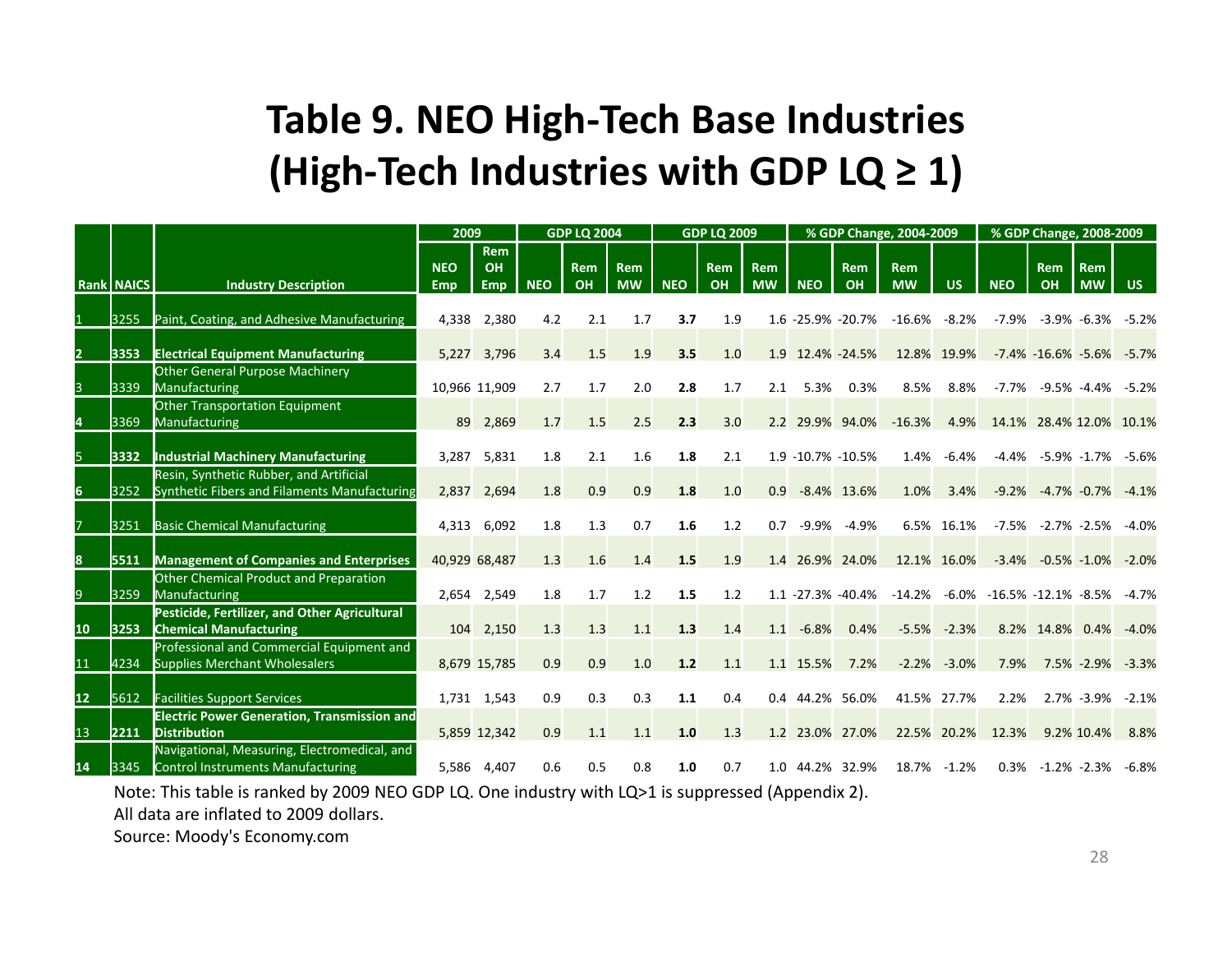#### **NEO High‐Tech Base Industries (High‐Tech Industries with GDP LQ ≥1)**

- $\bullet$  14 out of 42 high‐tech NEO industries are part of NEO economic base (GDP LQ $\geq$ 1) (Table 9).
- •10 of these 14 industries are manufacturing.
- • Moreover, 4 high‐tech manufacturing industries produce GDP in NEO at least twice more than these industries in the U.S., on average. (The 2009 GDP LQ of these industries exceeds 2):
	- NAICS 3255 Paint, Coating, and Adhesive Manufacturing
	- NAICS 3353 Electric Equipment Manufacturing
	- NAICS 3339 Other General Machinery Manufacturing
	- NAICS 3369 Other Transportation Equipment Manufacturing
- $\bullet$ ● GDP grew in 2004-2009 in two large manufacturing industries that are part of the regional economic base: Electric Equipment Manufacturing (NAICS 3353) with LQ=3.5 and Other General Machinery Manufacturing (NAICS 3339) with LQ=2.8. GDP growth over this period absorbs <sup>a</sup> decline between 2008 and 2009.
- • GDP grew in one additional manufacturing industry in 2004 to 2009: Navigational, Measuring, Electromedical, and Control Instruments Manufacturing (NAICS 3345, LQ=1).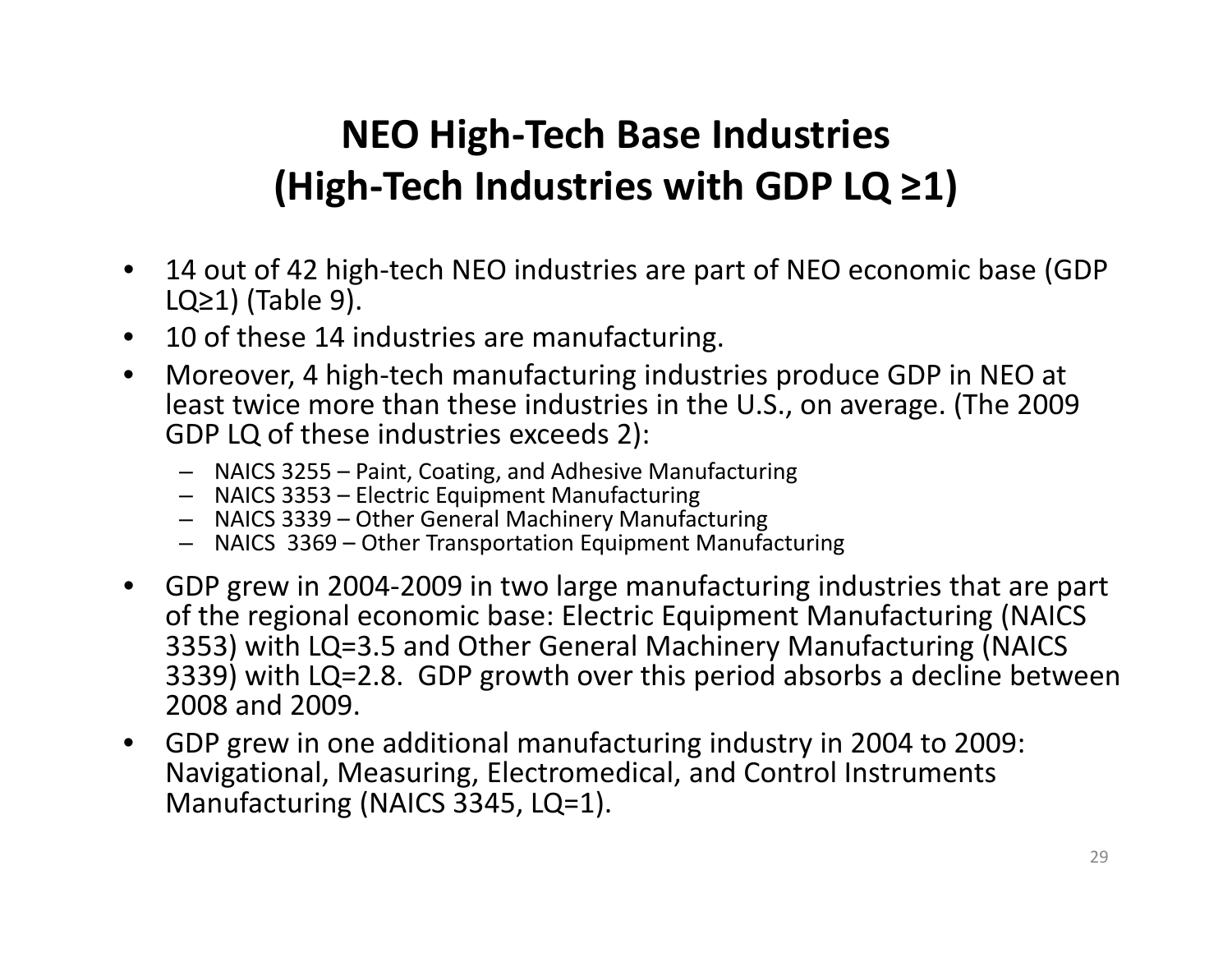#### **Table 10. Productivity in NEO and Benchmark Regions, 2004‐2009**

| <b>Geography</b>                       | 2004      | 2005      | 2006      | 2007      | 2008      | 2009      | 2004-<br>2009 | 2008-<br>2009 |
|----------------------------------------|-----------|-----------|-----------|-----------|-----------|-----------|---------------|---------------|
| <b>Northeast Ohio</b>                  |           |           |           |           |           |           |               |               |
| NEO high-tech                          | \$124,502 | \$126,406 | \$128,203 | \$135,375 | \$136,733 | \$146,479 | 17.7%         | 7.1%          |
| NEO non-high-tech                      | \$80,583  | \$80,115  | \$79,915  | \$79,438  | \$78,476  | \$83,156  | 3.2%          | 6.0%          |
| <b>NEO all industries</b>              | \$84,719  | \$84,511  | \$84,533  | \$84,822  | \$84,211  | \$89,291  | 5.4%          | 6.0%          |
| <b>Remainder of Ohio</b>               |           |           |           |           |           |           |               |               |
| Remainder of Ohio high-tech            | \$124,225 | \$127,452 | \$129,612 | \$131,771 | \$135,751 | \$145,133 | 16.8%         | 6.9%          |
| Remainder of Ohio non-high-tech        | \$80,969  | \$80,823  | \$80,152  | \$80,228  | \$79,371  | \$83,209  | 2.8%          | 4.8%          |
| Remainder of Ohio all industries       | \$85,634  | \$85,884  | \$85,580  | \$85,987  | \$85,765  | \$90,229  | 5.4%          | 5.2%          |
| <b>Remainder of Midwest</b>            |           |           |           |           |           |           |               |               |
| Remainder of Midwest high-tech         | \$134,772 | \$133,620 | \$136,771 | \$142,541 | \$145,151 | \$156,356 | 16.0%         | 7.7%          |
| Remainder of Midwest non-high-<br>tech | \$84,026  | \$83,603  | \$84,156  | \$84,223  | \$83,474  | \$87,506  | 4.1%          | 4.8%          |
| Remainder of Midwest All industries    | \$89,629  | \$89,144  | \$90,001  | \$90,707  | \$90,419  | \$95,111  | 6.1%          | 5.2%          |
| <b>United States</b>                   |           |           |           |           |           |           |               |               |
| U.S. high-tech                         | \$152,429 | \$156,160 | \$159,513 | \$164,830 | \$166,723 | \$174,762 | 14.7%         | 4.8%          |
| U.S. non-high-tech                     | \$89,025  | \$89,867  | \$90,675  | \$90,787  | \$90,184  | \$94,606  | 6.3%          | 4.9%          |
| U.S. all industries                    | \$96,346  | \$97,501  | \$98,592  | \$99,328  | \$99,142  | \$103,922 | 7.9%          | 4.8%          |

Note: All data are inflated to 2009 dollars.  $\mathsf{Source}\colon \mathsf{Moody}\text{'s}\ \mathsf{Economy.com} \hspace{2cm} 30$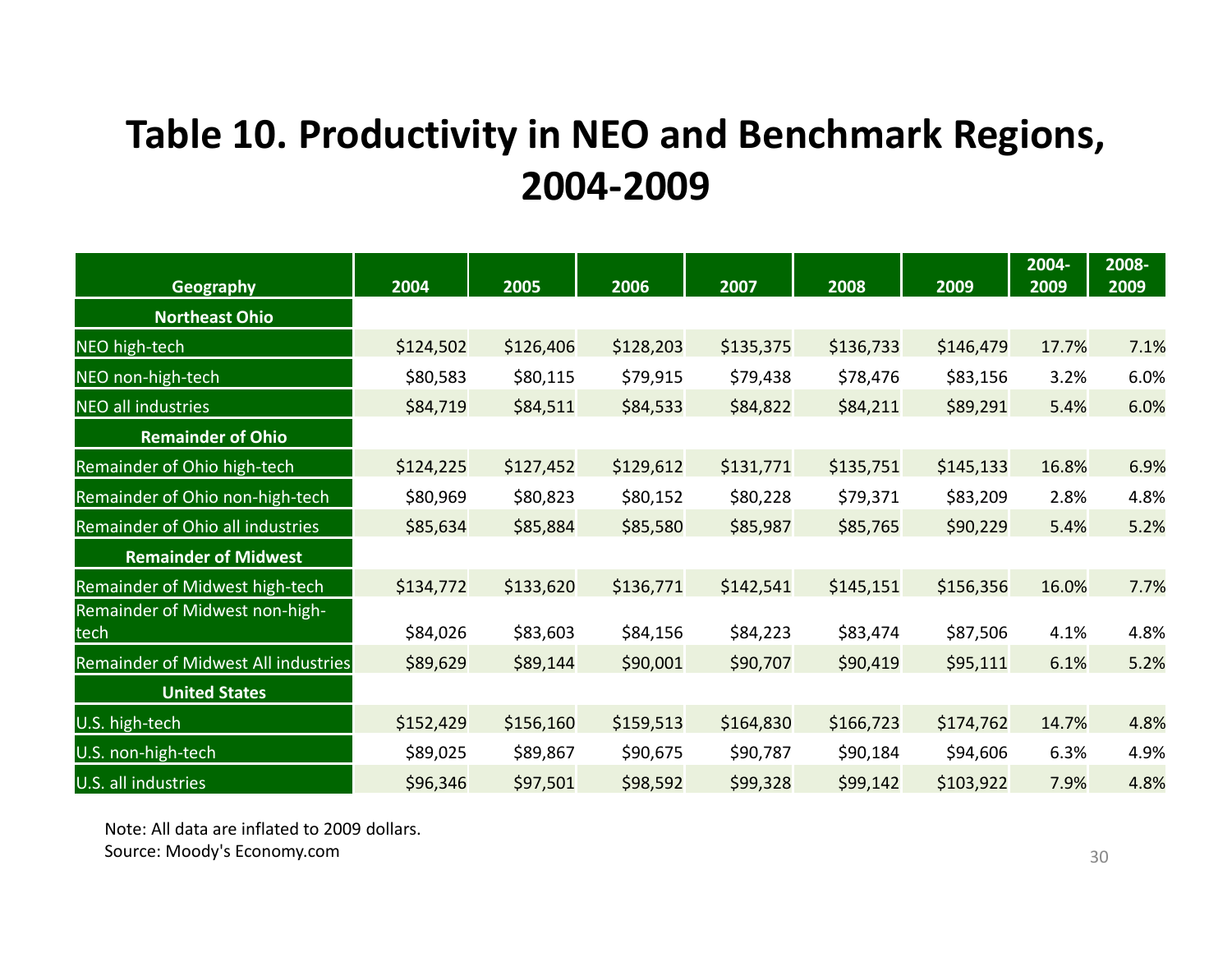#### **Productivity in NEO and Benchmark Regions, 2004‐2009**

- •● NEO high-tech productivity is similar to that of the remainder of Ohio, but about \$10,000 per employee lower than the productivity in the remainder of the Midwest and about \$30,000 lower than the productivity in the U.S (Table 10, Figure 5).
- The productivity gap between NEO and benchmark areas remained the same during the period from 2004 to 2009.
- $\bullet$ • In 2004 to 2009, productivity in NEO's high-tech sector grew 17.7%, including 7.1% growth in the period from 2008 to 2009. This was the highest long‐term growth rate of all benchmark areas.
- $\bullet$ • In 2008 to 2009, productivity in NEO grew slightly faster than in the remainder of Ohio and the U.S. Productivity in the remainder of the Midwest grew at the fastest rate (7.7%).
- $\bullet$ • Growth of productivity in NEO was accompanied by large employment losses.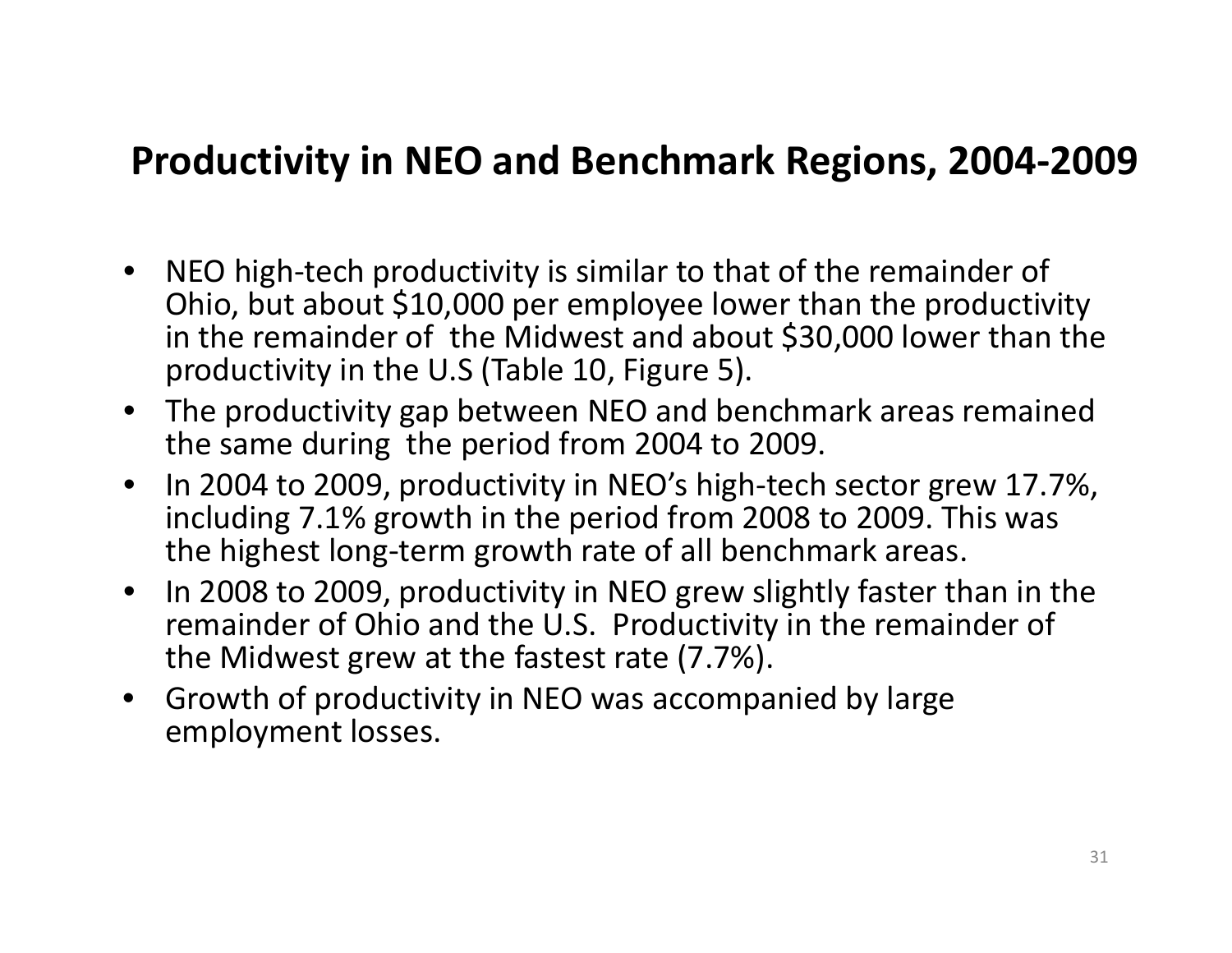#### **Figure 5. Productivity of High‐Tech in NEO and Benchmark Regions, 2004‐2009**



Note: All data are inflated to 2009 dollars. Source: Moody's Economy.com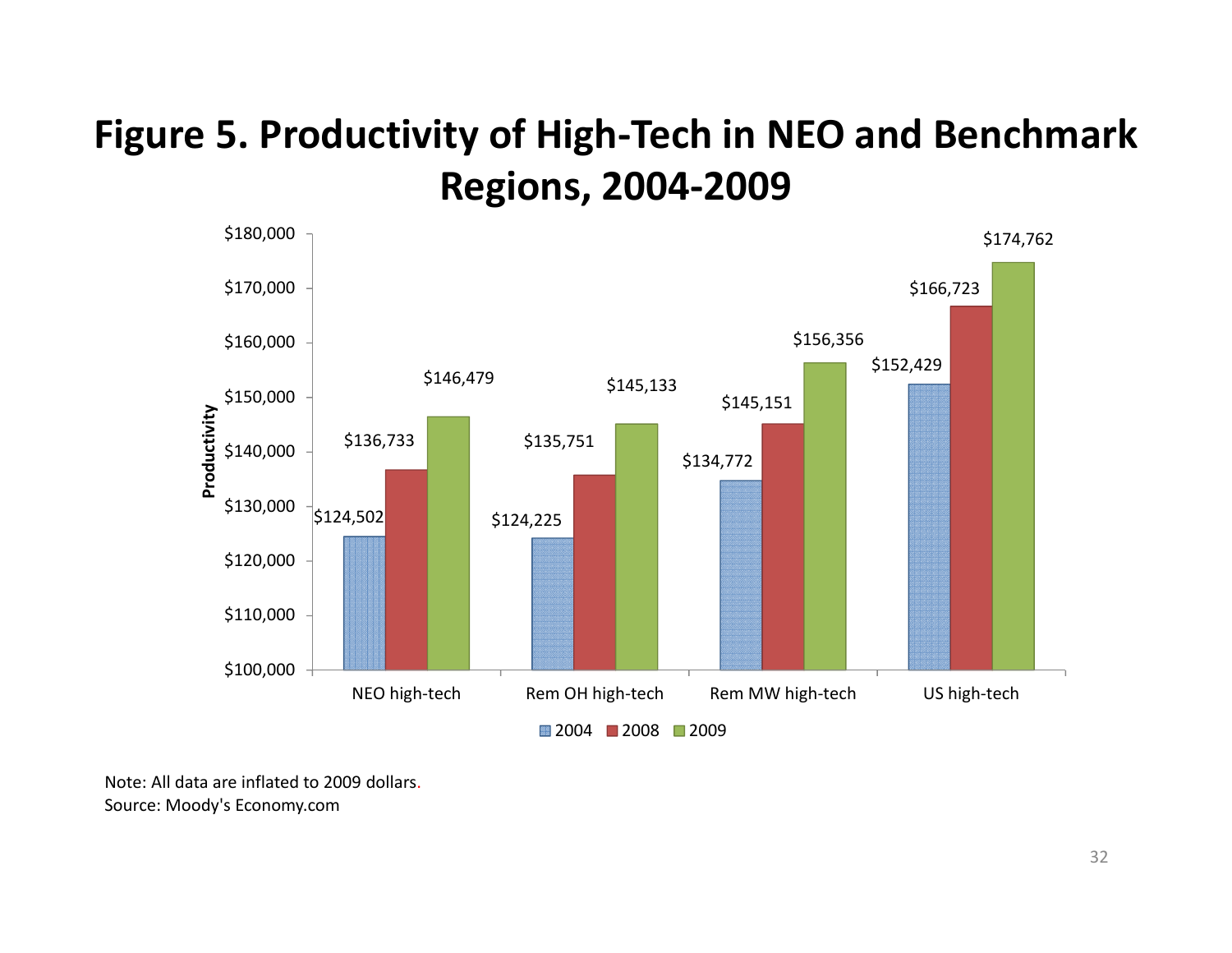#### **Figure 6. Productivity Gap in NEO: High‐Tech vs. Non‐High‐Tech**



Note: All data are inflated to 2009 dollars. Source: Moody's Economy.com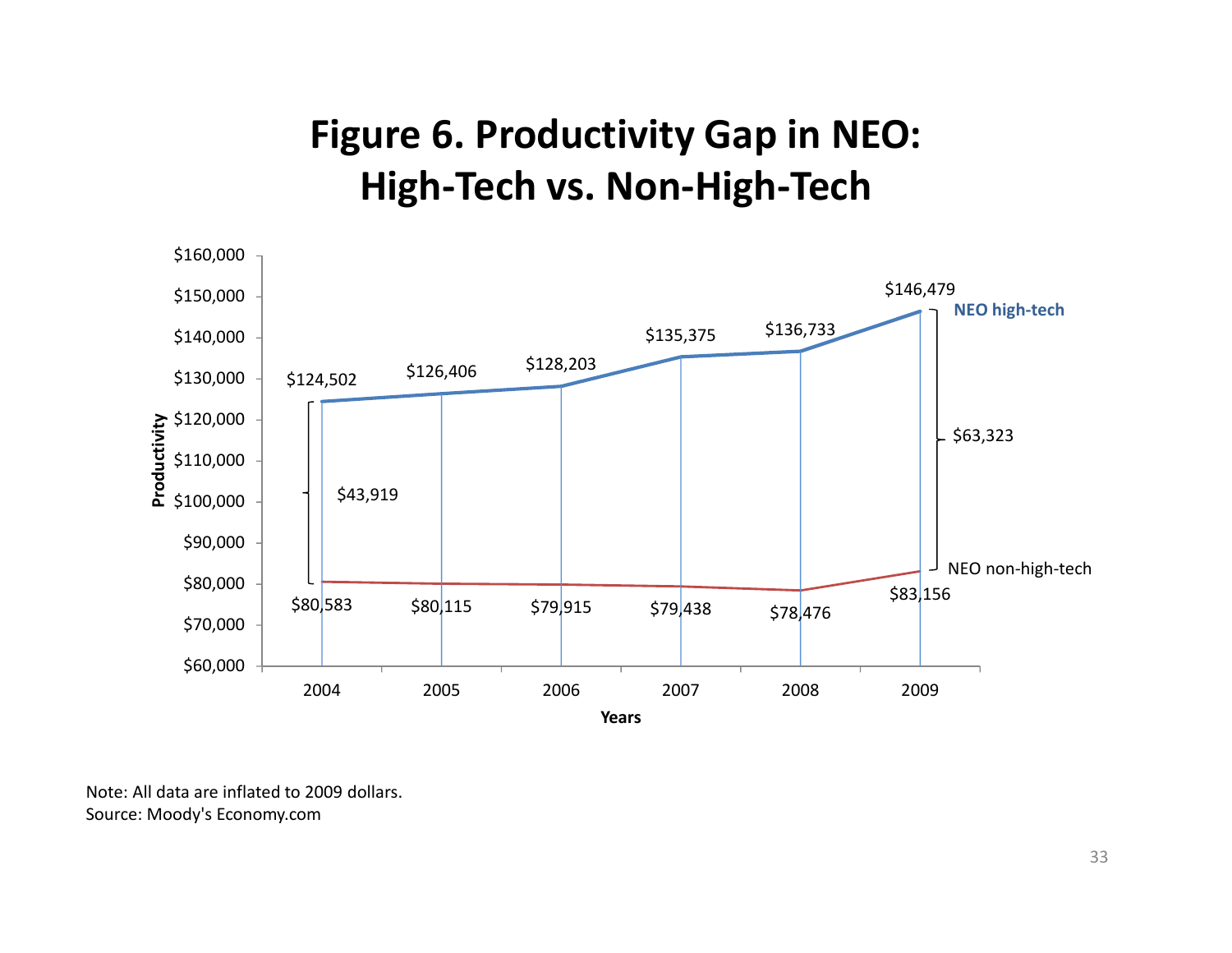#### **Productivity Gap in NEO: High‐Tech vs. Non‐High‐Tech**

- Productivity in NEO's high‐tech industries is significantly higher than that of the non‐high‐ tech sector (Figure 6).
- The productivity gap between high‐tech and non‐high‐tech sector is growing over time:

– From \$43,919 in 2004 to \$63,323 in 2009.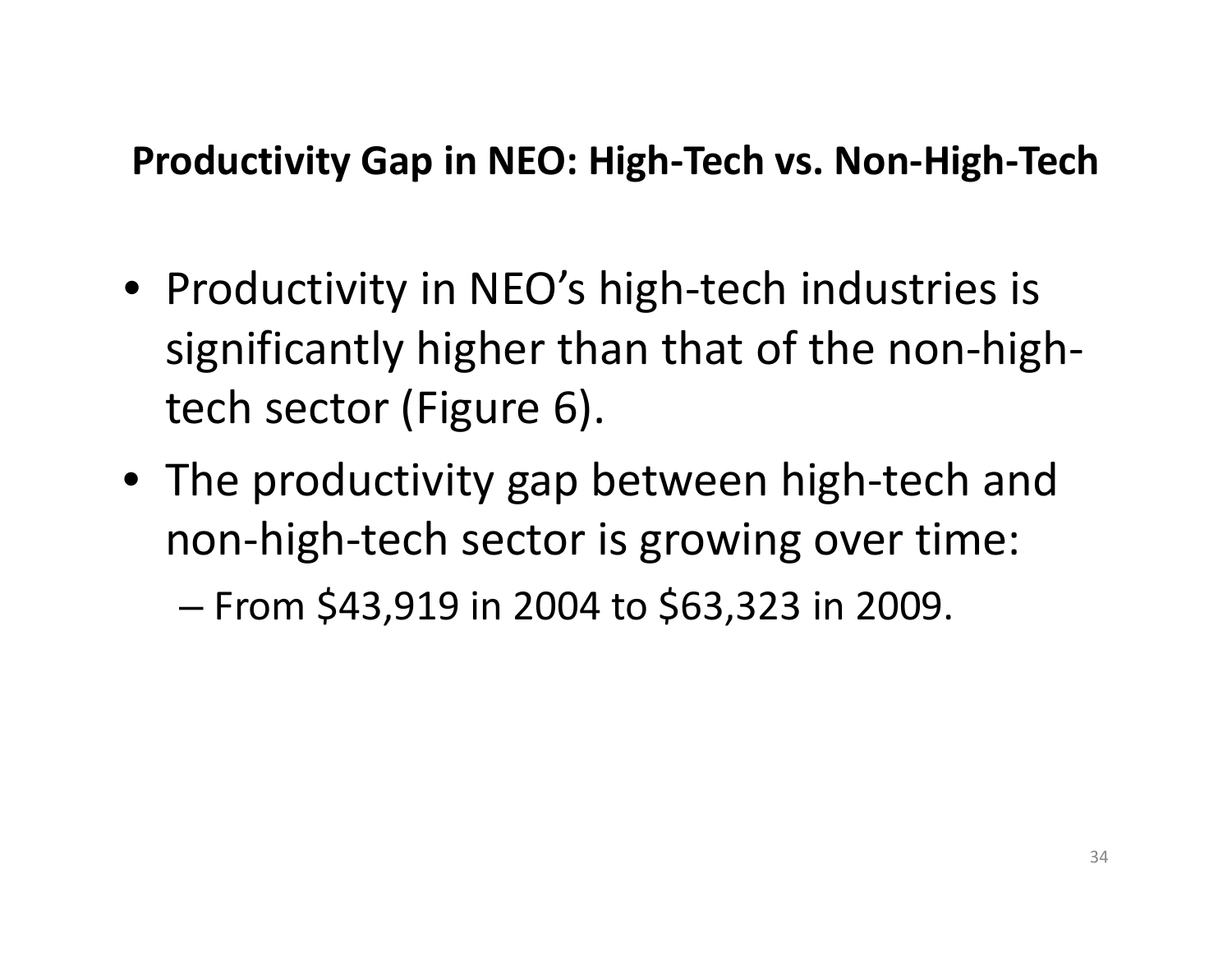#### **Table 11. Productivity Growth in NEO's High‐Tech Industries: 2004‐2009 (In Thousands of 2009 Dollars)**

|                |              |                                                                 | <b>NEO</b>                     |           |           |            | Productivity Change, 2004-2009 |                        |           |            |                      | % Productivity Change, 2008-2009 |           |
|----------------|--------------|-----------------------------------------------------------------|--------------------------------|-----------|-----------|------------|--------------------------------|------------------------|-----------|------------|----------------------|----------------------------------|-----------|
|                |              |                                                                 | <b>Employment Productivity</b> |           | Prod.     | <b>NEO</b> |                                | <b>Rem OH   Rem MW</b> | <b>US</b> |            |                      |                                  |           |
| Rank           | <b>NAICS</b> | <b>Industry Description</b>                                     | 2009                           | 2009      | Change    | %          | %                              | %                      | %         | <b>NEO</b> | <b>Rem OH Rem MW</b> |                                  | <b>US</b> |
|                | 3369         | Other Transportation Equipment Manufacturing                    | 89                             | \$302,412 | \$182,603 | 152.4%     | 124.7%                         | $-1.2%$                | 11.1%     | 53.2%      | 36.7%                | 30.9%                            | 25.6%     |
| $\overline{2}$ | 5612         | <b>Facilities Support Services</b>                              | 1,731                          | \$113,126 | \$49,555  | 78.0%      | 4.2%                           | 96.8%                  | 26.9%     | 29.2%      | $-24.5%$             | 12.0%                            | 0.9%      |
| - 3            | 3342         | Communications Equipment Manufacturing                          | 995                            | \$77,997  | \$30,835  | 65.4%      | 63.3%                          | 26.7%                  | 7.3%      | $-3.3%$    | 10.1%                | 8.9%                             | 0.0%      |
|                |              | Navigational, Measuring, Electromedical, and Control            |                                |           |           |            |                                |                        |           |            |                      |                                  |           |
| $\overline{4}$ | 3345         | Instruments Manufacturing                                       | 5,586                          | \$92,457  | \$36,491  | 65.2%      | 42.0%                          | 24.0%                  | 4.3%      | 11.1%      | 7.8%                 | 4.7%                             | $-0.7%$   |
|                |              | Semiconductor and Other Electronic Component                    |                                |           |           |            |                                |                        |           |            |                      |                                  |           |
| -5             | 3344         | Manufacturing                                                   | 2,590                          | \$61,529  | \$21,320  | 53.0%      | 101.7%                         | 50.8%                  | 10.3%     | 23.1%      | 18.9%                | 17.5%                            | 7.1%      |
| 6              | 5416         | Management, Scientific, and Technical Consulting Services       | 8,221                          | \$133,191 | \$43,548  | 48.6%      | 36.5%                          | 12.6%                  | 11.7%     | 5.4%       | 1.8%                 | 4.7%                             | 4.2%      |
| - 7            | 3364         | <b>Aerospace Product and Parts Manufacturing</b>                | 4,015                          | \$120,097 | \$31,032  | 34.8%      | 19.0%                          | 17.5%                  | 25.7%     | 10.6%      | 13.1%                | 9.5%                             | 12.2%     |
| 8              | 5172         | Wireless Telecommunications Carriers (except Satellite)         | 1,109                          | \$213,556 | \$50,499  | 31.0%      | 28.7%                          | 26.6%                  | 16.7%     | 4.6%       | $-1.3%$              | 3.3%                             | 4.7%      |
| -9             | <b>B353</b>  | <b>Electrical Equipment Manufacturing</b>                       | 5,227                          | \$216,141 | \$49,502  | 29.7%      | 1.9%                           | 34.4%                  | 30.4%     | 2.1%       | 3.5%                 | 7.9%                             | 3.3%      |
| 10             | 3241         | Petroleum and Coal Products Manufacturing                       | 1,252                          | \$433,100 | \$95,837  | 28.4%      | 60.8%                          | 6.0%                   | 13.3%     | 3.9%       | 4.3%                 | 3.5%                             | 3.5%      |
| 11             | 3341         | Computer and Peripheral Equipment Manufacturing                 | 472                            | \$78,347  | \$16,894  | 27.5%      | 45.1%                          | 25.0%                  | 14.1%     | 13.7%      | 7.9%                 | 6.0%                             | 2.5%      |
| 12             | 5171         | <b>Wired Telecommunications Carriers</b>                        | 8,015                          | \$251,063 | \$49,184  | 24.4%      | 20.7%                          | 7.3%                   | 15.4%     | 10.9%      | 11.1%                | 7.4%                             | 5.6%      |
| 13             | 2211         | <b>Electric Power Generation, Transmission and Distribution</b> | 5,859                          | \$611,204 | \$115.526 | 23.3%      | 19.1%                          | 19.7%                  | 21.3%     | 13.7%      | 11.9%                | 11.0%                            | 9.9%      |
| 14             | 5182         | Data Processing, Hosting, and Related Services                  | 2,132                          | \$93,463  | \$15,078  | 19.2%      | $-5.9%$                        | 24.1%                  | 11.9%     | 8.1%       | 12.7%                | 8.0%                             | 5.7%      |
| 15             | 5511         | <b>Management of Companies and Enterprises</b>                  | 40,929                         | \$127,225 | \$19,757  | 18.4%      | 9.2%                           | 9.0%                   | 9.0%      | $-0.4%$    | $-0.1%$              | 2.6%                             | 1.3%      |
| 16             | 3339         | Other General Purpose Machinery Manufacturing                   | 10,966                         | \$104,898 | \$15,594  | 17.5%      | 12.6%                          | 24.7%                  | 20.0%     | 5.9%       | 6.1%                 | 10.9%                            | 9.1%      |
|                |              | Professional and Commercial Equipment and Supplies              |                                |           |           |            |                                |                        |           |            |                      |                                  |           |
| 17             | 4234         | <b>Merchant Wholesalers</b>                                     | 8,679                          | \$187,440 | \$25,989  | 16.1%      | 15.4%                          | 1.4%                   | 0.0%      | 12.8%      | 11.8%                | 3.2%                             | 2.3%      |
| 18             | 5112         | Software Publishers                                             | 597                            | \$216,217 | \$23,721  | 12.3%      | $-9.6%$                        | $-12.4%$               | $-0.3%$   | 2.8%       | $-1.3%$              | $-5.9%$                          | 0.8%      |
| 19             | 5413         | <b>Architectural, Engineering, and Related Services</b>         | 14,978                         | \$121,515 | \$12,403  | 11.4%      | 13.6%                          | 22.3%                  | 19.6%     | 9.7%       | 9.7%                 | 12.6%                            | 12.4%     |
| 20             | 3332         | <b>Industrial Machinery Manufacturing</b>                       | 3,287                          | \$119,627 | \$12,001  | 11.2%      | $-3.7%$                        | 18.0%                  | 11.1%     | 20.2%      | 7.8%                 | 17.1%                            | 12.4%     |
| 21             | 5417         | Scientific Research and Development Services                    | 3,733                          | \$145,710 | \$14,001  | 10.6%      | 2.6%                           | 13.4%                  | 13.4%     | 10.6%      | 4.5%                 | 5.5%                             | 4.8%      |
|                |              | Pesticide, Fertilizer, and Other Agricultural Chemical          |                                |           |           |            |                                |                        |           |            |                      |                                  |           |
| 22             | 3253         | <b>Manufacturing</b>                                            | 104                            | \$426,491 | \$38,367  | 9.9%       | 5.2%                           | $-0.3%$                | 13.1%     | 18.1%      | 14.2%                | 4.2%                             | $-0.7%$   |
|                |              | Resin, Synthetic Rubber, and Artificial Synthetic Fibers and    |                                |           |           |            |                                |                        |           |            |                      |                                  |           |
| 23             | 3252         | <b>Filaments Manufacturing</b>                                  | 2,837                          | \$198,968 | \$17,489  | 9.6%       | 20.7%                          | 11.3%                  | 20.1%     | 0.5%       | 6.3%                 | 8.5%                             | 4.6%      |
| 24             | 5415         | Computer Systems Design and Related Services                    | 14,400                         | \$140,890 | \$11,635  | 9.0%       | 8.5%                           | 9.3%                   | 8.1%      | 4.5%       | 2.2%                 | 4.3%                             | 4.0%      |
|                |              | Commercial and Service Industry Machinery                       |                                |           |           |            |                                |                        |           |            |                      |                                  |           |
| 25             | 3333         | <b>Manufacturing</b>                                            | 1,484                          | \$101,099 | \$7,196   | 7.7%       | 9.6%                           | 13.3%                  | 3.7%      | 3.6%       | 5.4%                 | 7.1%                             | 3.1%      |

Note: This table is ranked by NEO high‐tech productivity change, 2004‐2009. Six industries are suppressed (Appendix 2). All data are inflated to 2009 dollars. Source: Moody's Economy.com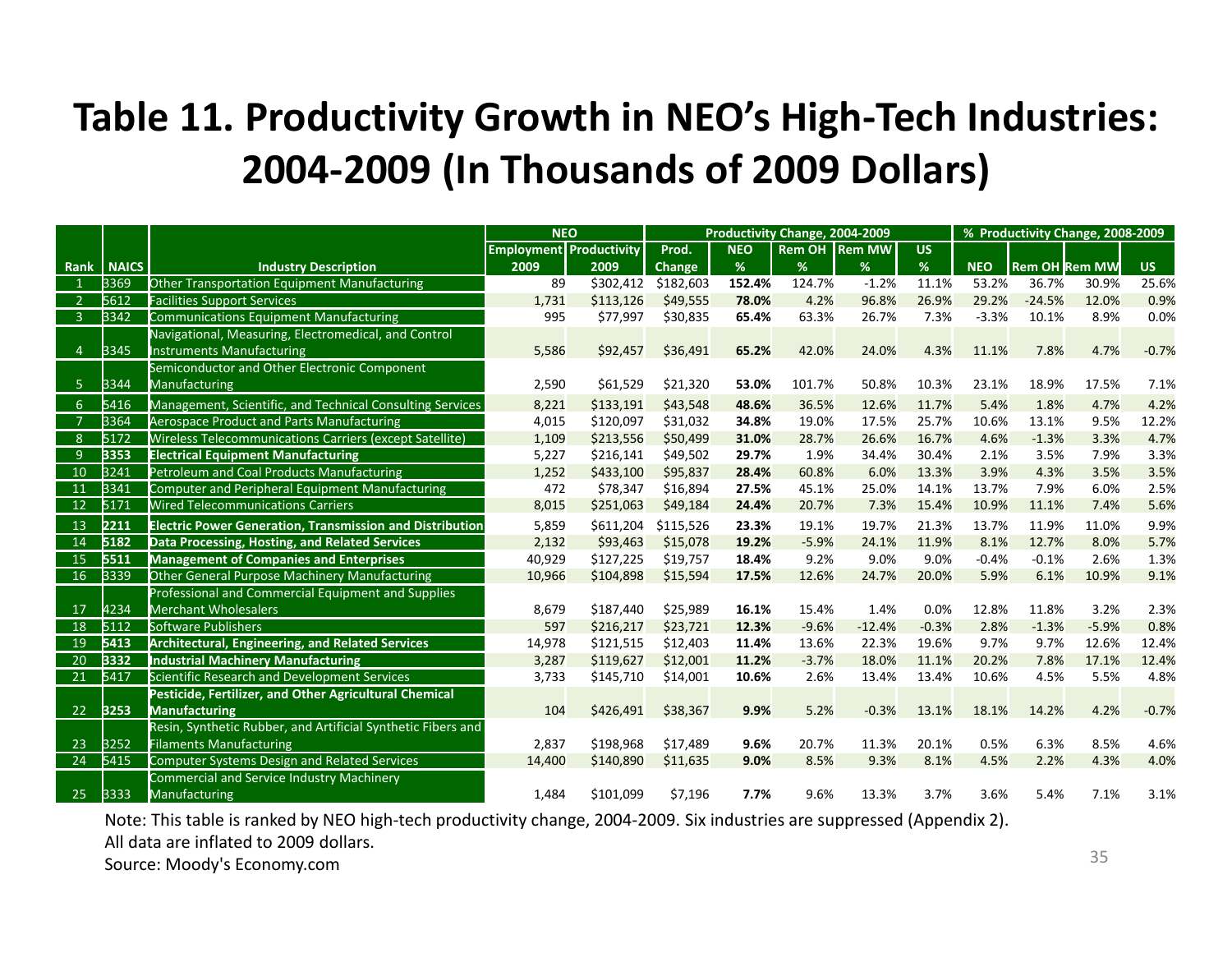#### **Productivity Growth in NEO's High‐Tech Industries: 2004‐ 2009**

- 31 high‐tech industries had higher productivity in 2009 than in 2004 (Six industries are suppressed in Table 11).
- 17 industries in NEO, each with employment over 1,000, experienced <sup>a</sup> double‐digit growth in productivity.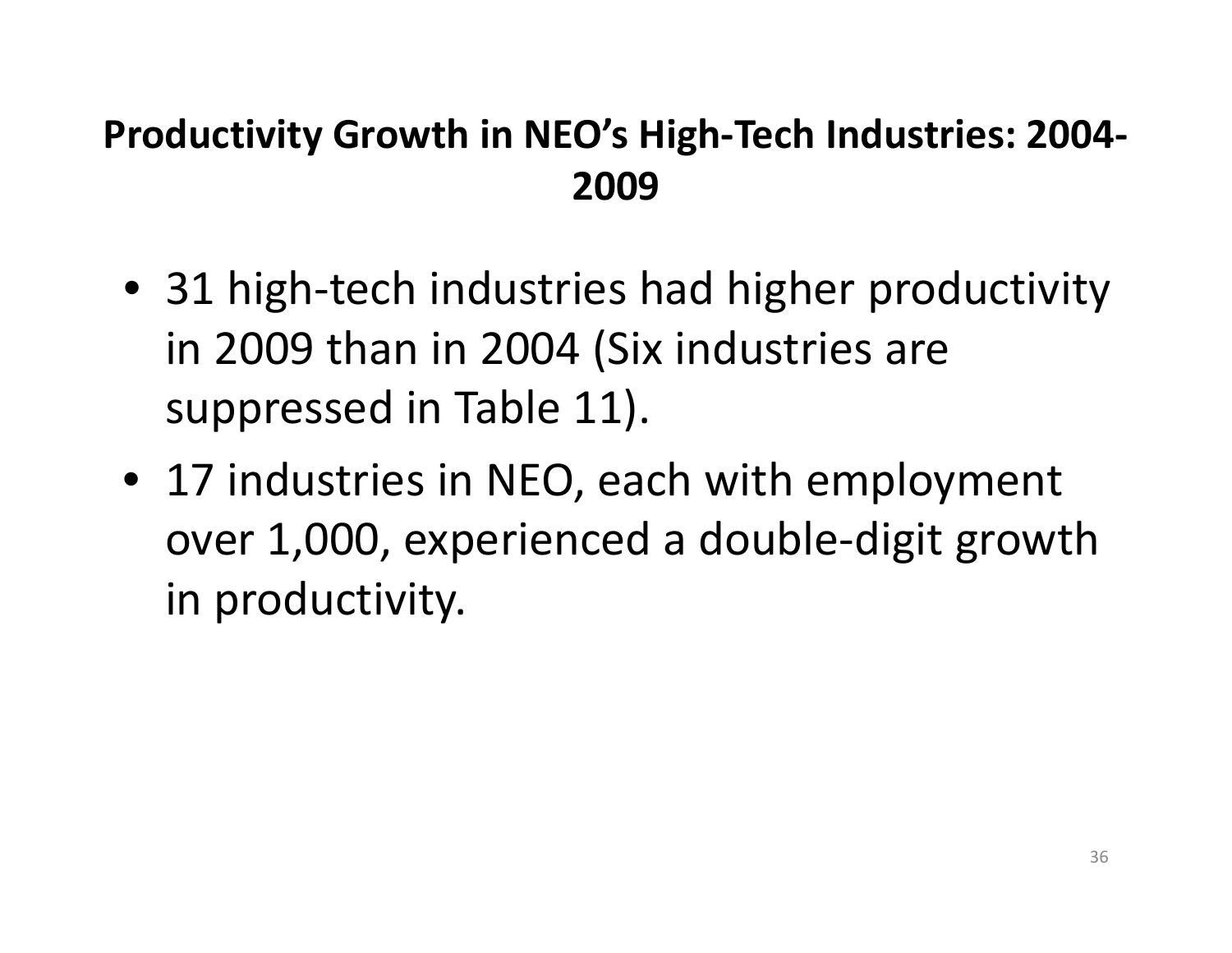## **Table 12. Productivity Growth in NEO's High‐Tech Industries: 2008‐2009 (In Thousands of 2009 Dollars)**

|                 |              |                                                                                         | <b>NEO</b>                     |                  |            |          | % Productivity Change, 2004-2009 |      |                   |            |          | Productivity Change, 2008-2009 |            |
|-----------------|--------------|-----------------------------------------------------------------------------------------|--------------------------------|------------------|------------|----------|----------------------------------|------|-------------------|------------|----------|--------------------------------|------------|
|                 |              |                                                                                         | <b>Employment Productivity</b> |                  |            |          |                                  |      | Prod.             | <b>NEO</b> |          | <b>Rem OH</b> Rem MW           |            |
| Rank            | <b>NAICS</b> | <b>Industry Description</b>                                                             | 2009                           | 2009             | <b>NEO</b> |          | <b>Rem OH Rem MW</b>             | US.  | Change            | %          | %        | %                              | <b>US%</b> |
| $\mathbf{1}$    | 3369         | Other Transportation Equipment Manufacturing                                            | 89                             | \$302,412 152.4% |            | 124.7%   | $-1.2%$                          |      | 11.1% \$182,603   | 53.2%      | 36.7%    | 30.9%                          | 25.6%      |
| $\overline{2}$  | 5612         | <b>Facilities Support Services</b>                                                      | 1,731                          | \$113,126 78.0%  |            | 4.2%     | 96.8%                            |      | 26.9% \$49,555    | 29.2%      | $-24.5%$ | 12.0%                          | 0.9%       |
| $\overline{3}$  | 3344         | Semiconductor and Other Electronic Component Manufacturing                              | 2,590                          | \$61,529 53.0%   |            | 101.7%   | 50.8%                            |      | 10.3% \$21,320    | 23.1%      | 18.9%    | 17.5%                          | 7.1%       |
| $\overline{4}$  | 3332         | <b>Industrial Machinery Manufacturing</b>                                               | 3,287                          | \$119,627 11.2%  |            | $-3.7%$  | 18.0%                            |      | 11.1% \$12,001    | 20.2%      | 7.8%     | 17.1%                          | 12.4%      |
|                 |              |                                                                                         |                                |                  |            |          |                                  |      |                   |            |          |                                |            |
| 5 <sub>5</sub>  | 5191         | <b>Other Information Services</b>                                                       | 570                            | \$123,623 -53.3% |            | 51.6%    | 96.9%                            |      | 6.4% \$140,981    | 19.7%      | 3.8%     | 6.1%                           | 6.5%       |
| 6               | 3253         | Pesticide, Fertilizer, and Other Agricultural Chemical Manufacturing                    | 104                            | \$426,491        | 9.9%       | 5.2%     | $-0.3%$                          |      | 13.1% \$38,367    | 18.1%      | 14.2%    | 4.2%                           | $-0.7%$    |
| $\overline{7}$  | 2211         | Electric Power Generation, Transmission and Distribution                                | 5,859                          | \$611,204        | 23.3%      | 19.1%    | 19.7%                            |      | 21.3% \$115,526   | 13.7%      | 11.9%    | 11.0%                          | 9.9%       |
| 8               | 3341         | Computer and Peripheral Equipment Manufacturing                                         | 472                            | \$78,347 27.5%   |            | 45.1%    | 25.0%                            |      | 14.1% \$16,894    | 13.7%      | 7.9%     | 6.0%                           | 2.5%       |
|                 |              | Professional and Commercial Equipment and Supplies Merchant                             |                                |                  |            |          |                                  |      |                   |            |          |                                |            |
| 9               | 4234         | <b>Wholesalers</b>                                                                      | 8,679                          | \$187,440 16.1%  |            | 15.4%    | 1.4%                             |      | 0.0% \$25,989     | 12.8%      | 11.8%    | 3.2%                           | 2.3%       |
|                 |              | Navigational, Measuring, Electromedical, and Control Instruments                        |                                |                  |            |          |                                  |      |                   |            |          |                                |            |
| 10 <sup>°</sup> | 3345         | Manufacturing                                                                           | 5,586                          | \$92,457 65.2%   |            | 42.0%    | 24.0%                            |      | 4.3% \$36,491     | 11.1%      | 7.8%     | 4.7%                           | $-0.7%$    |
| 11 5171         |              | <b>Wired Telecommunications Carriers</b>                                                | 8,015                          | \$251,063 24.4%  |            | 20.7%    | 7.3%                             |      | 15.4% \$49,184    | 10.9%      | 11.1%    | 7.4%                           | 5.6%       |
| 12              | 3336         | Engine, Turbine, and Power Transmission Equipment Manufacturing                         | 1,350                          | \$51,311         | $-3.8%$    | 9.8%     | 16.2%                            |      | 15.7% - \$2,038   | 10.9%      | 14.0%    | 3.9%                           | 2.7%       |
| 13              | 5417         | Scientific Research and Development Services                                            | 3,733                          | \$145,710        | 10.6%      | 2.6%     | 13.4%                            |      | 13.4% \$14,001    | 10.6%      | 4.5%     | 5.5%                           | 4.8%       |
| 14              | 3364         | <b>Aerospace Product and Parts Manufacturing</b>                                        | 4,015                          | \$120,097        | 34.8%      | 19.0%    | 17.5%                            |      | 25.7% \$31,032    | 10.6%      | 13.1%    | 9.5%                           | 12.2%      |
| 15              | 5413         | Architectural, Engineering, and Related Services                                        | 14,978                         | \$121,515 11.4%  |            | 13.6%    | 22.3%                            |      | 19.6% \$12,403    | 9.7%       | 9.7%     | 12.6%                          | 12.4%      |
| 16              | 5182         | Data Processing, Hosting, and Related Services                                          | 2,132                          | \$93,463 19.2%   |            | $-5.9%$  | 24.1%                            |      | 11.9% \$15,078    | 8.1%       | 12.7%    | 8.0%                           | 5.7%       |
| 17              | 3339         | <b>Other General Purpose Machinery Manufacturing</b>                                    | 10,966                         | \$104,898        | 17.5%      | 12.6%    | 24.7%                            |      | 20.0% \$15,594    | 5.9%       | 6.1%     | 10.9%                          | 9.1%       |
| 18              | 8112         | Electronic and Precision Equipment Repair and Maintenance                               | 997                            | \$55,780         | $-3.0%$    | 0.0%     | $-2.2%$                          |      | 3.8% -\$1,720     | 5.8%       | 6.7%     | $-0.6%$                        | 4.2%       |
| 19              | 5416         | Management, Scientific, and Technical Consulting Services                               | 8,221                          | \$133,191        | 48.6%      | 36.5%    | 12.6%                            |      | 11.7% \$43,548    | 5.4%       | 1.8%     | 4.7%                           | 4.2%       |
| 20              | 5172         | Wireless Telecommunications Carriers (except Satellite)                                 | 1,109                          | \$213,556        | 31.0%      | 28.7%    | 26.6%                            |      | 16.7% \$50,499    | 4.6%       | $-1.3%$  | 3.3%                           | 4.7%       |
| 21              | 5415         | <b>Computer Systems Design and Related Services</b>                                     | 14,400                         | \$140,890        | 9.0%       | 8.5%     | 9.3%                             |      | 8.1% \$11,635     | 4.5%       | 2.2%     | 4.3%                           | 4.0%       |
| 22              | 3241         | Petroleum and Coal Products Manufacturing                                               | 1,252                          | \$433,100        | 28.4%      | 60.8%    | 6.0%                             |      | 13.3% \$95,837    | 3.9%       | 4.3%     | 3.5%                           | 3.5%       |
| 23              | 3333         | Commercial and Service Industry Machinery Manufacturing                                 | 1,484                          | \$101,099        | 7.7%       | 9.6%     | 13.3%                            | 3.7% | \$7,196           | 3.6%       | 5.4%     | 7.1%                           | 3.1%       |
| 24              | 3255         | Paint, Coating, and Adhesive Manufacturing                                              | 4,338                          | \$166,866        | $-4.2%$    | $-13.1%$ | 0.9%                             |      | 7.3% -\$7,348     | 2.9%       | $-2.1%$  | 4.9%                           | 3.9%       |
| 25              | 3251         | <b>Basic Chemical Manufacturing</b>                                                     | 4,313                          | \$259,527        | $-1.0%$    | $-2.6%$  | 20.3%                            |      | 30.7% -\$2,530    | 2.9%       | 6.8%     | 5.6%                           | 2.8%       |
| 26              | 5112         | Software Publishers                                                                     | 597                            | \$216,217 12.3%  |            | $-9.6%$  | $-12.4%$                         |      | $-0.3\%$ \$23,721 | 2.8%       | $-1.3%$  | $-5.9%$                        | 0.8%       |
| 27              | 3353         | <b>Electrical Equipment Manufacturing</b>                                               | 5,227                          | \$216,141 29.7%  |            | 1.9%     | 34.4%                            |      | 30.4% \$49,502    | 2.1%       | 3.5%     | 7.9%                           | 3.3%       |
| 28              | 3252         | Resin, Synthetic Rubber, and Artificial Synthetic Fibers and Filaments<br>Manufacturing | 2,837                          | \$198,968        | 9.6%       | 20.7%    | 11.3%                            |      | 20.1% \$17,489    | 0.5%       | 6.3%     | 8.5%                           | 4.6%       |
| 29              | 3259         | Other Chemical Product and Preparation Manufacturing                                    | 2,654                          | \$150,035        | $-8.3%$    | $-11.8%$ | 7.8%                             |      | 24.2% - \$13,519  | 0.0%       | 4.5%     | 4.9%                           | 5.8%       |
|                 |              |                                                                                         |                                |                  |            |          |                                  |      |                   |            |          |                                |            |

Note: This table is ranked by NEO high‐tech productivity change, 2008‐2009. Six industries are suppressed (Appendix 2). All data are inflated to \$2009.

Source: Moody's Economy.com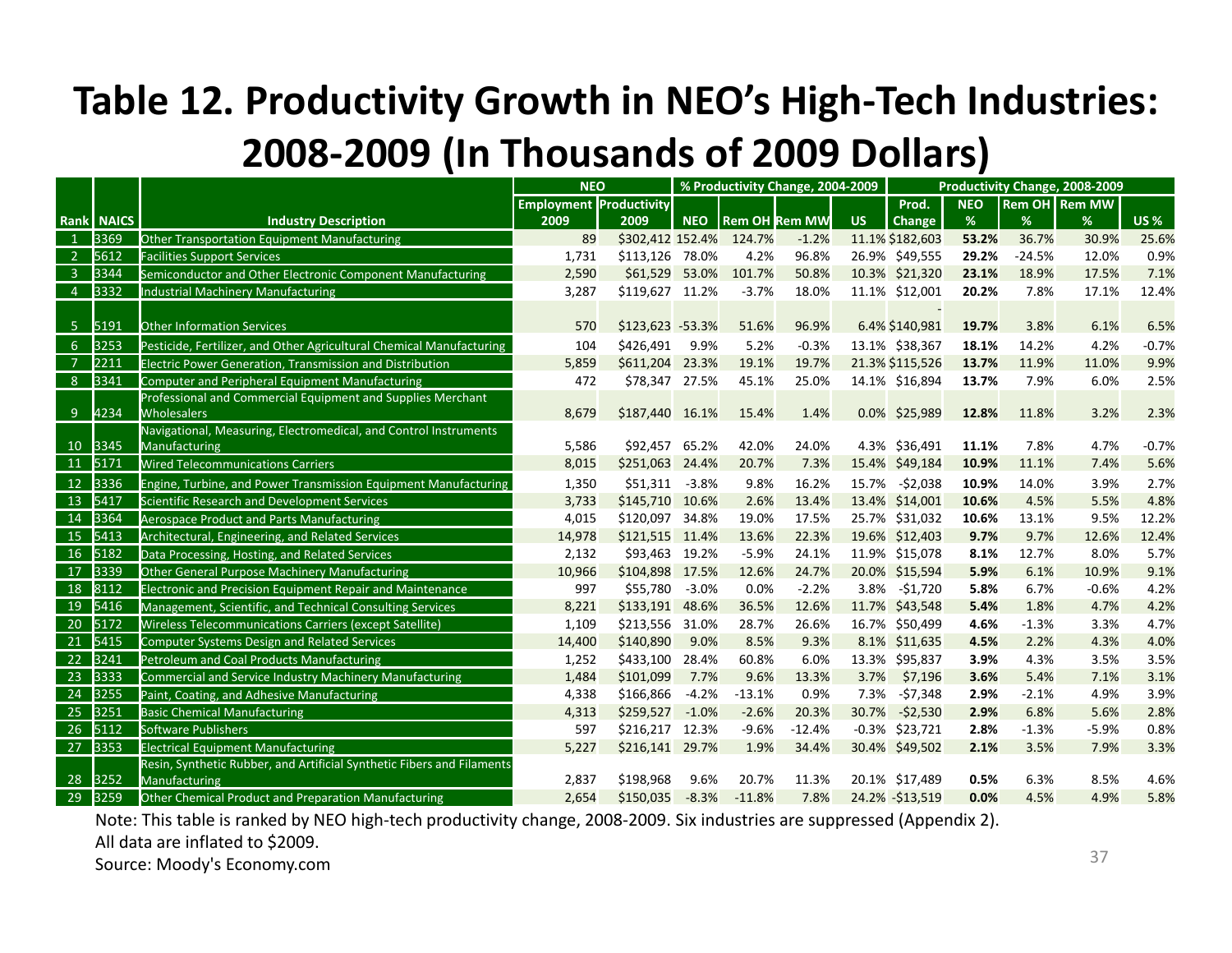## **Productivity Growth in NEO's High‐Tech Industries: 2008‐ 2009 (In Thousands of 2009 Dollars)**

- At least 10 large industries with employment above 1,000 each, experienced <sup>a</sup> double‐digit growth in productivity in 2008‐2009 (Table 12).
- 11 more large industries grew their productivity by at least 2% in 2008‐2009.
- Growth of NEO productivity in 2008‐2009 was also accompanied by large employment losses.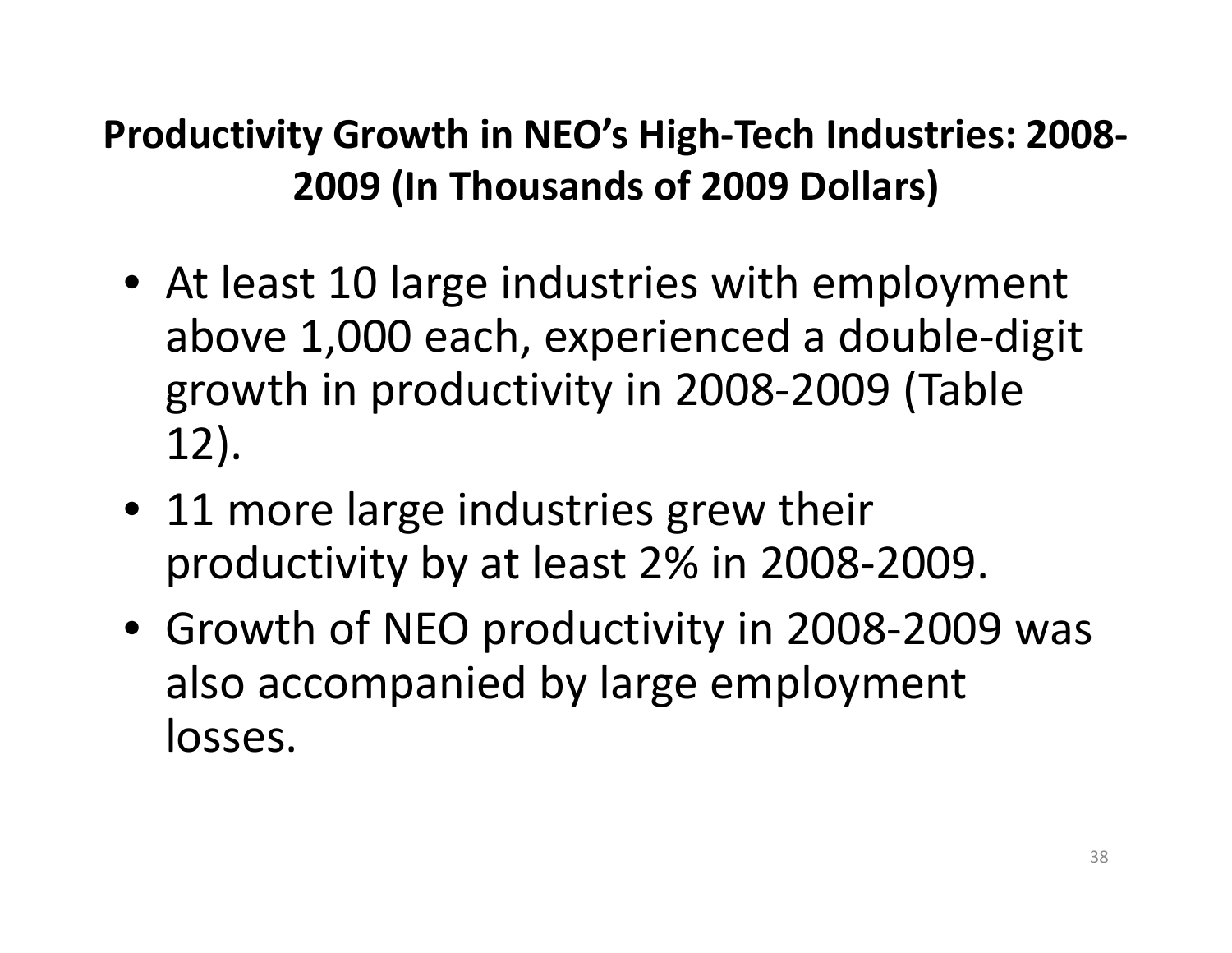#### **Appendix 1:** NEO region includes 21 OH counties

- Ashland
- Ashtabula
- Carroll
- Columbiana
- Crawford
- –— Cuyahoga
- Erie
- –— Geauga
- Holmes
- Huron
- Lake
- Lorain
- Mahoning
- Medina
- Portage
- Richland
- Stark
- Summit
- Trumbull
- Tuscarawas
- Wayne